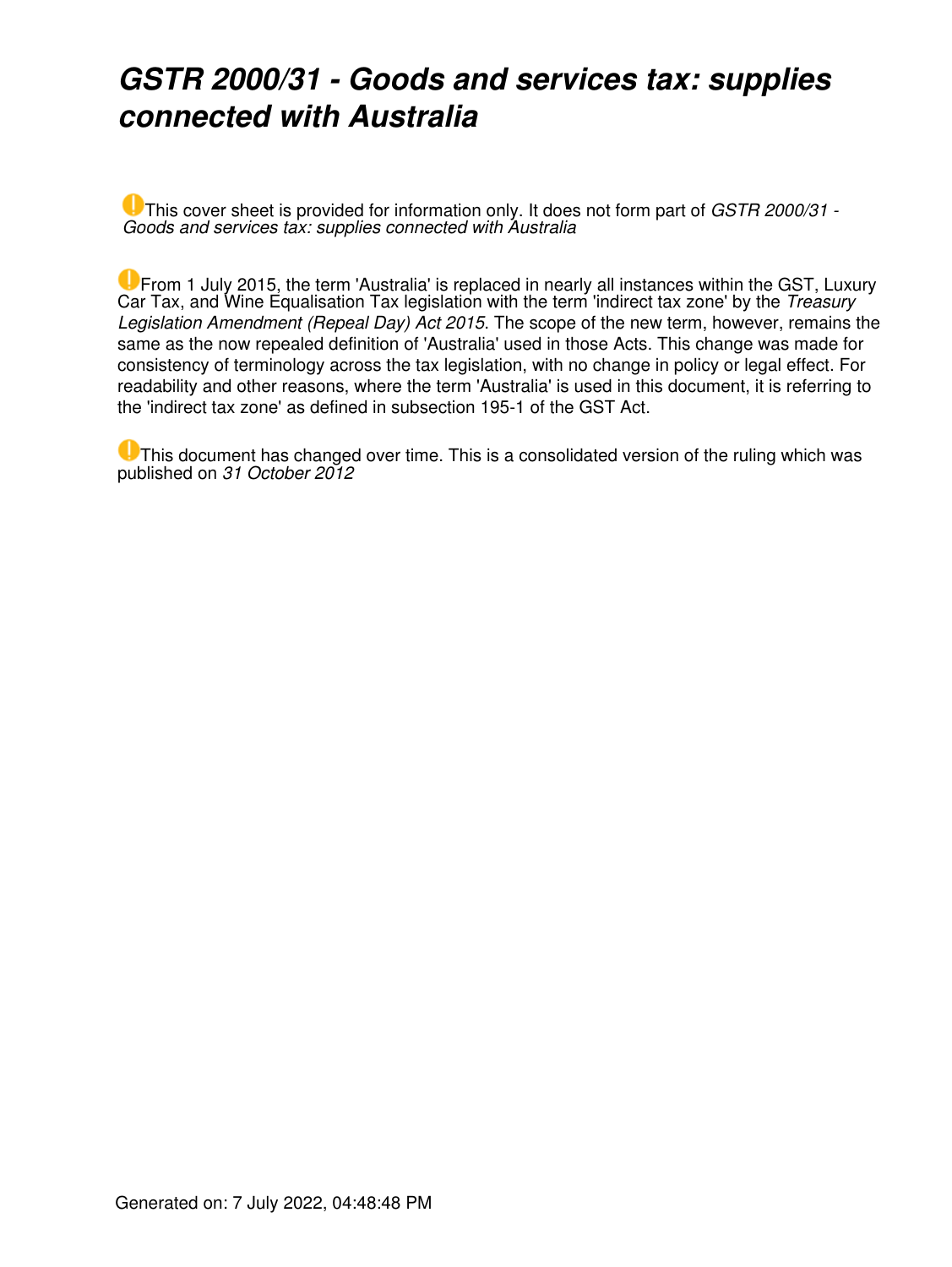Australian Government



**Australian Taxation Office** 

Goods and Services Tax Ruling

**GSTR 200** 

Page status: **legally binding Page 1 of 55** 

### **Goods and Services Tax Ruling**

Goods and services tax: supplies connected with Australia

#### Contents Para **What this Ruling is about 1 Date of effect 8 Context of supplies connected with Australia 9 Ruling 44 Explanation (this forms part of the Ruling) 105**

**Definitions 238 Detailed contents list 253** *Preamble*

*This document was published prior to 1 July 2010 and was a public ruling for the purposes of former section 105-60 of Schedule 1 to the Taxation Administration Act 1953.* 

*From 1 July 2010, this document is taken to be a public ruling under Division 358 of Schedule 1 to the Taxation Administration Act 1953.* 

*A public ruling is an expression of the Commissioner's opinion about the way in which a relevant provision applies, or would apply, to entities generally or to a class of entities in relation to a particular scheme or a class of schemes.*

*If you rely on this ruling, the Commissioner must apply the law to you in the*  way set out in the ruling (unless the Commissioner is satisfied that the ruling *is incorrect and disadvantages you, in which case the law may be applied to you in a way that is more favourable for you - provided the Commissioner is not prevented from doing so by a time limit imposed by the law). You will be protected from having to pay any underpaid tax, penalty or interest in respect of the matters covered by this ruling if it turns out that it does not correctly state how the relevant provision applies to you.*

*[Note: This is a consolidated version of this document. Refer to the Tax Office Legal Database (http://law.ato.gov.au) to check its currency and to view the details of all changes.]*

### **What this Ruling is about**

1. This Ruling is about *'supplies connected with Australia'*, which under the *A New Tax System (Goods and Services Tax) Act 1999* (the GST Act), may be taxable supplies<sup>1</sup> and subject to GST.<sup>2</sup> Unless otherwise stated, all legislative references in this Ruling are to the GST Act and all references to an item number are to an item in the table in subsection 38-190(1).

2. The Ruling explains when a supply is connected with Australia under section 9-25. In particular, the Ruling looks at when a supply of goods, real property, or things other than goods or real property, is connected with Australia. It does not address whether a supply is a taxable supply.

 $\overline{a}$ 

 $\frac{1}{2}$  Section 9-5.<br><sup>2</sup> Section 7-1.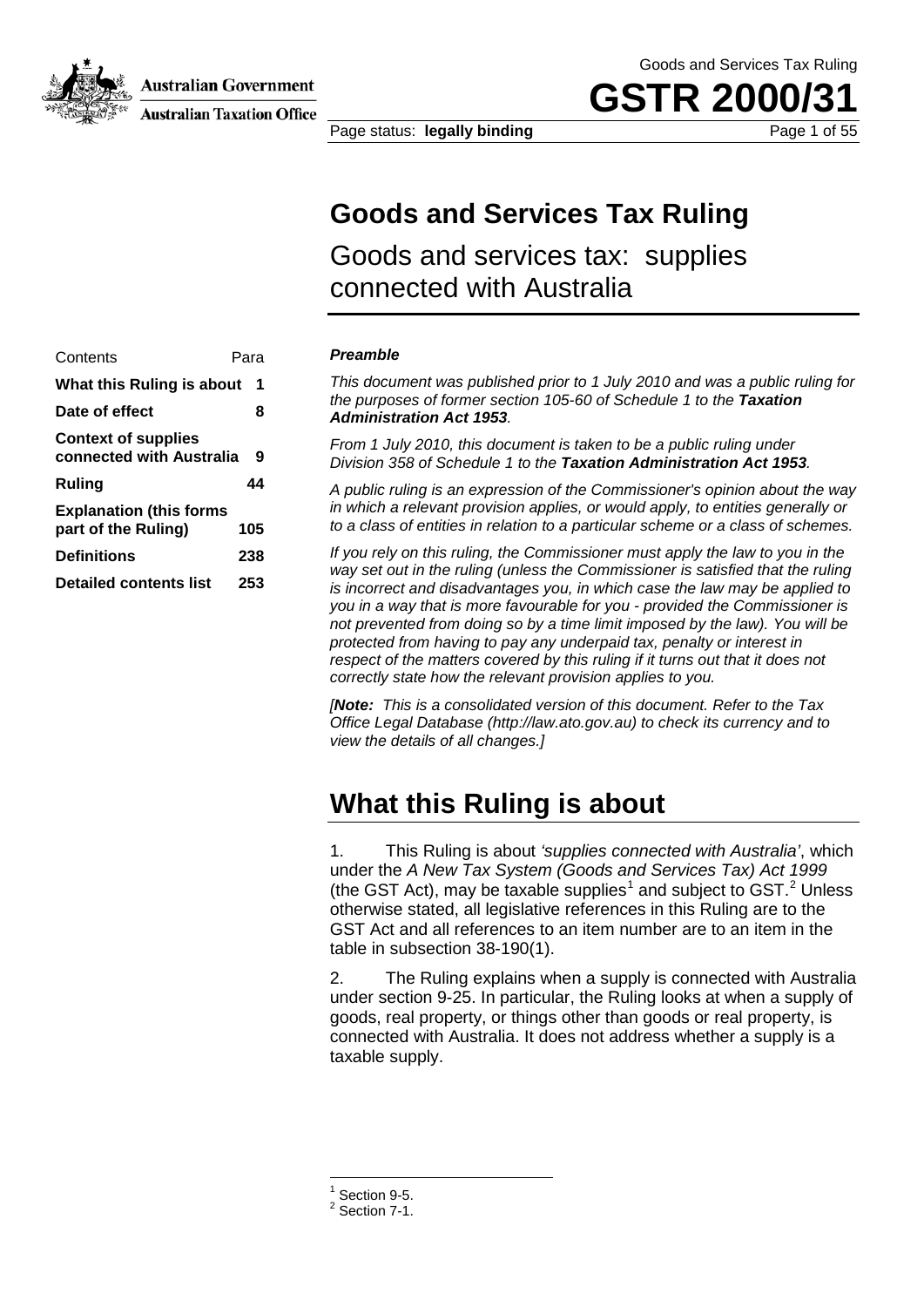## **GSTR 2000/31**<br>Page 2 of 55

3. While the Ruling does not address whether a particular supply is a taxable supply, we make reference to, and illustrate by way of examples, the effect of certain provisions on the question of whether a supply is a taxable supply, GST-free or input taxed. The provisions considered are:

- section 38-185 exports of goods that are GST-free:
- section 38-187 leases or hire of goods for use outside Australia;
- section 38-190 supplies of things other than goods or real property, for consumption outside Australia that are GST-free; and
- Division 84 offshore supplies other than goods or real property.

4. In this Ruling we also outline the operation of Division 96 and section 156-15 in relation to supplies that are partly connected with Australia.

5. It is recognised in the Ruling that a supply of goods that is connected with Australia may give rise to a taxable supply and a taxable importation.<sup>3</sup> This is explained and illustrated in the Explanations section of the Ruling (see paragraphs 152 to 162). We also summarise in the Context section of the Ruling, the requirements for an importation of goods to be a taxable importation under Division 13 (refer paragraphs 27 to 33).

6. The Ruling does not address telecommunication supplies4 or financial supplies.<sup>5</sup> Also, while the Ruling outlines the broad principles relating to all kinds of supplies connected with Australia (other than telecommunication or financial supplies), it does not specifically illustrate how these principles apply to cross-border electronic supplies.

7. Certain terms used in this Ruling are defined, or explained, in the definitions section of the Ruling. These terms, when first mentioned in the body of the Ruling, appear in **bold** type.

### **Date of effect**

8. This Ruling applies [to tax periods commencing] both before and after its date of issue. However, this Ruling will not apply to taxpayers to the extent that it conflicts with the terms of a settlement of a dispute agreed to before the date of issue of this Ruling (see paragraphs 75 and 76 of Taxation Ruling TR 2006/10).

 $^3$  Subsections 9-25(3) and section 13-5.<br> $^4$  Division 85.<br> $^5$  Defined in section 195-1.  $\overline{\phantom{a}}$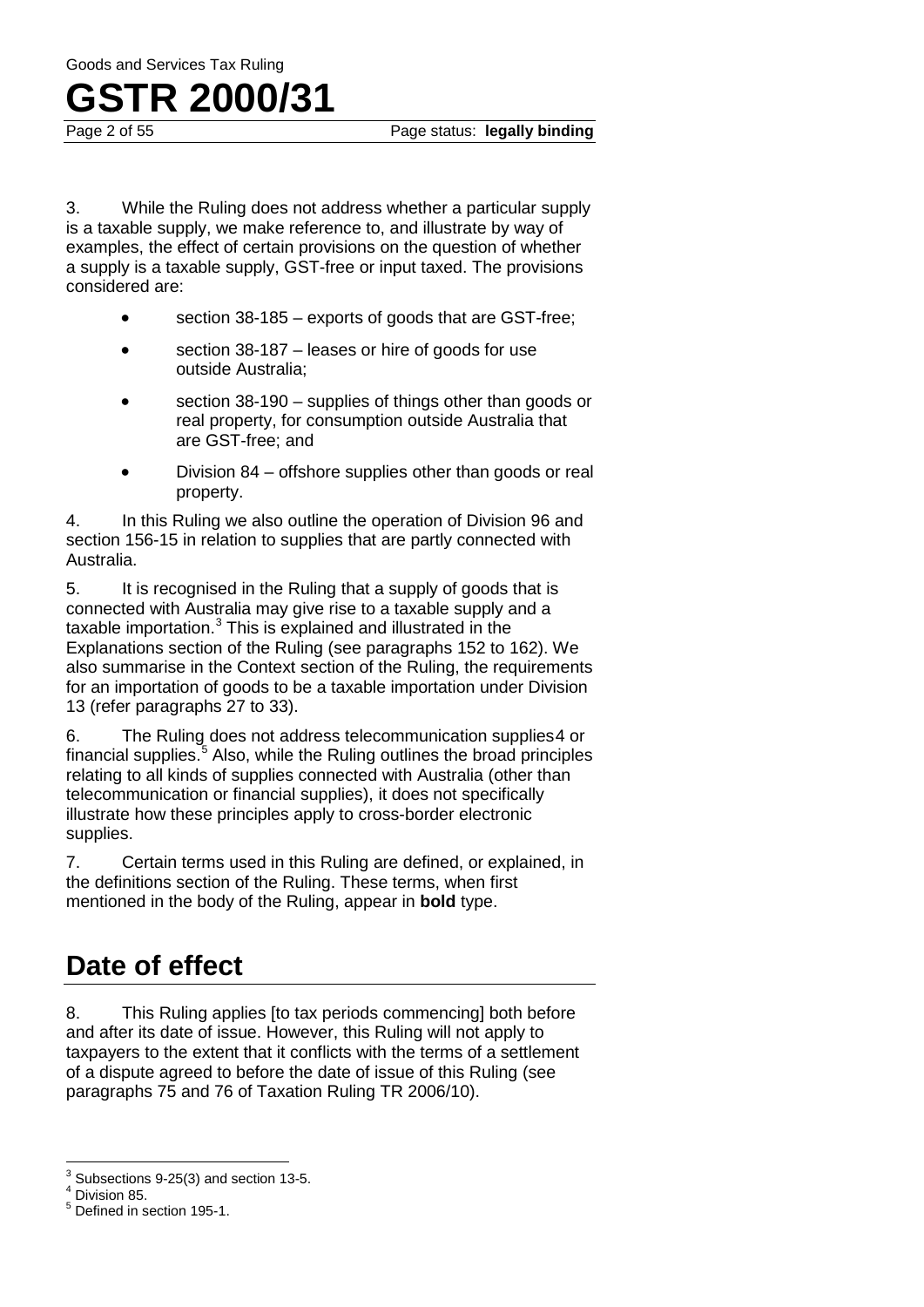Page status: **legally binding** Page 3 of 55

8A. [Omitted.]

8B. [Omitted.]

### **Context of supplies connected with Australia**

9. To assist you in understanding the GST consequences of a supply that is connected with Australia, we provide below an outline of the basic operation of the GST law in respect of:

- taxable supplies;
- GST-free supplies;
- importations;
- taxable supplies and taxable importations;
- offshore supplies other than goods or real property; and
- non-residents making supplies connected with Australia.

#### **Taxable supplies**

10. The concept of supplies 'connected with Australia' is relevant to determining whether a supply is a taxable supply and subject to GST. Under section 9-5 you make a taxable supply if:

- (a) you make the supply for consideration; and
- (b) the supply is made in the course or furtherance of an **enterprise** that you carry on; and
- (c) the supply is connected with **Australia**; and
- (d) you are **registered**, or required to be registered.

However, the supply is not a taxable supply to the extent that it is **GST-free** or **input taxed**.

11. Section 9-25 defines when a supply is 'connected with Australia'. For the purposes of determining whether a supply is connected with Australia, section 9-25 makes a distinction between a supply of goods, a supply of real property and a supply of anything other than goods or real property. This is explored fully in the Ruling and Explanations sections of the Ruling.

12. The connection with Australia is one of the elements required to be satisfied before a supply is a taxable supply. However, a supply is not a taxable supply to the extent that it is GST-free.

<sup>&</sup>lt;sup>5A</sup> [Omitted.]  $\overline{\phantom{a}}$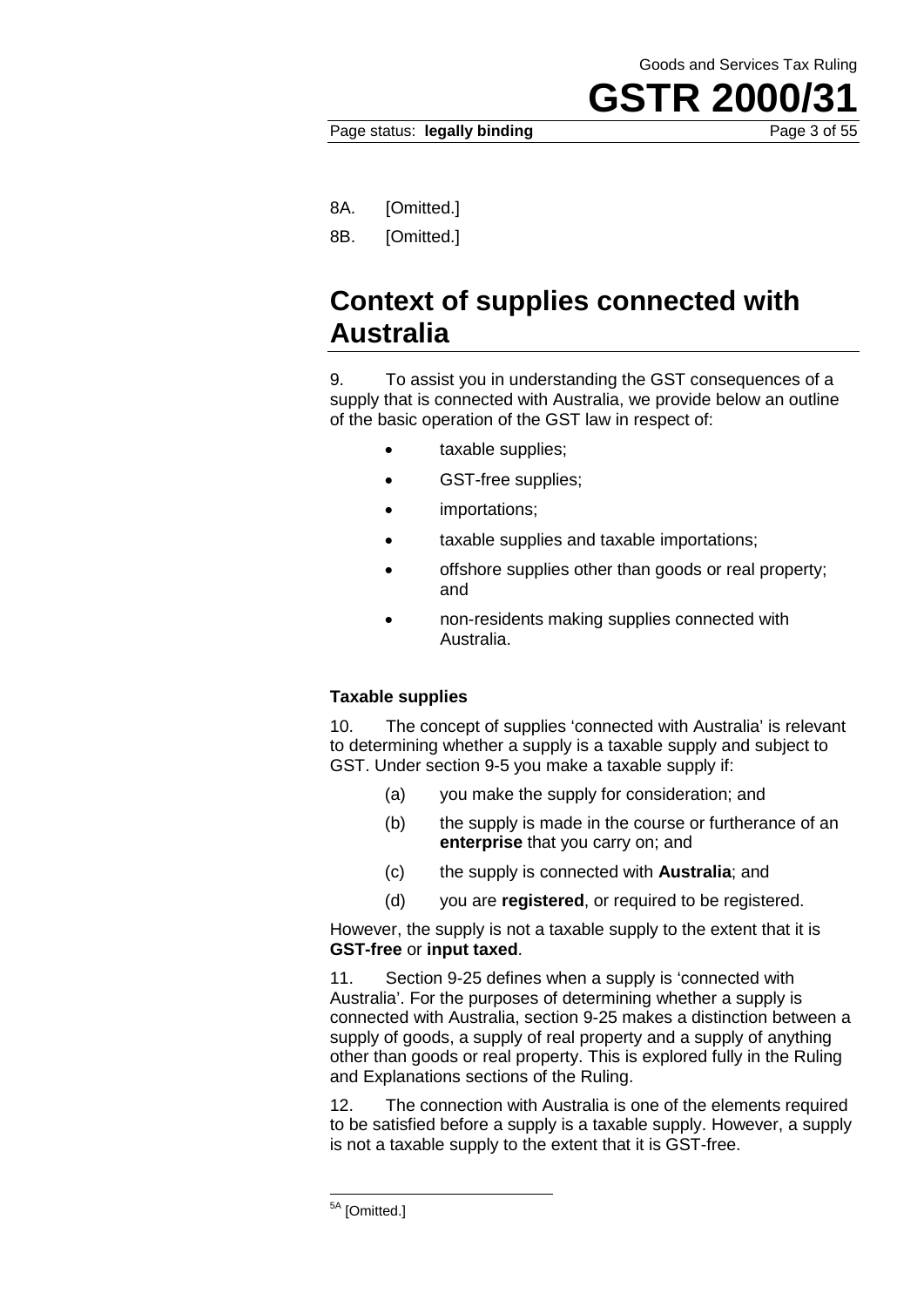#### **GST-free supplies**

13. Broadly speaking, provided certain conditions are met, goods that are exported, or supplies of services or things other than goods or real property, that are for consumption outside Australia are GST-free.

14. If a supply is GST-free, no GST is payable on the supply.<sup>6</sup> However, you can still claim an input tax credit for anything acquired or imported to make that GST-free supply.<sup>7</sup>

#### **Export of goods**<sup>7A</sup>

15. Even though a supply of goods is connected with Australia, if the goods are exported, that supply of goods may be GST-free under section 38-185.

16. Section 38-185 sets out supplies of goods which are GST-free exports. For example, Item 1 of the table in subsection 38-185(1) provides that a supply of goods is GST-free if the supplier exports the goods from Australia before, or within 60 days (or such further period as the Commissioner allows) after:

- (a) the day on which the supplier receives any of the consideration for the supply; or
- (b) if, on an earlier day, the supplier gives an invoice for the supply - the day on which the supplier gives the invoice.<sup>8</sup>

However, the supply is not GST-free if the supplier reimports the goods into Australia.<sup>9</sup>

#### *Example 1 – GST-free export of goods*

17. Vino, an Australian wine merchant, supplies wine to Epicure in France. Vino exports the consignment of wine from Australia 20 days after giving Epicure an invoice for the supply. The supply is GST-free because Vino (the supplier) exports the wine from Australia within 60 days after giving Epicure an invoice for the supply.

<sup>&</sup>lt;sup>6</sup> Subsection 7-1 and section 9-5.

For Subsection 7-1(2) and Division 11.<br>
<sup>7</sup> Subsection 7-1(2) and Division 11.<br>
<sup>7A</sup> Refer to Goods and Services Tax Rulings GSTR 2002/6 Goods and services tax: exports of goods, items 1 to 4 of the table in subsection 38-185(1) of the *A New Tax System (Goods and Services Tax) Act 1999*; GSTR 2005/2 Goods and services tax: supplies of goods and services in the repair, renovation, modification or treatment of goods from outside Australia whose destination is outside Australia; and GSTR 2003/4 Goods and services tax: stores and spare parts for international

 $\frac{8}{9}$  Item 1 of the table subsection 38-185(1).  $\frac{8}{9}$  Subsection 38-185(2).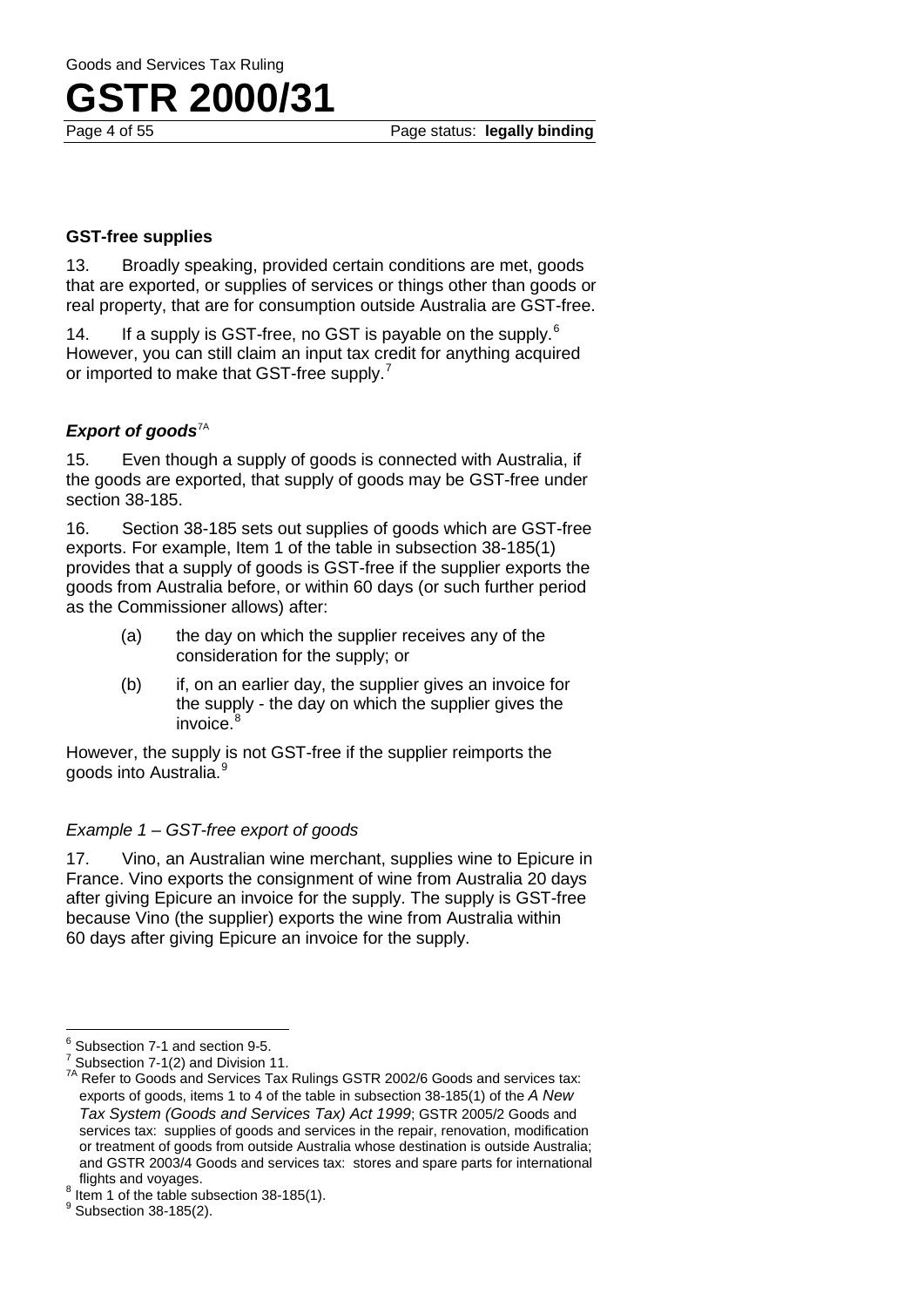#### Page status: **legally binding** Page 5 of 55

#### *Example 2 – Export of goods by recipient*

18. Live Ex, an Australian livestock company, supplies cattle to Stock Co, an Iranian company. Stock Co enters into an arrangement whereby it takes possession of the cattle consignment in Australia. This means that Live Ex does not export the cattle. Stock Co takes possession of the cattle consignment in Australia and arranges its freight to Iran.

19. The supply made by Live Ex to Stock Co is not GST-free because Stock Co (the recipient) exports the goods. For the export of goods to be GST-free, the supplier must export the goods. However, it is to be noted that subsection 38-185(3) sets out circumstances when exports are GST-free where ownership of goods passes to an overseas purchaser, who is not registered or required to be registered, before the goods are removed from Australia.

#### *Leases etc of goods used outside Australia*

20. Under section 38-187 a lease or hire of goods used outside Australia is GST-free. Specifically, the section provides that a supply of goods is GST-free if:

- (a) the supply is by way of lease or hire; and
- (b) the goods are used outside Australia.

The note to the section provides that if goods are leased or hired and used partly in Australia and partly outside Australia, the supply could be taxable to the extent that the goods are used in Australia (section 9-5).

#### *Example 3* – *GST-free supply of goods by way of lease*

21. Aero Co (an Australian resident company) leases a light aircraft to Flite Co (an Australian resident company). The aircraft is used partly in Australia and partly in New Zealand. The supply by Aero Co is GST-free under section 38-187 to the extent that the goods are used outside Australia. A fair and reasonable basis of apportionment is to be adopted in working out the extent that the goods are used outside Australia.

#### *Supplies of things other than goods or real property, for consumption outside Australia*

22. Some supplies of things other than goods or real property, that are for consumption outside Australia are GST-free under section 38-190.

23. Items 1 to 5 in the table in subsection 38-190(1) list supplies of things that may be GST-free. The items appear in the table as follows: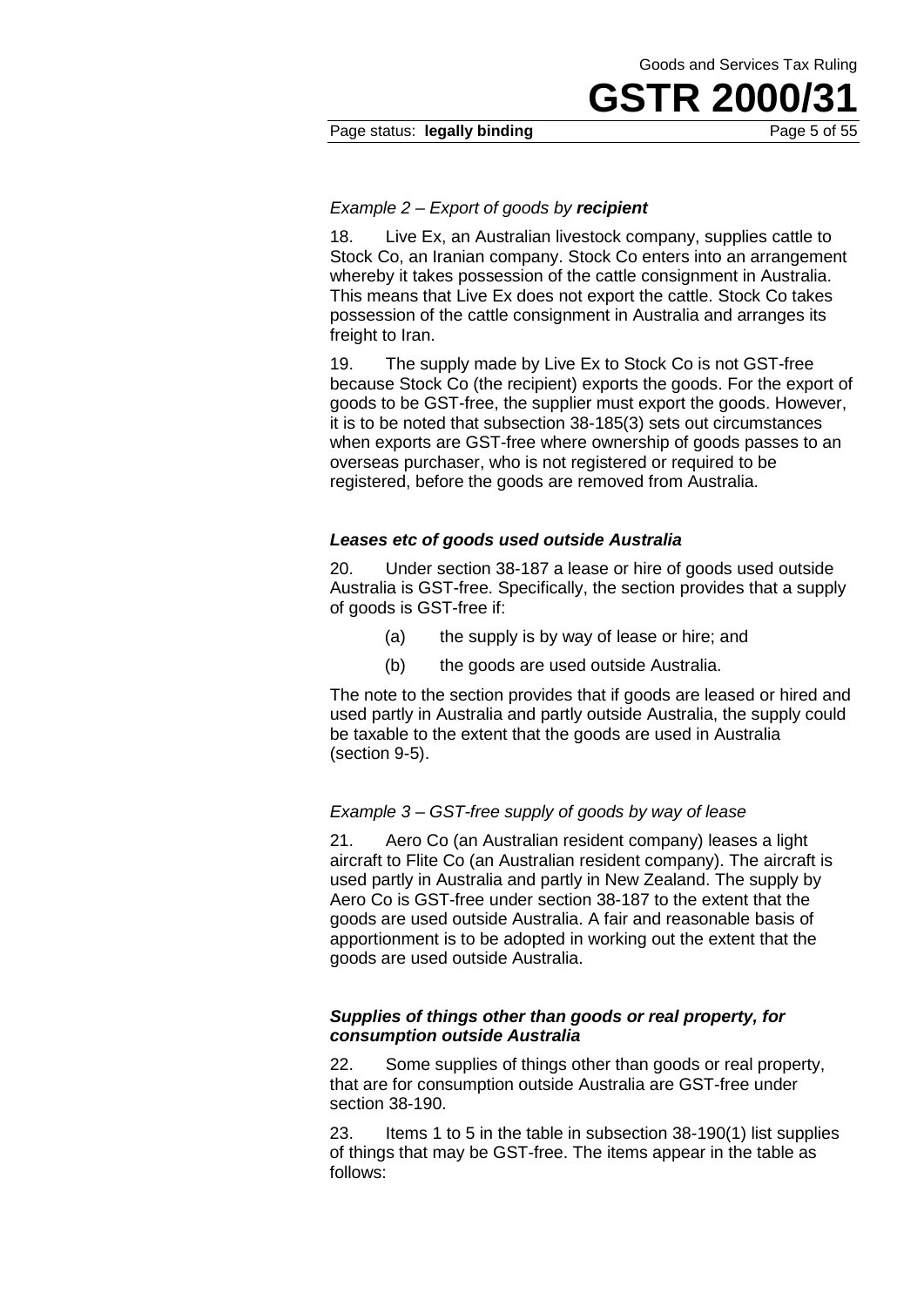Goods and Services Tax Ruling

# **GSTR 2000/31**

Page status: **legally binding** 

| Supplies of things, other than goods or real property, for consumption<br>outside Australia |                                                             |                                                                                                                                                                                                                                                                                                                                                                                                                   |  |
|---------------------------------------------------------------------------------------------|-------------------------------------------------------------|-------------------------------------------------------------------------------------------------------------------------------------------------------------------------------------------------------------------------------------------------------------------------------------------------------------------------------------------------------------------------------------------------------------------|--|
| Item                                                                                        | <b>Topic</b>                                                | These supplies are GST-free <sup>9A</sup>                                                                                                                                                                                                                                                                                                                                                                         |  |
| 1                                                                                           | Supply connected with<br>property outside<br>Australia      | a supply that is directly connected with<br>goods or real property situated outside<br>Australia                                                                                                                                                                                                                                                                                                                  |  |
| 2                                                                                           | Supply to non-resident<br>outside Australia                 | a supply that is made to a non-resident<br>who is not in Australia when the thing<br>supplied is done, and:<br>(a)<br>the supply is neither a supply of<br>work physically performed on<br>goods situated in Australia<br>when the work is done nor a<br>supply directly connected with<br>real property situated in<br>Australia; or                                                                             |  |
|                                                                                             |                                                             | (b)<br>the non-resident acquires the<br>thing in carrying on the<br>non-resident's enterprise, but is<br>not registered or required to be<br>registered                                                                                                                                                                                                                                                           |  |
| 3                                                                                           | Supplies used or<br>enjoyed outside<br>Australia            | a supply:<br>(a)<br>that is made to a recipient who<br>is not in Australia when the<br>thing supplied is done; and<br>(b)<br>the effective use or enjoyment<br>of which takes place outside<br>Australia;<br>other than a supply of work physically<br>performed on goods situated in<br>Australia when the thing supplied is<br>done, or a supply directly connected<br>with real property situated in Australia |  |
| 4                                                                                           | <b>Rights</b>                                               | a supply that is made in relation to<br>rights if:<br>(a)<br>the rights are for use outside<br>Australia; or<br>the supply is to an entity that is<br>(b)<br>not an Australian resident and is<br>outside Australia when the thing<br>supplied is done                                                                                                                                                            |  |
| 5                                                                                           | Export of services<br>used to repair etc.<br>imported goods | a supply is constituted by the repair,<br>renovation, modification or treatment of<br>goods from outside Australia whose<br>destination is outside Australia                                                                                                                                                                                                                                                      |  |

24. Subsection 38-190(2) provides that a supply covered by any of the items 1 to 5 in the table in subsection 38-190(1) is not GST-free if it is the supply of a right or option to acquire something the supply of which would be connected with Australia and would not be

 $\overline{\phantom{a}}$ 

<sup>&</sup>lt;sup>9A</sup> Except to the extent that they are supplies of goods or real property.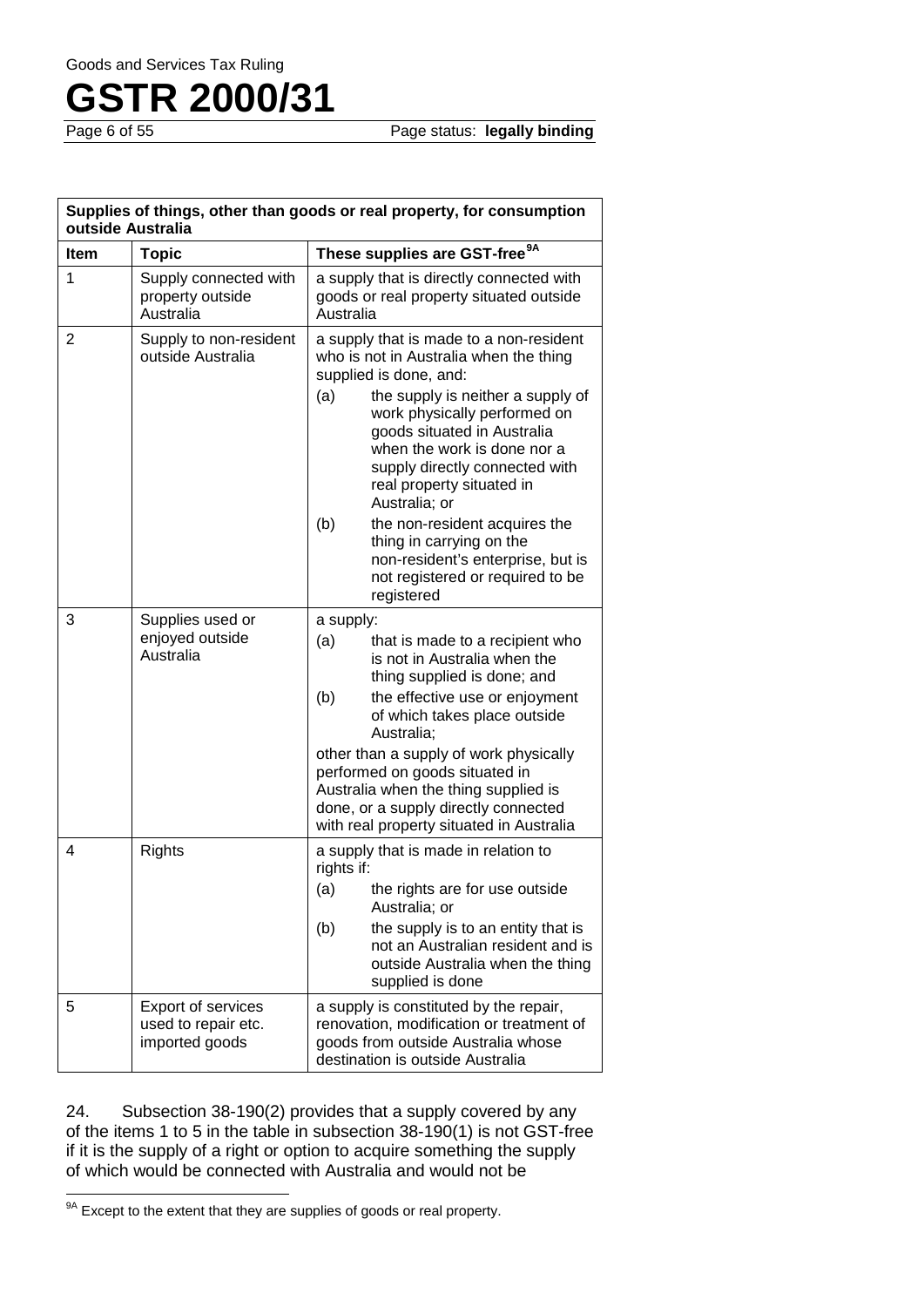Page status: **legally binding Page 7 of 55** 

GST-free.<sup>9B</sup> For example, an Australian vehicle rental firm supplies car rental rights to a UK travel agency. The travel agency supplies car rental vouchers to UK tourists who may use the vouchers to obtain car rental in Australia. The supply of the car rental to the tourists is a supply that is connected with Australia. The supply of car rental rights to the UK travel agency is, therefore, not GST-free.

24A. Subsection 38-190(2A) provides that a supply covered by any of items 2 to 4 in the table in subsection 38-190(1) is not GST-free if the acquisition of the supply relates (whether directly or indirectly, or wholly or partly) to the making of a supply of real property situated in Australia that would be input taxed under Subdivision 40-B or 40-C. For example, a non-resident individual, who owns residential rental property situated in Australia and who is not registered or required to be registered, acquires gardening services for the property and also acquires the services of a local real estate agent to advertise the property for rent. The acquisition of each service relates to the making of an input taxed supply of real property. The supplies of those services are therefore not GST-free.

25. Under subsection 38-190(3) a supply covered by item 2 in subsection 38-190(1) is not GST-free if:

- (a) it is a supply under an agreement entered into, whether directly or indirectly, with a **non-resident**; and
- (b) the supply is provided, or the agreement requires it to be provided, to another entity in Australia.

*Example 4 – A supply covered by item 2 of subsection 38-190(1) and subsection 38-190(3)*

26. A school in Australia provides tuition to overseas students in Australia. However, it bills the overseas parents of the students directly. As the supply is being made to students in Australia the supply will not be GST-free under item 2.<sup>9C</sup>

26A. Subsection 38-190(4) extends the scope of item  $3.^{9D}$  The subsection provides that a supply is taken, for the purposes of item 3, to be a supply made to a recipient who is not in Australia if:

 $^{9B}$  Refer to paragraphs 41 to 42 and 143 to 150 of GSTR 2003/8 Goods and services tax: supply of rights for use outside Australia – subsection 38-190(1), item 4, paragraph (a) and subsection 38-190(2).<br><sup>9C</sup> However, such a supply may be GST-free under Subdivision 38-C. (This is the  $\overline{a}$ 

example that is provided in the Supplementary Explanatory Memorandum accompanying the A New Tax System (Indirect Tax and Consequential Amendments) Bill (No. 2) 1999 which inserted subsection 38-190(3). The example refers to the actual 'supply….being made' to students. Consistent with the wording used in subsection 38-190(3) the word 'provided' should have been used instead of

<sup>9</sup>D Refer to Goods and Services Tax Rulings GSTR 2004/7 Goods and services tax: in the application of items 2 and 3 and paragraph (b) of item 4 in the table in subsection 38-190(1) of the *A New Tax System (Goods and Services Tax) Act 1999*: when is a 'non-resident' or other 'recipient' of a supply 'not in Australia when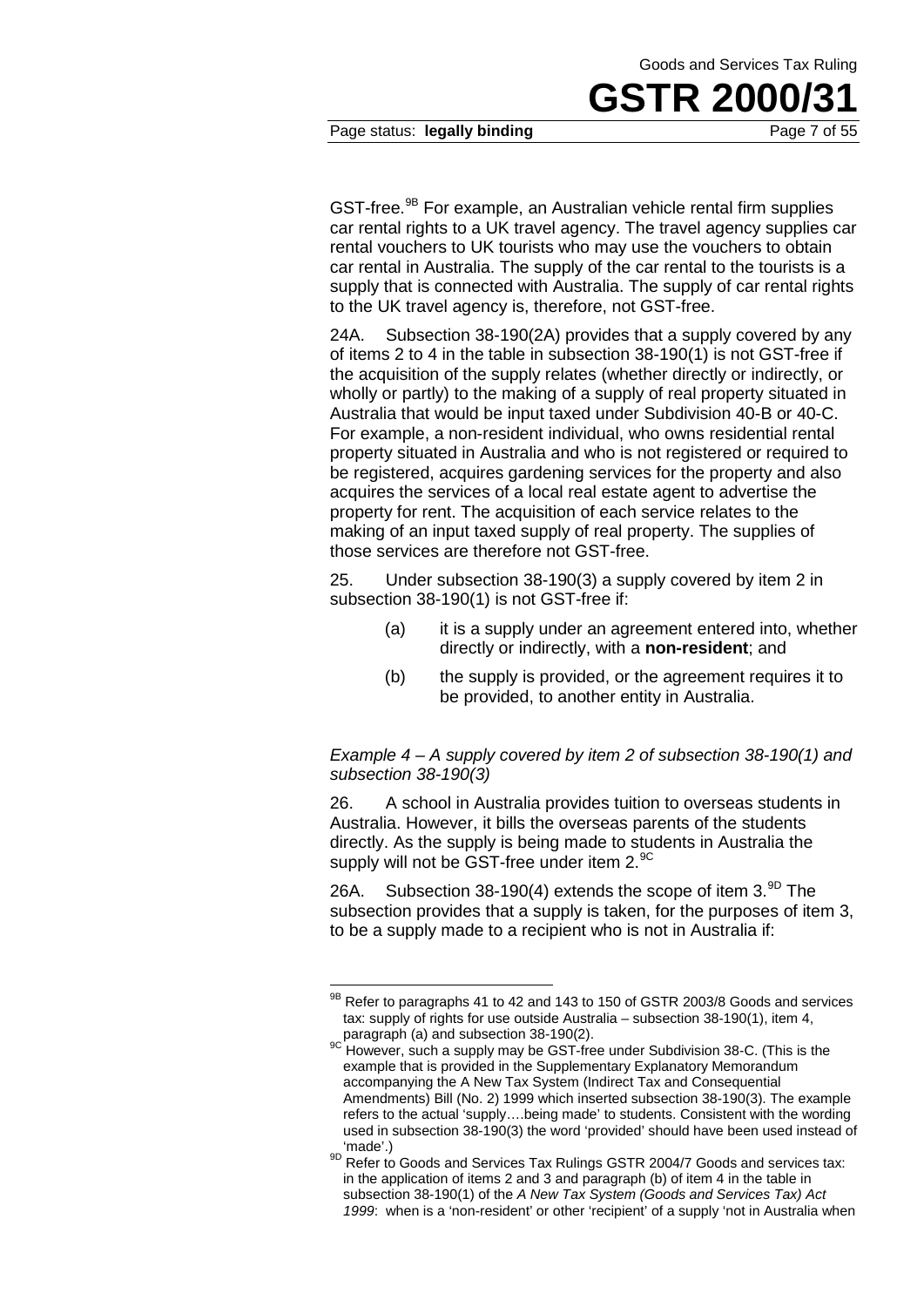Page status: **legally binding** 

- (a) it is a supply under an agreement entered into, whether directly or indirectly, with an Australian resident; and
- (b) the supply is provided, or the agreement requires it to be provided, to another entity outside Australia.

An example of the type of supply to be covered is a supply to an Australian business of a training course to be conducted overseas. <sup>9E</sup>

#### **Importations**<sup>9F</sup>

27. The importation of goods into Australia may be a 'taxable importation' and subject to GST.<sup>10</sup> The importation of things other than goods, that are supplied from overseas for use in Australia (and are, therefore, in that sense 'imported') are not taxable importations. However, the importation of things other than goods or real property may be subject to GST because of the operation of Division 84 (refer paragraphs 35 to 42 below).

#### *Taxable importations*

28. If you make an importation of goods into Australia, you must pay GST on that importation but only if that importation is a 'taxable importation.<sup>11</sup>

- 29. Under subsection 13-5(1) you make a 'taxable importation' if:
	- (a) goods are imported; and
	- (b) you enter the goods for home consumption (within the meaning of the *Customs Act 1901*).

However, the importation is not a taxable importation to the extent that it is a non-taxable importation.<sup>12</sup>

30. An importation of goods into Australia does not include an importation of money. $13$ 

31. If you make a 'creditable importation'<sup>14</sup> you are entitled to an input tax credit for that importation.<sup>15</sup>

- 32. Under section 15-5, you make a 'creditable importation' if:
	- (a) you import goods solely or partly for a creditable purpose; and

 $\overline{a}$ 

the thing supplied is done'? when is an 'entity that is not an Australia resident'

Se Refer to Explanatory Memorandum accompanying the Indirect Tax Legislation<br>Amendment Bill 2000 at paragraph 3.27.

<sup>9</sup>F Refer to GSTR 2003/15 Goods and services tax: importation of goods into Australia.<br><sup>10</sup> Subsection 7-1(1) and Division 13.<br><sup>11</sup> Section 13-15.<br><sup>12</sup> Non-taxable importations is defined section 13-10.<br><sup>13</sup> Subsection 13-5(3).<br><sup>14</sup> Section 15-5.<br><sup>15</sup> Section 15-15.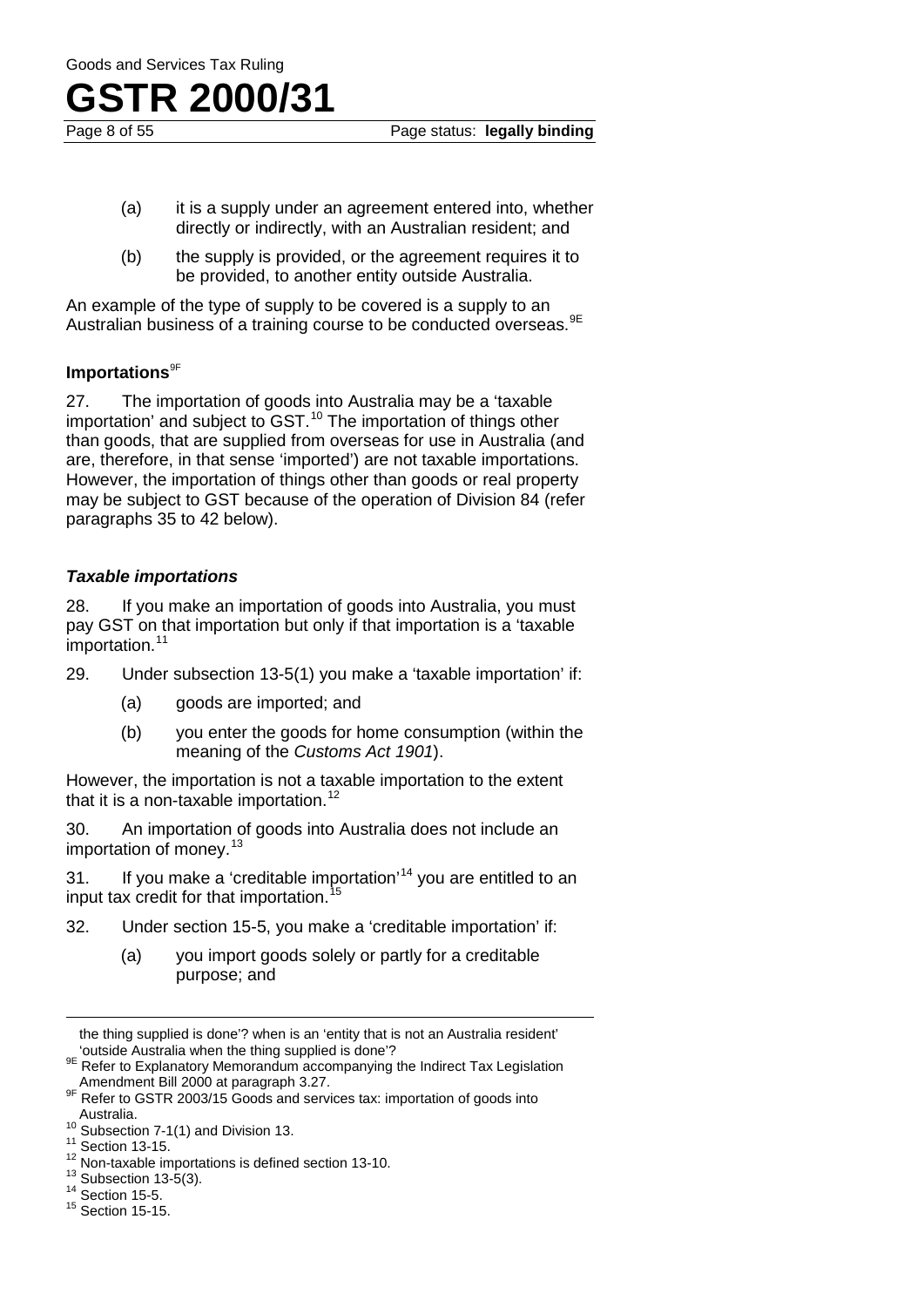#### Page status: **legally binding Page 9 of 55**

- (b) the importation is a taxable importation; and
- (c) you are registered, or required to be registered.

33. You import goods for a creditable purpose to the extent that you import the goods in carrying on your enterprise.<sup>16</sup> However, you do not import goods for a creditable purpose to the extent that the importation relates to making supplies that would be input taxed or the importation is of a private or domestic nature.<sup>17</sup>

#### **Taxable supply and taxable importation**

34. Generally, a taxable importation is distinguishable from a taxable supply. However, sometimes a supplier may make a supply that gives rise to both a taxable importation and a taxable supply. This is explained in the Explanations section at paragraphs 152 to 162 below.

#### **Offshore supplies other than goods or real property**

35. If the supply of a thing other than goods or real property is either not connected with Australia, or is connected with Australia because of paragraph 9-25(5)(c), the supply is a taxable supply under section 84-5 and subject to GST if:

- the recipient of the supply acquires the thing supplied solely or partly for the purpose of an enterprise that the recipient carries on in Australia, but not solely for a creditable purpose (paragraph 84-5(1)(c)); and
- the supply is for consideration (paragraph  $84-5(1)(d)$ ); and
- the recipient is registered, or required to be registered (paragraph 84-5(1)(e)).

However the supply is not a taxable supply to the extent that it is GST–free or input taxed.18

36. Under subsection 11-15(2) you do not acquire a thing for a creditable purpose to the extent that the acquisition relates to making supplies that would be input taxed or the acquisition is of a private or domestic nature.<sup>19</sup>

37. Thus if the acquisition of the thing (other than goods or real property) by the recipient relates to making supplies that would be input taxed or the acquisition is partly of a private or domestic nature, the supply is treated under Division 84 as a taxable supply.

 $16$  Subsection 15-10(1).

 $17$  Subsection 15-10(2). Note subsections 15-10(3) and (4) prescribe certain circumstances where the importation is not treated as one that relates to making

<sup>&</sup>lt;sup>18</sup> Subsection 84-5(1).<br><sup>18</sup> Subsections 11-15(3) and (4) set out certain acquisitions that are not to be treated as acquisitions that relate to making supplies that would be input taxed.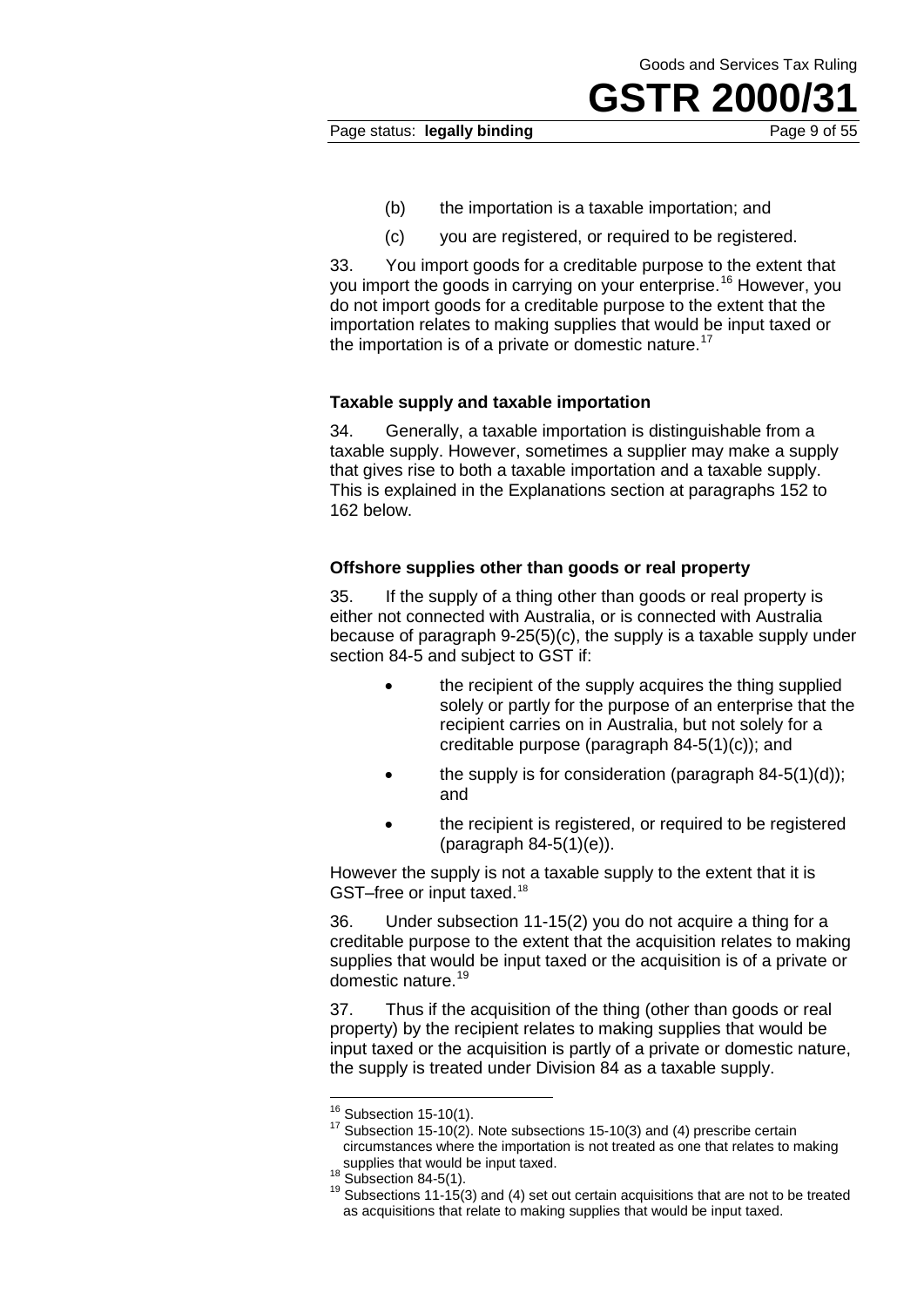## **GSTR 2000/31**<br>Page 10 of 55

Page status: **legally binding** 

38. If the recipient acquires the thing solely for a creditable purpose it is not a taxable supply under section 84-5. This is because if you acquire the thing solely for a creditable purpose and the supply is a taxable supply, you are entitled to an input tax credit equal to the GST payable on that supply.

39. The GST on a supply that is treated as a taxable supply under section 84-5 is payable by the recipient of the supply and is not payable by the supplier.<sup>20</sup> The charge for GST is reversed, hence this Division is commonly referred to as a 'reverse charge' provision.

#### *Example 5 – The importation of things other than goods or real property to which Division 84 applies*

40. Invest Bank, an Australian financial institution, engages Legal UK, solicitors operating in the UK, to prepare an opinion on the legal aspects of a proposed joint venture banking operation in Australia with a subsidiary of a UK bank. The legal advice is prepared in the UK and provided to Invest Bank in Australia. Under subsection 9-25(5) the supply of that advice is not connected with Australia because the advice is not prepared in Australia, Legal UK has no permanent establishment in Australia and the supply is not of a right or option to acquire another thing, the supply of which would be connected with Australia. As the supply is not connected with Australia paragraph 84-5(1)(a) is satisfied. (Refer to paragraphs 175 to 225E of this Ruling which explain the operation of subsection 9-25(5).)

41. In this example, we assume that the requirements of paragraphs 84-5(1)(d) and 84-5(1)(e) are satisfied. Invest Bank acquires the supply for the purpose of its enterprise carried on in Australia. By virtue of subsection 11-15(2), the acquisition made by Invest Bank is not solely for a creditable purpose because the acquisition relates to making supplies that are input taxed.<sup>21</sup> Thus the requirements of paragraph 84-5(1)(c) are satisfied and the supply by Legal UK is a taxable supply under section 84-5.

42. Under section 84-10 Invest Bank, the recipient of the supply, is liable to pay GST on the taxable supply.<sup>21A</sup>

 $\overline{\phantom{a}}$ 

<sup>&</sup>lt;sup>20</sup> Section 84-10 the reverse charge on offshore intangible supplies.<br><sup>21</sup> It is assumed here that Invest Bank only makes input taxed supplies (Division 40).<br><sup>21A</sup> If a supply is taxable under both sections 9-5 and 84-5,

under section 84-5. It is not payable under section 9-40: subsection 84-10(3).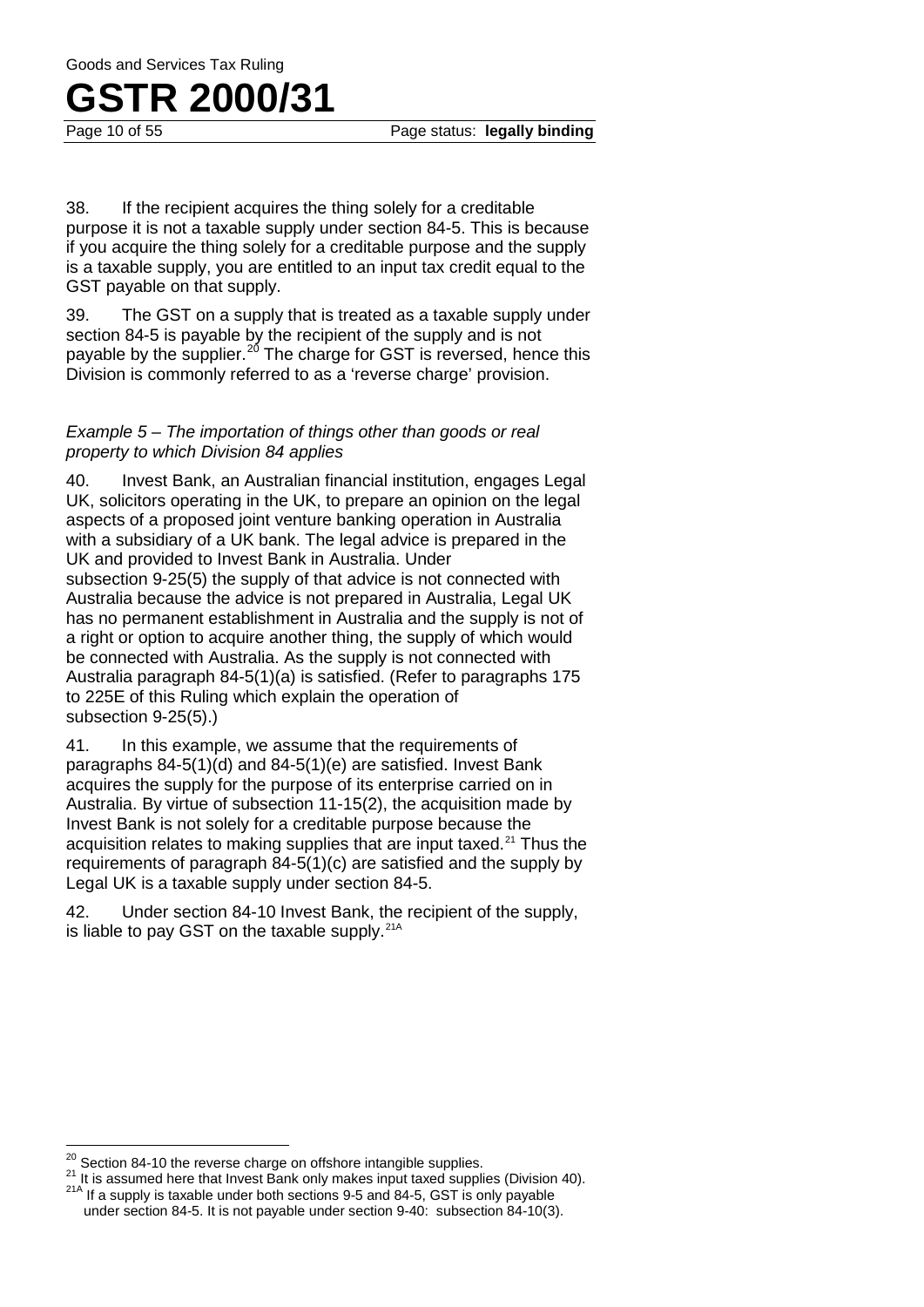#### Page status: **legally binding Page 11 of 55**

#### **Non-residents making supplies connected with Australia**

43. Non-resident entities that make supplies that are connected with Australia are required to register if the registration turnover threshold is met. $22$  A non-resident enterprise is required to be registered if its GST turnover is at or above \$75,000. The turnover threshold for a non-profit body is \$150,000. Supplies that are not connected with Australia or are connected with Australia because of paragraph 9-25(5)(c)<sup>22A</sup> are disregarded in working out the GST turnover. Further supplies of rights or options to use commercial accommodation<sup>22B</sup> in Australia that are made on or after 1 October 2005 are also disregarded in working out GST turnover if the supplies are not made in Australia and are made through an enterprise that the supplier does not carry on in Australia.<sup>22C</sup>

43A. Division 83 (non-residents making supplies connected with Australia) allows a non-resident supplier and the recipient of a supply by the non-resident supplier to agree that the GST liability is to be borne by the recipient where certain requirements<sup>23</sup> are met (that is, the GST on the taxable supply is 'reverse charged' to the recipient).

43B. A non-resident supplier that is making taxable supplies (on the basis that it is required to be registered for GST) need not apply to register for GST if the only reason that the supplier is required to be registered is because the registration turnover threshold is met when taxable supplies covered by section 83-5 are taken into account.<sup>23A</sup>

43C. However, Division 83 does not apply to all supplies. Under subsection 83-5(2) the following supplies cannot be reverse charged:

- a taxable supply under Division 84;
- a taxable supply made by a non-resident through a resident agent;
- a supply that is disregarded under paragraph 188-15(3)(b) or 188-20(3)(b). That is, the supply is connected with Australia because of paragraph 9-25(5)(c); and
- a supply that is disregarded under paragraph 188-15(3)(c) or 188-20(3)(c). That is, the supply is of a right or option to use commercial accommodation in Australia that is made on or after 1 October 2005, is not made in Australia and is made through an enterprise that the supplier does not carry on in Australia.

 $22$  Sections 23-5 and 23-15.

<sup>22</sup>A Paragraph 188-15(3)(a) and (b) (current GST turnover); paragraphs 188-20(3)(a) and (b) (projected GST turnover) respectively.

<sup>22</sup>B Commercial accommodation has the meaning given by section 87-15 and refers to 'commercial residential premises' as defined in section 195-1.

<sup>22</sup>C Deministration (2007)<br>
Paragraph 188-15(3)(c) (current GST turnover); paragraph 188-20(3)(c)<br>
(projected GST turnover).

<sup>&</sup>lt;sup>23</sup> These requirements are set out in section 83-5.<br><sup>23A</sup> Sections 83-25 and 83-30.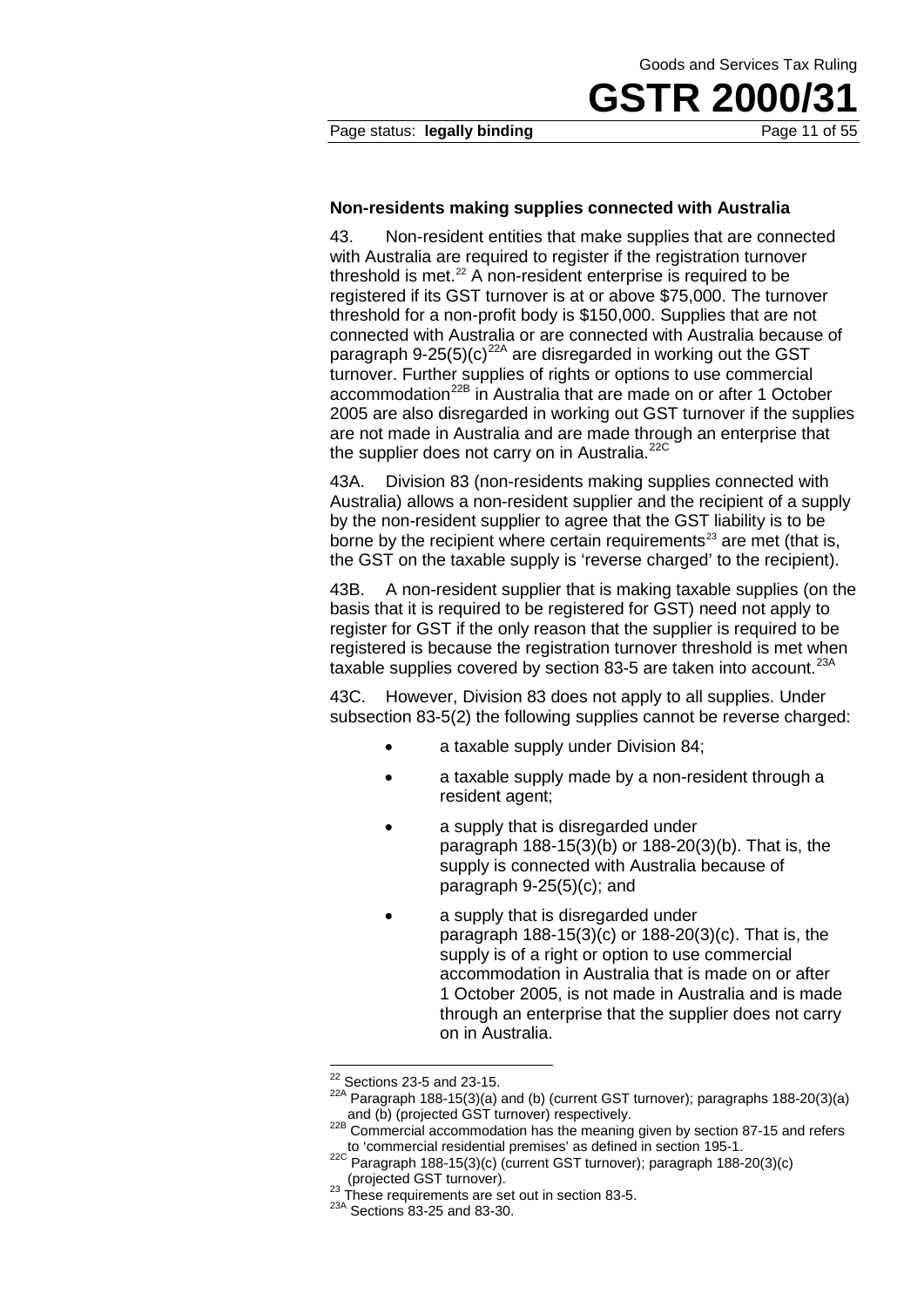

### **Ruling**

#### **Supplies connected with Australia**

#### Supplies of goods<sup>23B</sup>

44. A supply of goods is a supply of any form of tangible personal property, that is, any form of personal property that has a physical existence but does not include intangible personal property such as intellectual property like a copyright. A supply of goods can occur by way of sale, lease, hire etc.

#### *Supplies of goods wholly within Australia*

45. A supply of goods is connected with Australia if the goods are delivered, or made available, in Australia to the recipient of the supply (subsection 9-25(1)). If goods are delivered or made available in Australia to the recipient of the supply, the supply of goods is wholly within Australia.

46. In the context of subsection 9-25(1), goods are delivered in Australia if the goods are physically delivered in Australia. Goods are made available in Australia if the goods are physically made available in Australia.

47. Goods which are delivered or made available in Australia to the recipient may be goods that the supplier has acquired domestically or imported (see the example at paragraph 124 of the Explanations section).

48. Also, an overseas supplier may make a supply of goods that is wholly within Australia. For example, an overseas supplier may acquire goods in Australia and supply those goods to a recipient in Australia.

49. Where the recipient imports the goods into Australia, the supply of goods is not connected with Australia under subsection 9-25(1) because the goods are not delivered, or made available, in Australia to the recipient of the supply.

#### *Supplies of goods from Australia*

50. A supply of goods is connected with Australia, if the supply involves those goods being removed from Australia (subsection 9-25(2)). Removal of goods from Australia is a supply from Australia.

51. Goods removed from Australia means the goods are physically taken out of Australia.<sup>23C</sup>

<sup>&</sup>lt;sup>23B</sup> Refer to paragraph 81 of GSTR 2003/7 Goods and services tax: what do the expressions 'directly connected with goods or real property' and 'a supply of work physically performed on goods' mean for the purposes of subsection 38-190(1) of the *A New Tax System (Goods and Services Tax) Act 1999*?  $\overline{\phantom{a}}$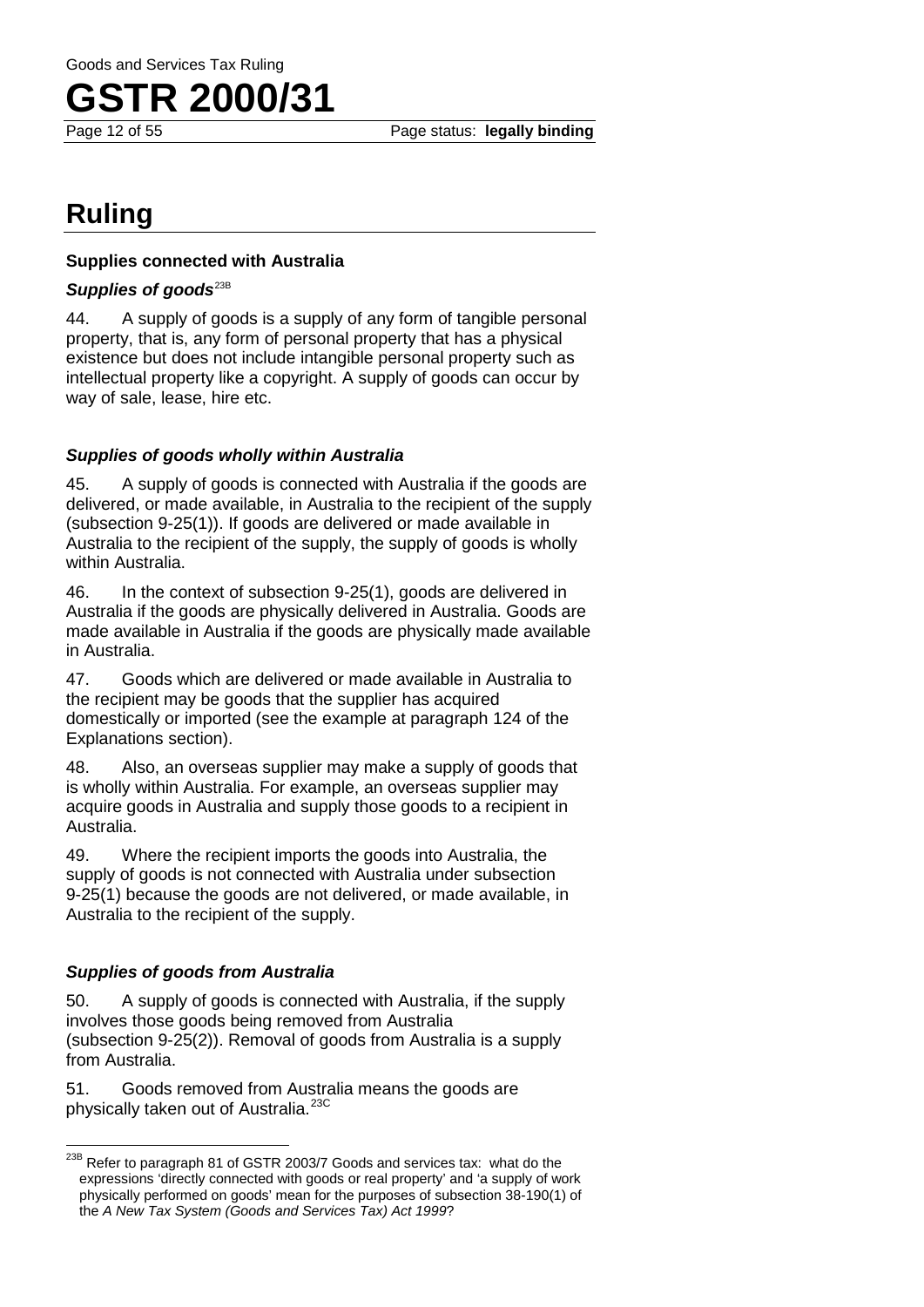#### Page status: **legally binding** Page 13 of 55

#### *Supplies of goods to Australia*

52. A supply of goods is connected with Australia if the supply involves those goods being brought to Australia and the supplier either imports the goods into Australia (paragraph 9-25(3)(a)) or installs or assembles the goods in Australia (paragraph 9-25(3)(b)). The import of the goods into Australia or the installation or assembly of the goods in Australia is a supply of goods to Australia.<sup>23D</sup>

53. This means that the supplier is either an exporter from outside Australia and importer into Australia, or an exporter from outside Australia and installer or assembler in Australia.

54. Paragraph 9-25(3)(a) does not apply to a supply of goods that involves goods being brought to Australia where the recipient imports the goods into Australia.<sup>24</sup>

55. Under paragraph 9-25(3)(a) a supply of goods brought to Australia is connected with Australia if the supplier imports the goods regardless of whether or not the supplier engages a Customs broker to arrange customs clearance of the goods.

56. A supply that is connected with Australia under paragraph 9-25(3)(a) may give rise to a taxable supply and a taxable importation where the supplier imports the goods into Australia.

#### **Supplies of real property**<sup>24A</sup>

- 57. Real property is defined to include:
	- (a) any interest in or right over land; or
	- (b) a personal right to call for or be granted any interest in or right over land; or
	- (c) a licence to occupy land or any other contractual right exercisable over or in relation to land.<sup>25</sup>

58. A supply of real property is connected with Australia if the real property, or the land to which the real property relates, is in Australia (subsection 9-25(4)). Land in this context means the physical land.

 $\overline{a}$ 

 $^{23C}$  Refer to paragraphs 173 to 187 of GSTR 2002/6 Goods and services tax: Exports of goods, items 1 to 4 of the table in subsection 38-185(1) of the *A New* 

*Tax System (Goods and Services Tax) Act 1999.*<br><sup>23D</sup> Refer to paragraphs 71 to 74 and 221 to 222 of GSTR 2003/15 Goods and services tax: importation of goods into Australia.

services tax: importation of goods into Australia. <sup>24</sup> In this case the goods are supplied on an FOB or CIF basis. FOB and CIF are

defined in the definitions section of the Ruling.<br><sup>24A</sup> Refer to paragraphs 82 to 97 of GSTR 2003/7 Goods and services tax: what do the expressions 'directly connected with goods or real property' and 'a supply of work physically performed on goods' mean for the purposes of subsection 38-190(1) of the *A New Tax System (Goods and Services Tax) Act* 

*<sup>1999</sup>*? 25 Section 195-1.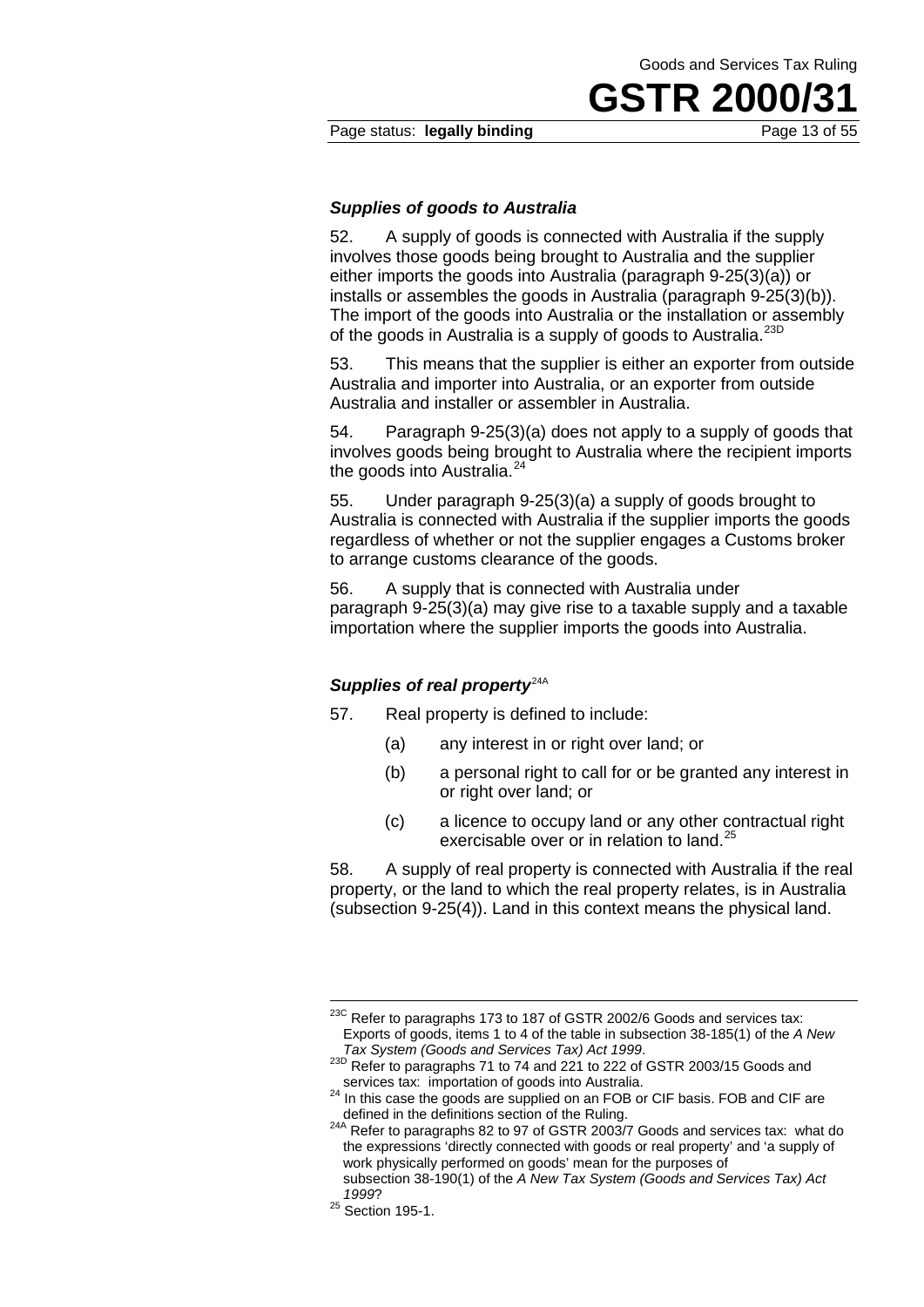59. The reference in subsection 9-25(4) to 'land to which the real property relates' means that an interest in, or right over land is connected with Australia if the physical land to which the interest or right over it relates, is in Australia.

60. A supply of real property is connected with Australia if it involves, for example:

- the sale of land situated in Australia:
- the grant, assignment or surrender of any interest in or right over land in Australia – for example, a lease of land;
- a personal right to call for or be granted any interest or right over land in Australia;
- a licence to occupy land in Australia; or
- any other contractual right exercisable over or in relation to land in Australia.<sup>25A</sup>

#### *Supplies of anything else*

61. A supply of anything other than goods or real property is connected with Australia if:

- the thing is done in Australia (paragraph  $9-25(5)(a)$ );
- the supplier makes the supply through an enterprise that the supplier carries on in Australia (paragraph 9-25(5)(b)); or
- all of the following apply:
	- (i) neither paragraph 9-25(5)(a) nor (b) applies in respect of the thing;
	- (ii) the thing is a right or option to acquire another thing; and
	- (iii) the supply of the other thing would be connected with Australia (paragraph 9-25(5)(c)).

#### *Thing is done in Australia*

62. Thing is defined to mean anything that can be supplied or imported such as a service, advice, information or a right.<sup>26</sup> It is the subject of the supply.

<sup>25</sup>A In *Saga Holidays Limited v. Commissioner of Taxation* [2006] FCAFC 191 (*Saga Holidays*) it was held that the supply of the accommodation component of an Australian tour package by a United Kingdom tour operator (Saga) to non-residents was a contractual right exercisable over or in relation to land and thus was a taxable supply of real property connected with Australia.<br><sup>26</sup> Section 195-1.  $\overline{\phantom{a}}$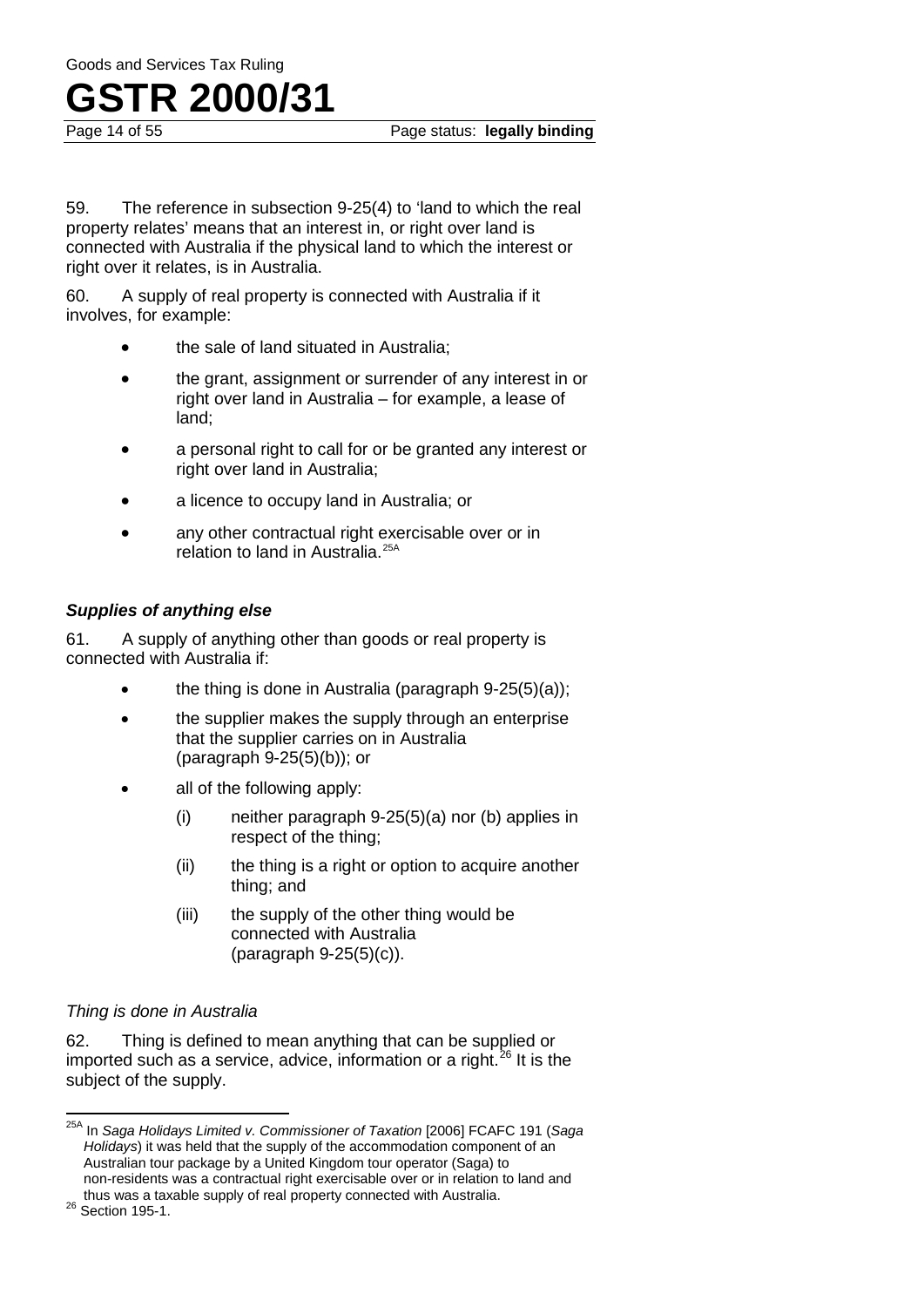#### Page status: legally binding

**GSTR 2000/31**<br>Page 15 of 55

63. Under paragraph 9-25(5)(a) the connection with Australia requires that the 'thing' being supplied is 'done' in Australia.

64. The meaning of 'done' depends on the nature of the 'thing' being supplied. 'Done' can mean, for example, performed, executed, completed, finished etc depending on what is supplied.

#### *Supply of a service*

65. If the 'thing' being supplied is a service, the supply of that service is typically done where the service is performed. If the service is performed in Australia, the service is done in Australia and the supply of that service is connected with Australia under paragraph 9-25(5)(a). This is the case even if the recipient of the supply is outside Australia.

66. However, the supply of a service to an offshore recipient may be GST-free under section 38-190. That section is outlined at paragraphs 23 to 26 above.

67. The supply of a service may be GST-free where the requirements in items 1, 2, 3 or 5 in the table in subsection 38-190(1) are satisfied. These items are reproduced above at paragraph 23. To determine, for the purposes of item 1, if a supply is the supply of a service that is 'directly connected with goods or real property' situated outside Australia, or if a supply is the supply of a service that is 'a supply of work physically performed on goods situated in Australia when the work is done' or a supply 'directly connected with real property' situated in Australia for the purposes of items 2 and 3, refer to GSTR 2003/7 Goods and services tax: what do the expressions 'directly connected with goods or real property' and 'a supply of work physically performed on goods' mean for the purposes of subsection 38-190(1) of the *A New Tax System (Goods and Services Tax) Act 1999*?

68. For the purposes of items 2 and 3 the pre-condition that the recipient is not in Australia at the relevant time, requires that the recipient is not in Australia in relation to the supply. To determine, for the purposes of items 2 and 3 (and paragraph (b) of item 4) when a recipient (that is an individual, company , partnership, corporate limited partnership or trust) is in Australia in relation to the supply refer to GSTR 2004/7 Goods and services tax: in the application of items 2 and 3 and paragraph (b) of item 4 in the table in subsection 38-190(1) of the *A New Tax System (Goods and Services Tax) Act 1999*:

- when is a 'non-resident' or other 'recipient' of a supply 'not in Australia when the thing supplied is done'?
- when is 'an entity that is not an Australian resident' 'outside Australia when the thing supplied is done'?

69. Sometimes a service may involve both work being done and the creation of a product for the recipient. However, this does not alter the nature of the supply as one for the performance of a service.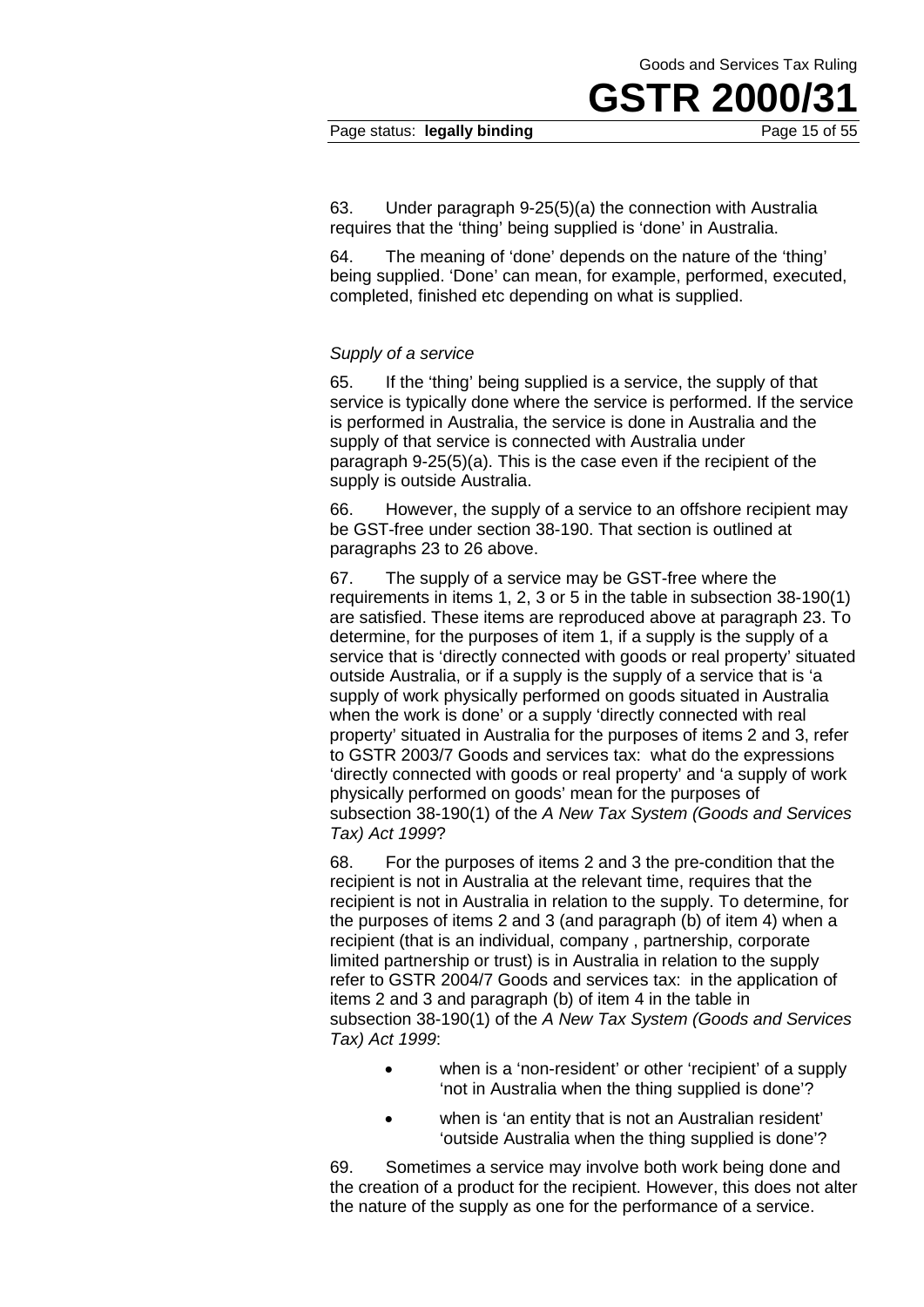Goods and Services Tax Ruling

### **GSTR 2000/31**

Page status: **legally binding** 

70. For example, if an architect is engaged to prepare and provide a plan for the recipient, the plan is the product produced as a result of the services provided by the architect. The service is done where the work is done, that is, where the plan is prepared or drawn. This is the case even if the contract is to deliver a completed plan. If the plan is prepared in Australia, the service is performed in Australia and the supply is connected with Australia. The delivery of the plan does not determine where the service is done. The product of that service, the plan, is not a separate supply from the supply of that service.

#### *Provision of advice or information*

71. If a supply is the provision of advice or information and the supply involves work to create, develop or produce that information or advice for the recipient, the supply is one of the performance of services. The advice or information is done where it is prepared, produced, or created, as the case may be. The supply of that advice or information is connected with Australia if the advice or information is prepared, created or produced in Australia.

72. For example, if a lawyer prepares a legal opinion in Australia and provides that opinion to an offshore recipient, the provision of that opinion is connected with Australia because the opinion is prepared in Australia. The provision of advice or information in cases of this kind is akin to the provision of a service which is done where the service is performed. Again, delivery of the end product is not relevant. The supply may be GST-free under subsection 38-190(1).

#### *Instantaneous supply of advice or information*

73. If the provision of advice or information is an instantaneous supply of advice or information, that advice or information is done where the advice or information is provided. The meaning of provided will depend on the facts in any given case. For example, if a client rings his or her accountant to obtain advice on an urgent matter and the accountant responds there and then over the phone, the advice is done where it is provided by the accountant. Again, depending on the circumstances, the supply may be GST-free under subsection 38-190(1).

#### *The creation, grant, transfer, assignment or surrender of a right*

74. If the supply is the creation, grant, transfer, assignment or surrender of a right, the creation of that right in another, the granting, transfer or assignment of that right to another, or the surrender of that right, is done where the right is created in that other person, granted, transferred or assigned to that other person or surrendered respectively.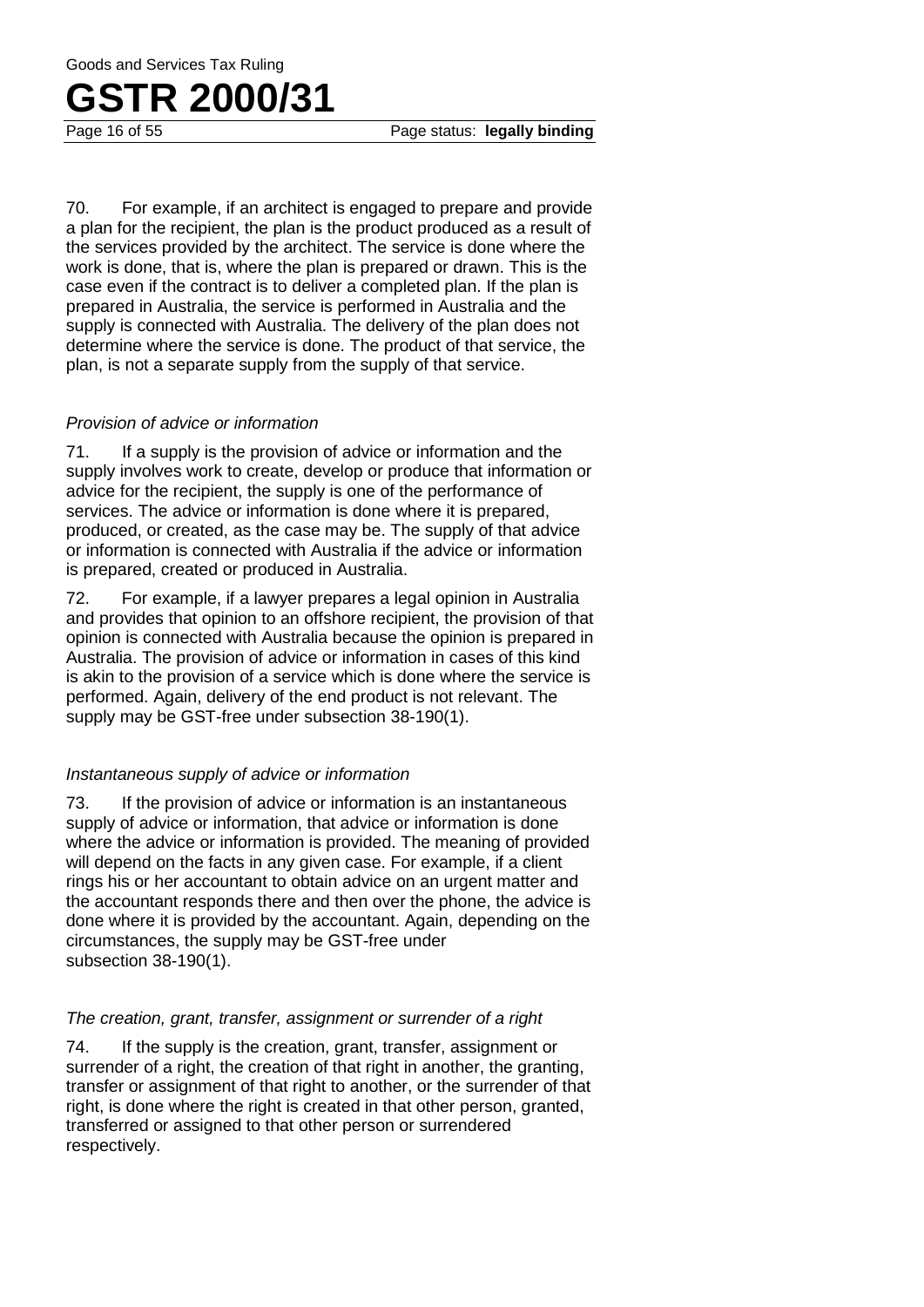#### Page status: **legally binding** Page 17 of 55

75. The act that creates that right in another or grants, transfers or assigns that right to another, or surrenders the right, will depend on the facts of each individual case.

76. If, for example, a right is granted under an agreement to another to use certain intellectual property, the granting of that right to another is done where the agreement is made. If the agreement is made $^{27}$  in Australia, the supply of that right is connected with Australia. If the agreement is made outside Australia, the supply is not connected with Australia under paragraph 9-25(5)(a). However, even if the agreement is made outside Australia the supply is connected with Australia under paragraph 9-25(5)(b) if the supplier makes the supply through an enterprise that the supplier carries on in Australia (refer paragraphs 78 to 89 below).

#### *Entry into, or release from, an obligation*

77. If the supply is the entry into, or release from, an obligation to do anything, or to refrain from an act, or to tolerate an act or situation, the entering into that obligation or the release from that obligation is done where the obligation is entered into or the release is effected.

#### *The supply is made through an enterprise carried on in Australia*

78. If a supply of a thing is not connected with Australia because the thing is not done in Australia, the supply is connected with Australia if, under paragraph 9-25(5)(b), the supplier makes the supply through an enterprise that the supplier carries on in Australia.

79. The concept of carrying on an enterprise in Australia is defined in terms of the definition of 'permanent establishment' in subsection 6(1) of the *Income Tax Assessment Act 1936*.

80. Specifically, under subsection 9-25(6) the supplier carries on an enterprise in Australia if the enterprise is carried on through:

- (a) a permanent establishment (as defined in subsection 6(1) of the *Income Tax Assessment Act 1936*); or
- (b) a place that would be such a permanent establishment if paragraph (e), (f) or (g) of that definition did not apply.

81. An enterprise is defined in section 9-20 (see the definitions section of the Ruling at paragraph 238). Broadly speaking, an enterprise is an activity, or series of activities done in a particular manner. For example, an enterprise is an activity, or series of activities, done in the form of a business.<sup>28</sup>

 $\overline{\phantom{a}}$ 

 $27$  A contract is made where the last act necessary to create a binding contract is performed (see *W. A. Dewhurst and Co. Pty. Ltd. v. Cawrse* [1960] V.R. 278 at

 $28\frac{2321}{28}$  Paragraph 9-20(1)(a).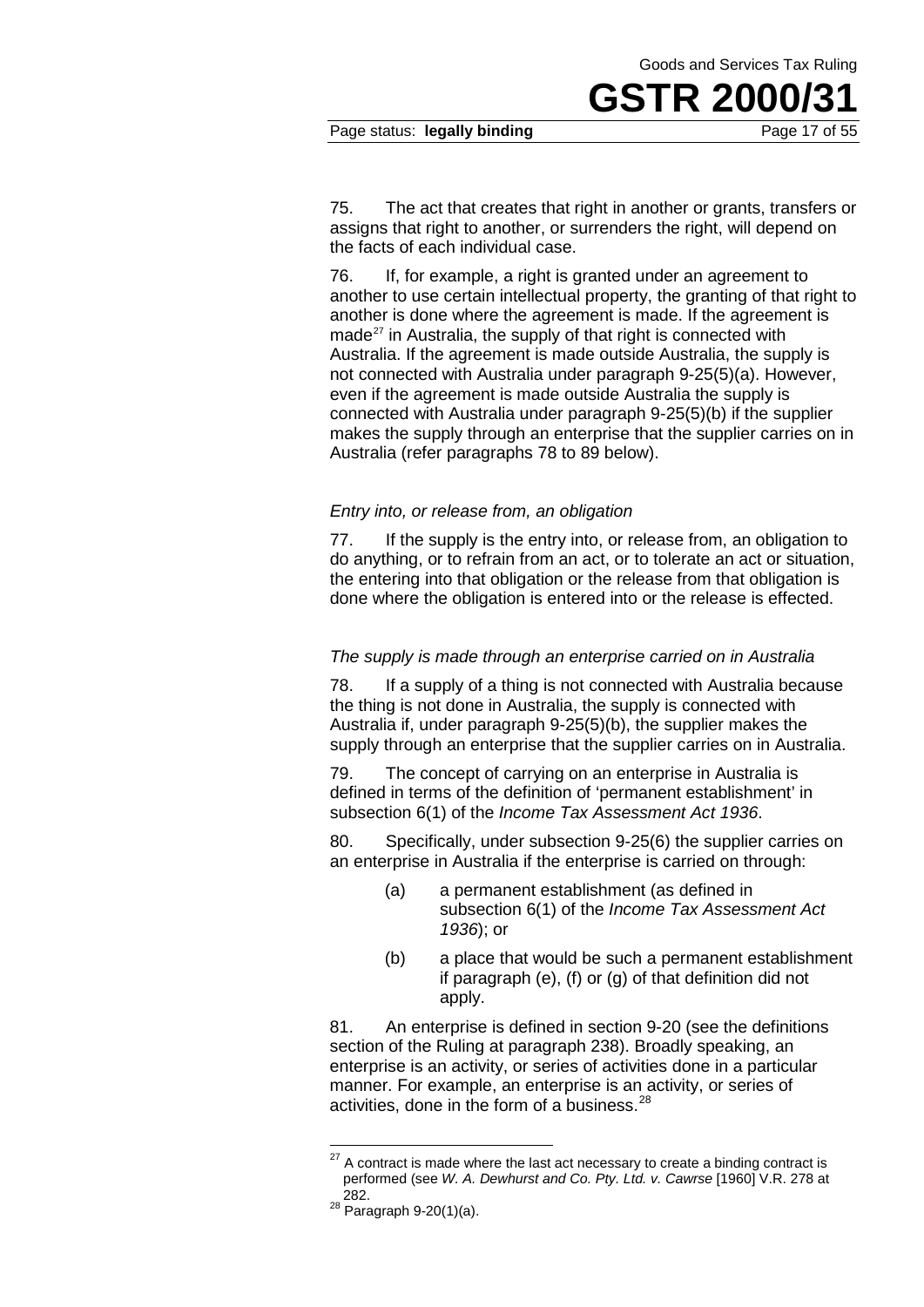## **GSTR 2000/31**<br>Page 18 of 55

82. Carrying on an enterprise includes doing anything in the course of the commencement or termination of the enterprise.<sup>29</sup>

83. A supply of a thing other than goods or real property, is connected with Australia under paragraph 9-25(5)(b) if the supplier:

- (i) carries on an enterprise through a permanent establishment (as defined) in Australia; and
- (ii) the supply is made through that permanent establishment (as defined).

84. For a supply to be connected with Australia under paragraph 9-25(5)(b), a connection must be established between the Australian permanent establishment and the supply.

85. The business profits articles of various double tax agreements $30$ entered into by Australia provide for primary but not exclusive taxing rights in the country of source, of the business profits that 'are attributable to a permanent establishment'. Similar language is also used in the *Income Tax Assessment Act 1936*. Despite the differences in terminology the underlying concept of connection to a permanent establishment is similar. Thus in establishing whether a supply is made through a permanent establishment it may be possible to draw some guidance from existing case law and commentaries such as the commentaries on the 'OECD Model Tax Convention on Income and on Capital'.

86. There is no specific set of circumstances which must be satisfied before a supply is connected with a permanent establishment. Rather, each case will be determined on the basis of the individual facts and circumstances. However, some factors that will usually indicate that the supply is made through a permanent establishment include:

- the permanent establishment has the authority to sign contracts or accept purchase orders for the supply;
- the permanent establishment has the authority to make important decisions in respect of the supply;
- the permanent establishment physically makes for example, manufactures or produces, the supply;
- if the supply is a service, the service is provided by the permanent establishment;
- if the supply is the provision of advice or information such as a legal opinion, the permanent establishment provides that advice or information;
- if the supply is the grant, creation, assignment, transfer or surrender of a right, the permanent establishment grants, creates, assigns, transfers or surrenders that right.

<sup>29</sup> 

<sup>&</sup>lt;sup>29</sup> Section 195-1.<br><sup>30</sup> Double Taxation Agreements are agreements entered into by Australia with other countries to provide relief from the double taxation of income or gains.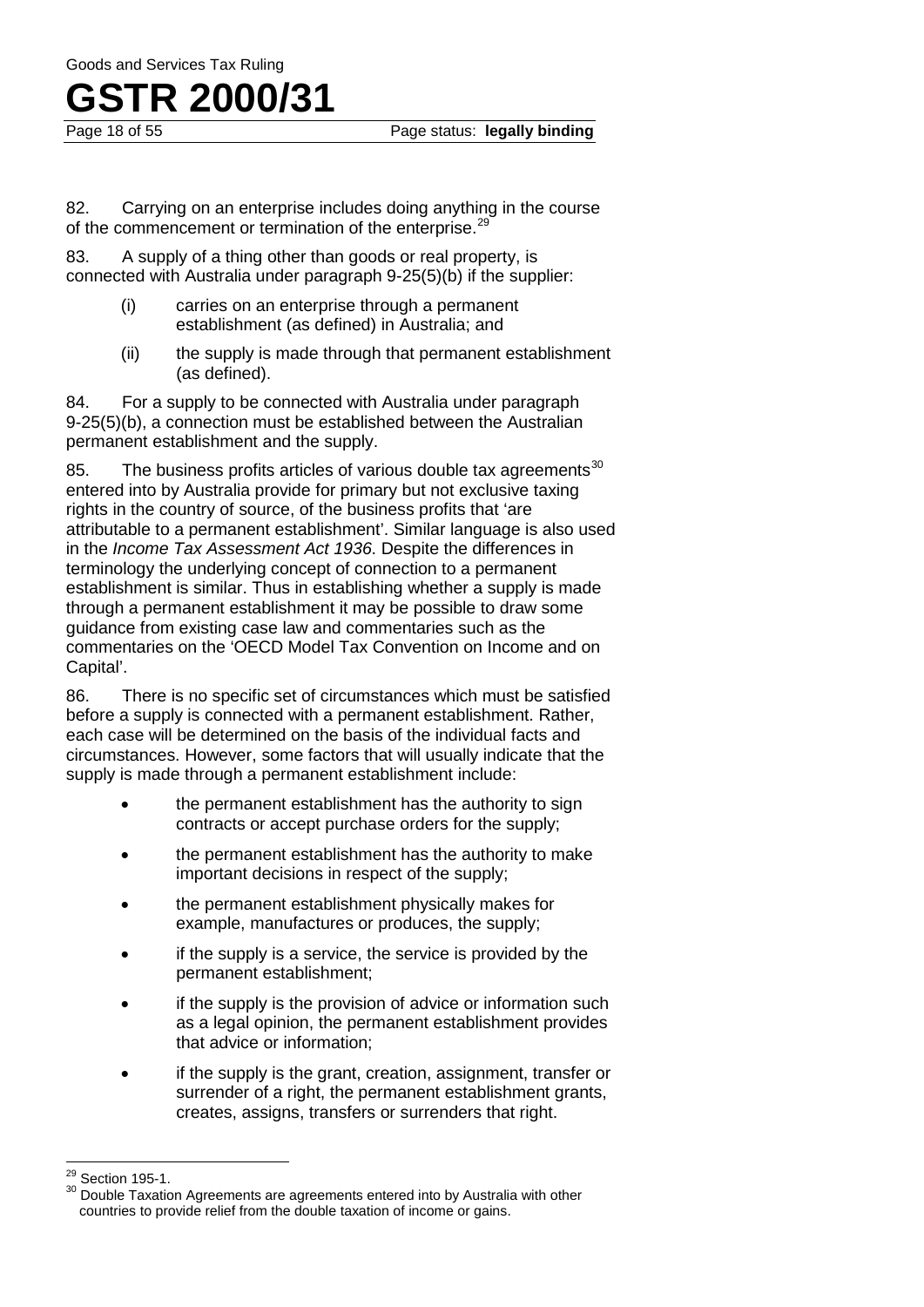#### Page status: legally binding

87. The definition of permanent establishment for the purposes of subsection 9-25(6) is wider than the definition of permanent establishment found in subsection 6(1) of the *Income Tax Assessment Act 1936*. This is because the exclusions from a permanent establishment in subsection 6(1) of the *Income Tax Assessment Act 1936* – paragraphs (e), (f) and (g) are not similarly excluded from the definition of permanent establishment for the purposes of subsection 9-25(6).

88. Thus, permanent establishment for the purposes of subsection 9-25(6) means a place at or through which a person carries on any business and, without limiting the generality of the foregoing, includes:

- (a) a place where the person is carrying on business through an agent;
- (b) a place where the person has, is using or is installing substantial equipment or substantial machinery;
- (c) a place where the person is engaged in a construction project; and
- (d) where the person is engaged in selling goods manufactured, assembled, processed, packed or distributed by another person for, or at or to the order of, the first-mentioned person and either of those persons participates in the management, control or capital of the other person or another person participates in the management, control of both of those persons – the place where the goods are manufactured, assembled, processed, packed or distributed.

89. Both a resident and a non-resident can have a permanent establishment in Australia for the purposes of the application of paragraph 9-25(5)(b). The paragraph is not limited in operation to a non-resident (see Example 38 at paragraph 221 in the Explanation section).

#### *Supply is of a right or option to acquire another thing and the supply of the other thing would be connected with Australia*

89A. If a supply is of a right or option to acquire some other thing and the supply of the right or option is not done in Australia (that is, it is not connected with Australia under paragraph 9-25(5)(a)) and the supplier does not make the supply of the right or option through an enterprise that the supplier carries on in Australia (that is, it is not connected with Australia under paragraph 9-25(5)(b)), the supply of the right or option is connected with Australia under paragraph 9-25(5)(c) if the supply of the other thing would be connected with Australia.

89B. As the note to paragraph 9-25(5)(c) indicates, the provision may apply if an overseas tour operator, that does not carry on an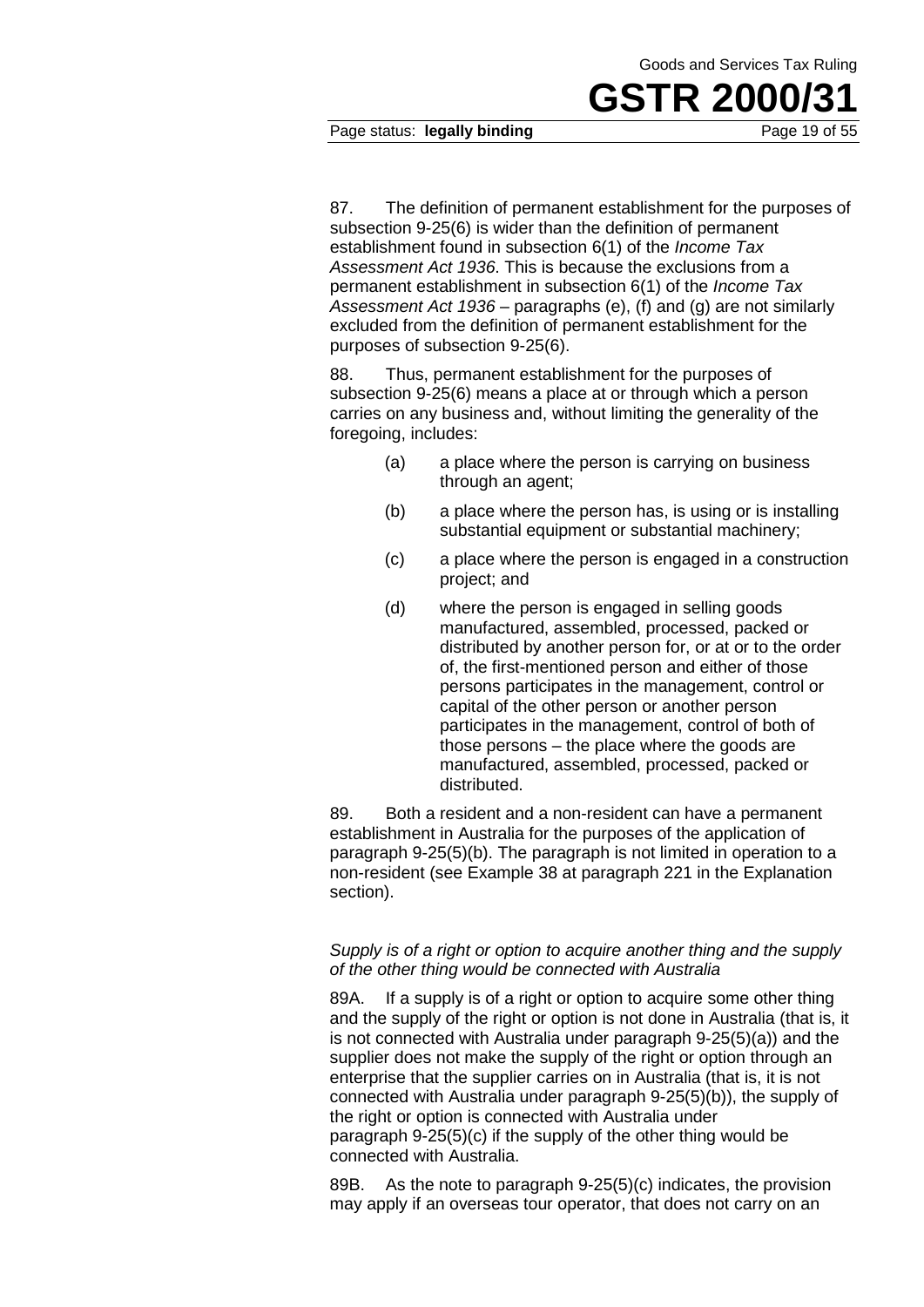enterprise in Australia, makes a supply overseas of an Australian holiday package to a non-resident tourist and the holiday package gives the non-resident tourist rights or options to acquire goods, services or other things the supply of which would be connected with Australia under section 9-25. Where paragraph 9-25(5)(c) applies the supply of the rights or options is connected with Australia.<sup>30</sup>

#### **Supplies that are partly connected with Australia**

#### *Supplies of the one kind that are partly connected with Australia*

#### *Supply of goods*

90. The extent to which a supply of goods is connected with Australia is ascertained by applying subsections 9-25(1), 9-25(2) and 9-25(3) to the relevant parts of the supply. A supply of goods may involve part of the supply of the goods being connected with Australia in accordance with one or more of those subsections and part of the supply of the goods not being connected with Australia under any of those subsections.

#### *Supply of real property*

 $\overline{\phantom{a}}$ 

91. Where a supply of real property consists of real property in Australia and real property outside Australia, the supply is connected with Australia to the extent that the supply of real property, or the land to which the real property relates, is in Australia. The supply is not connected with Australia to the extent that the supply of real property, or the land to which the real property relates, is not in Australia.

#### *Supply of anything other than goods or real property*

92. The supply of anything other than goods or real property may be partly connected with Australia if the thing is partly done in Australia or the supplier makes the supply partly through an enterprise that the supplier carries on in Australia. If a thing is only partly done in Australia, the supply is connected with Australia to the extent that the thing is done in Australia. However, the part of the supply that is not connected with Australia under paragraph 9-25(5)(a) may nonetheless be connected with Australia if the supply is made through an enterprise that the supplier carries on in Australia (refer to paragraph 9-25(5)(b) which is discussed at paragraphs 213 to 220 below).

93. If the doing of one part of a thing may reasonably be regarded as merely incidental to the doing of another part of the supply, the

The supply of rights exercisable over or in relation to land is a supply of real property and thus connected with Australia if the land is in Australia. In such cases the right is connected with Australia under subsection 9-25(4) and not paragraph 9-25(5)(c). See *Saga Holidays* [2006] FCAFC 191 which is mentioned at footnote 25A.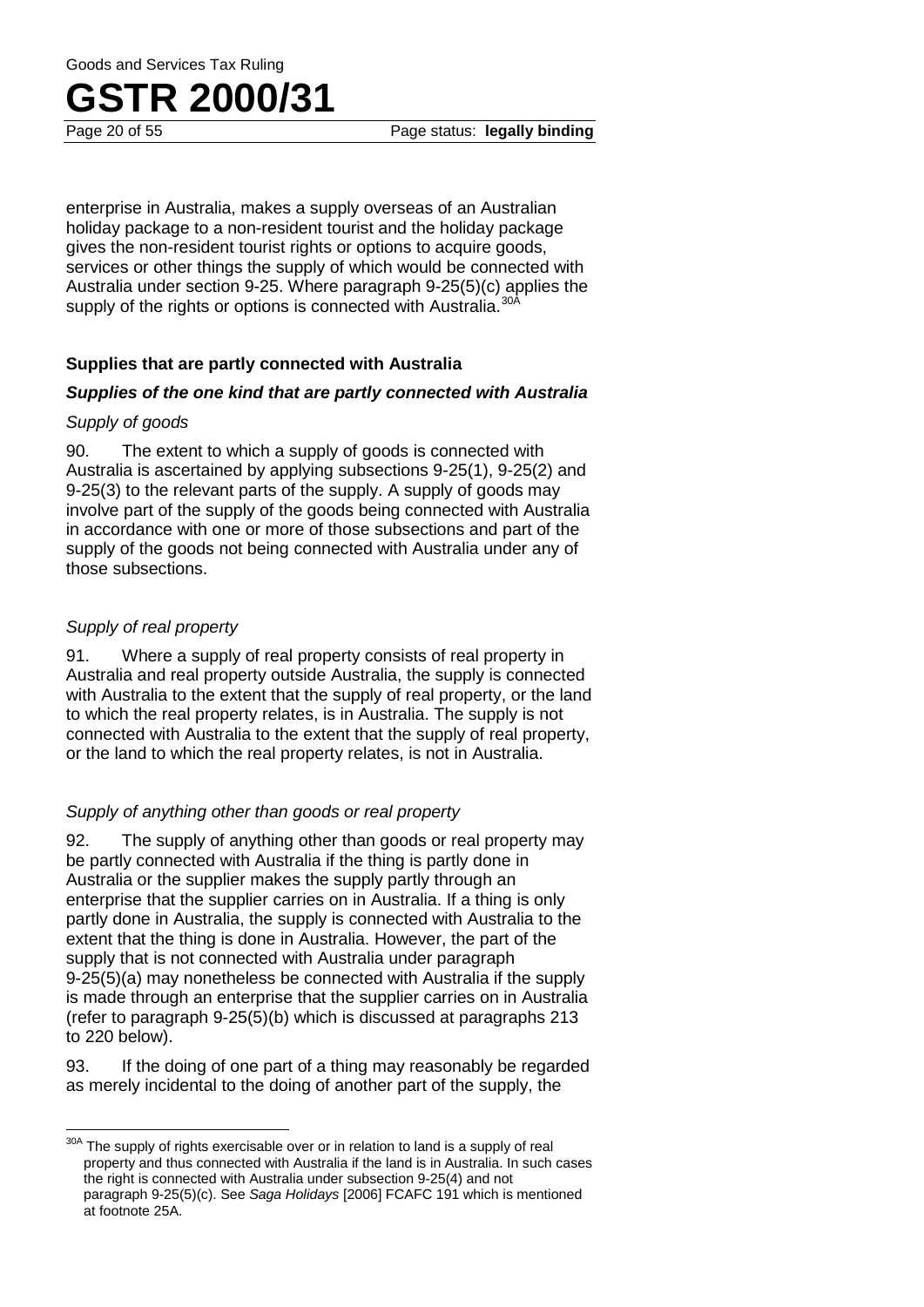#### Page status: **legally binding**

**GSTR 2000/31**<br>Page 21 of 55

incidental part is taken to be done where the part to which it is incidental is done.

94. Where a supplier makes a supply partly through an enterprise that the supplier carries on in Australia, the supply is connected with Australia to the extent that the supply is made through that enterprise. However, the part of the supply that is not connected with Australia under paragraph 9-25(5)(b) may nonetheless be connected with Australia if the thing is done in Australia.

94A. It is the Commissioner's view that the supply of a right or option to acquire another thing may be partly connected with Australia under paragraph 9-25(5)(c). This is consistent with the accompanying Explanatory Memorandum<sup>30B</sup> which explains (at paragraph 3.1) that paragraph 9-25(5)(c) is to 'ensure that the GST Act applies to the offshore supply of options or rights to goods, services and other things, where the goods, services and other things are connected with Australia'. Thus to the extent that the goods, services or other things are not connected with Australia it follows that the supply of the right or option should not be connected with Australia.

94B. Therefore, a supply of the right or option to acquire another thing is partly connected with Australia if the supply of the other thing would be partly connected with Australia.

#### *Supplies of more than one kind that are partly connected with Australia – Division 96*

95. A supply may be a supply of more than one kind of the following:

• a supply of goods;

 $\overline{a}$ 

- a supply of real property:
- a telecommunication supply; and
- a supply of anything, other than goods or real property, that is not a telecommunication supply.

96. Under section 96-5, if as a result of the application of section 9-25, only part of the actual supply is connected with Australia, the actual supply is treated as if it were separate supplies.

97. Under subsection 96-5(2) the part of the actual supply that is connected with Australia is treated as if it were a separate supply that is connected with Australia.

98. Under subsection 96-5(3) the part of the actual supply that is not connected with Australia is treated as if it were a separate supply that is not connected with Australia.

<sup>&</sup>lt;sup>30B</sup> Explanatory Memorandum accompanying Tax Laws Amendment (2005 Measures No. 1) Bill 2005 enacted as *Tax Laws Amendment (2005 Measures No. 1) Act 2005*.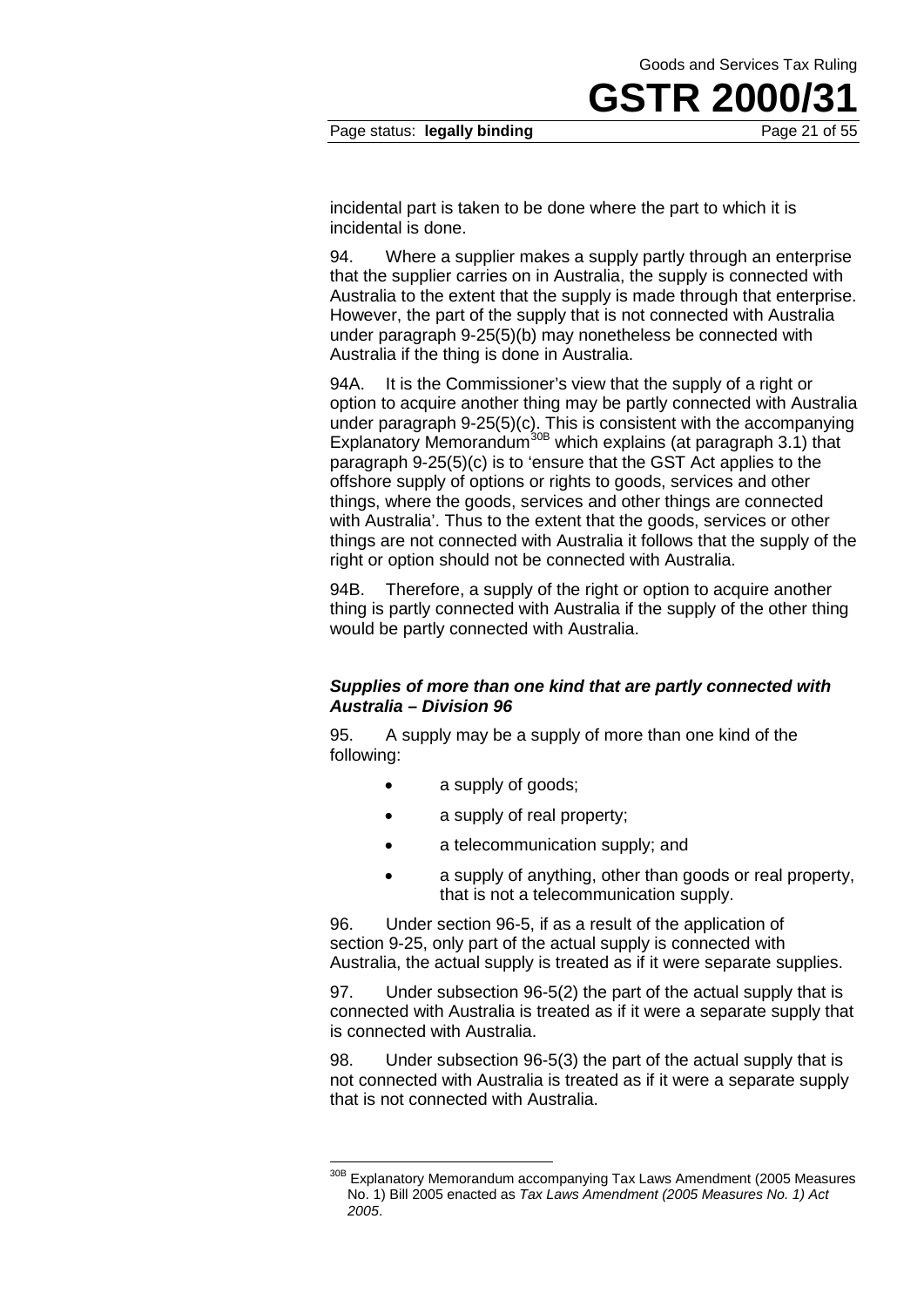## **GSTR 2000/31**<br>Page 22 of 55

Page status: **legally binding** 

99. Under subsection 96-5(4) if one of the kinds of supply that forms part of the actual supply may reasonably be regarded as incidental to:

- (a) the other kind of supply that forms part of the actual supply; or
- (b) one (but not both) of the other kinds of supply that form part of the actual supply;

and its value (if it were a separate taxable supply) would not exceed \$50,000, it is treated as part of that other kind of supply.

100. A part of a supply is reasonably regarded as incidental to another part of a supply if it is minor relative to the other part of the supply.<sup>30C</sup>

101. If a part of a supply is reasonably regarded as incidental to another part of a supply, and its value is below the dollar threshold, the incidental supply is treated in the same way as that other part of the supply rather than treating the two parts of the supply as separate supplies.

102. Section 96-10 provides special rules for calculating the value of the taxable components of supplies that are only partly connected with Australia.

#### *Progressive or periodic supplies*

103. Division 156 provides for certain supplies and acquisitions made for a period or on a progressive basis to be treated as if each progressive or periodic component of the supply or acquisition were a separate supply or acquisition.

104. Under section 156-15, if:

- (a) a taxable supply is made for a period or on a progressive basis; and
- (b) the supply is made for consideration that is to be provided on a progressive or periodic basis; and
- (c) the whole of a progressive or periodic component of the supply would not be connected with Australia if it were a separate supply;

that component of the supply is treated as if it were a separate supply that is not connected with Australia.

<sup>30</sup>C This is consistent with the view of the Full Federal Court in *Saga Holidays* [2006] FCAFC 191. In determining the meaning of 'incidental' for the purposes of subsection 96-5(4), Stone J (at paragraph 49) referred to ordinary dictionary meanings with the most apposite being 'of secondary importance' and 'happening or likely to happen in fortuitous or subordinate conjunction with something else'. Stone J also noted (at paragraph 52) that Division 96 is not concerned with the purpose of the contract but with the supply made under the contract. *Saga Holidays* is also mentioned at footnote 25A.  $\overline{\phantom{a}}$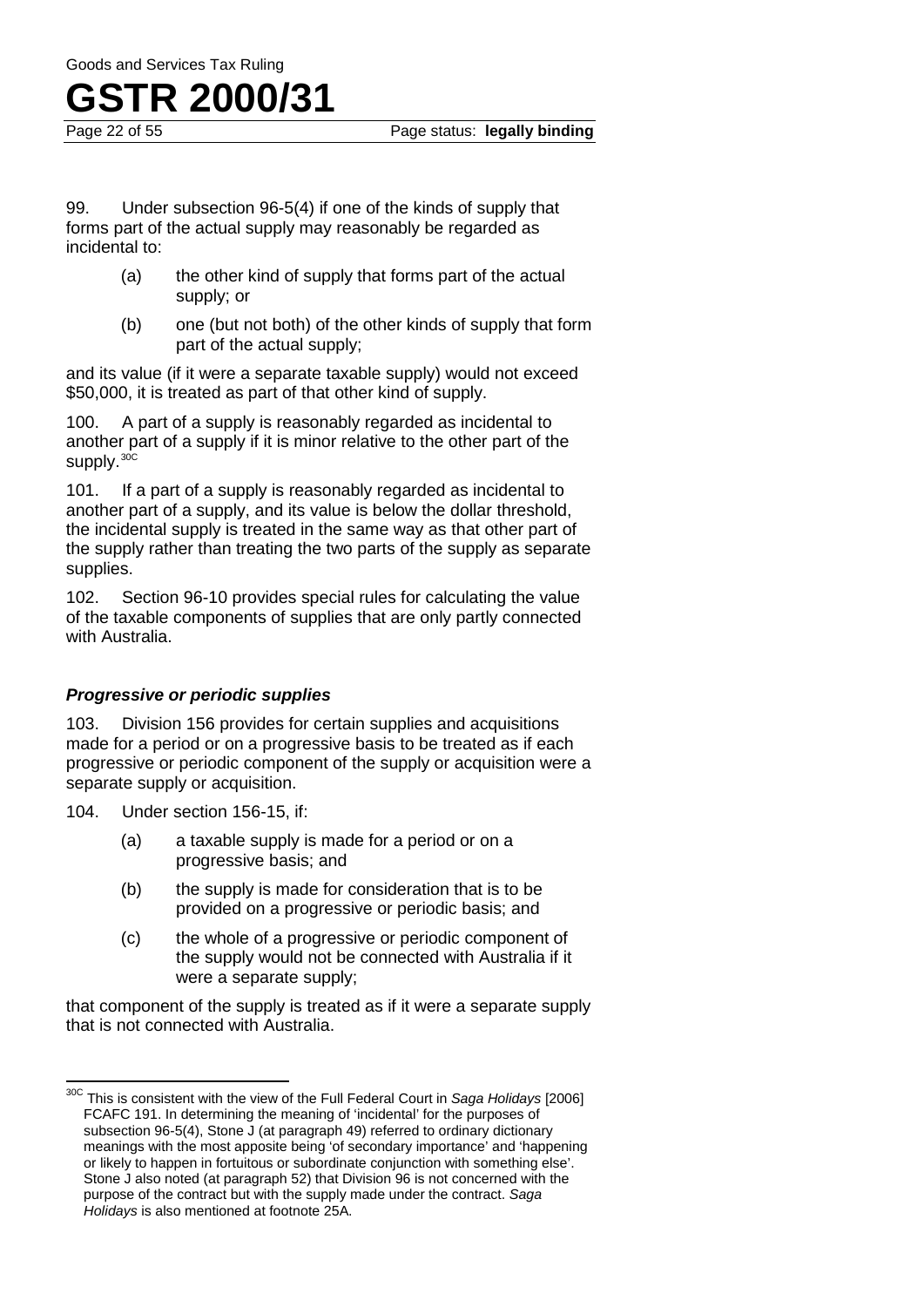**GSTR 2000/31**<br>Page 23 of 55

### **Explanation (this forms part of the Ruling)**

#### **Supply**

105. A supply is defined to mean 'any form of supply whatsoever'.<sup>31</sup> Without limiting the fact that a supply is any form of supply, a supply is defined in subsection 9-10(2), to include any of the following:

- (a) a supply of goods;
- (b) a supply of services;
- (c) a provision of advice or information;
- (d) a grant, assignment or surrender of real property;
- (e) a creation, grant, transfer, assignment or surrender of any right;
- (f) a financial supply;
- (g) an entry into, or release from, an obligation:
	- (i) to do anything; or
	- (ii) to refrain from an act; or
	- (iii) to tolerate an act or situation;
- (h) and any combination of any 2 or more of the matters referred to in paragraphs (a) to (g).

However, a supply does not include a supply of money unless the money is provided as consideration for a supply that is a supply of money.<sup>32</sup>

106. Section 9-25 sets out when a supply of something is connected with Australia. A distinction is drawn between a supply of goods, a supply of real property, and a supply of anything else. This distinction means that it is critical to ascertain what it is that is being supplied.

107. Sections 38-185, 38-187 and 38-190 which set out the circumstances in which a supply is GST-free also make a distinction between the different kinds of supply.

 $31$  Subsection 9-10(1).

 $32$  Subsection 9-10(4).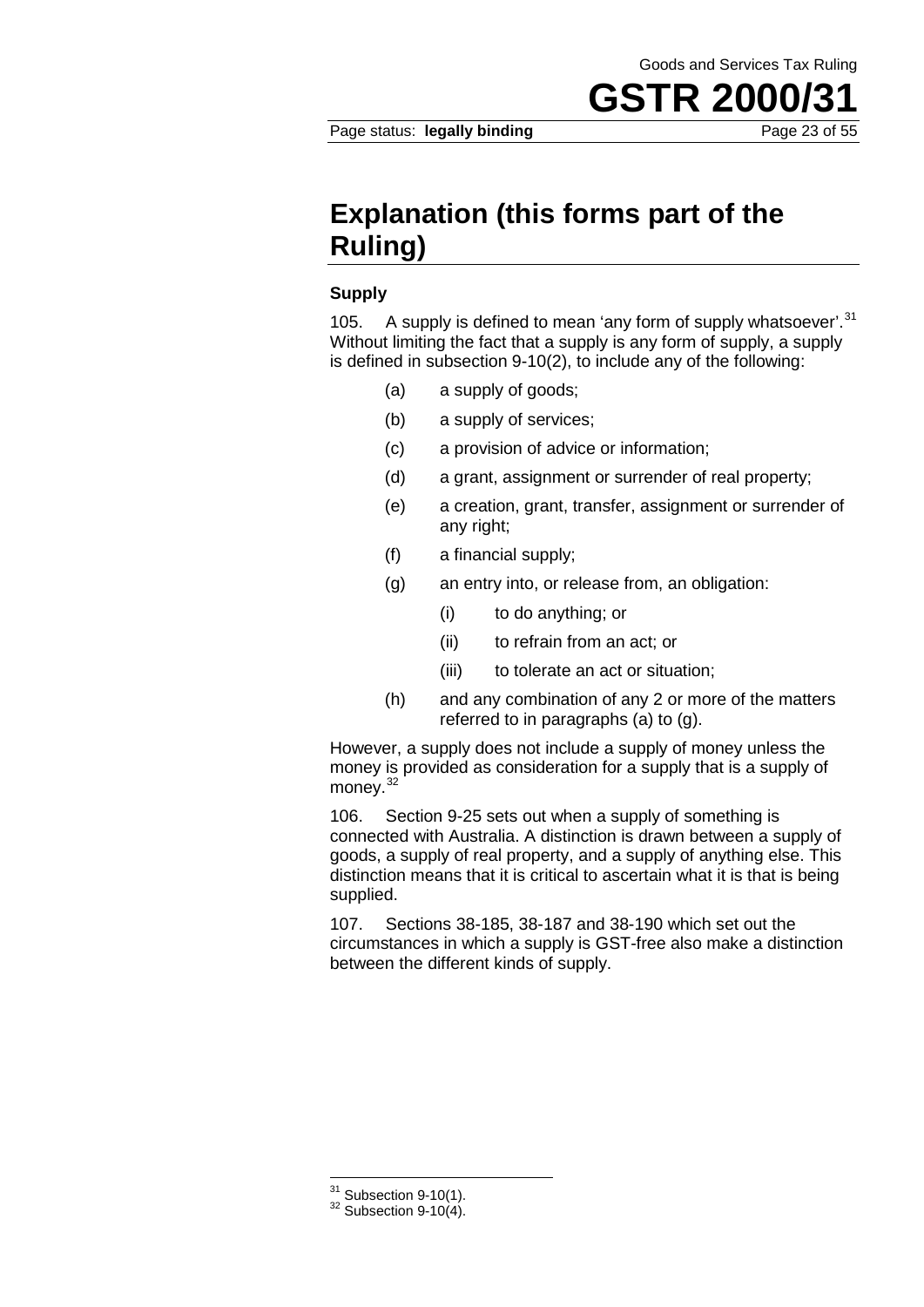Page status: **legally binding** 

#### **A supply of goods**

108. Section 195-1 defines goods as meaning any form of *tangible personal property*. Personal property embraces all forms of property other than land or an interest in land. 'Tangible' connotes a physical existence and has the effect of excluding intangibles. Thus, a good is any form of personal property that has a physical existence but does not include intangible personal property such as intellectual property like a copyright.

109. A supply of goods commonly occurs by way of sale of goods by the supplier to the recipient. A supply of goods also occurs by way of a hire purchase agreement.<sup>33</sup>

110. Where tangible personal property is the subject of a lease or hire arrangement the GST Act contemplates that the supply is a supply of goods rather than the supply of use of the goods. For example, section 38-187 provides that a supply of goods is GST-free if the supply is by way of lease or hire and the goods are used outside Australia.

111. Further, a supply of goods by way of lease involves goods being made available on an on-going basis to the lessee. The treatment of a supply of goods by way of a lease as a supply of goods is consistent with the notion that a supply of goods is connected with Australia, if the goods are delivered, or made available, in Australia to the recipient of the supply.

#### *Alternative view*

112. There is an alternative view that a supply of goods by way of lease is a supply of a thing other than goods or real property. Whether a supply of this kind is connected with Australia depends on satisfying the requirements of subsection 9-25(5).

113. Contrast a hire of property that is not tangible personal property, for example, a licence to use a copyright. The supply is of a thing, being the creation of the right to use that thing in the recipient and subsection 9-25(5) applies in determining whether the supply of that thing is connected with Australia (see paragraphs 175 to 212 below).

114. We consider that the better view is that a supply of goods by way of lease or hire is a supply of goods and not a supply of a thing that is a supply of the use of the goods. This means that for the purposes of determining whether a supply of goods by way of lease or hire is connected with Australia, the relevant subsections are subsections 9-25(1), (2) and (3), which set out when a supply of goods is connected with Australia.

 $^{33}$  Refer GSTR 2000/29 Goods and services tax: attributing GST payable, input tax credits and adjustments and particular attribution rules made under section 29-25.  $\overline{\phantom{a}}$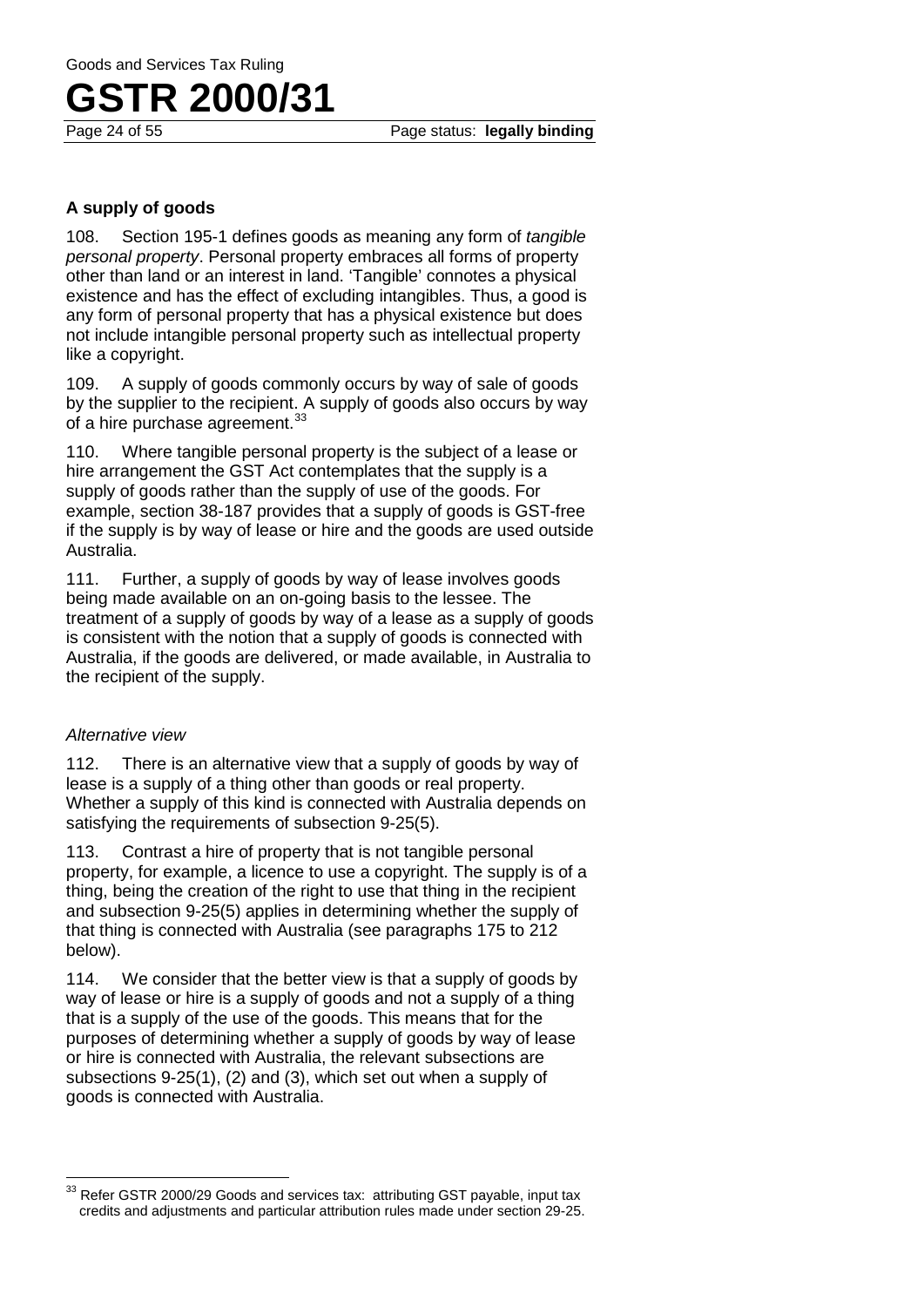#### Page status: **legally binding** Page 25 of 55

#### **Supplies of goods connected with Australia**

115. In determining whether a supply of goods is connected with Australia a distinction is made in section 9-25 between supplies of goods *wholly within* Australia, supplies of goods *from* Australia, and supplies of goods to Australia.

#### *Supplies of goods wholly within Australia*

116. The heading to this subsection, '*Supplies of goods wholly within Australia*', forms part of the GST Act pursuant to subsection 182-1(1) and points to the operation of subsection 9-25(1) being limited to the supply of goods wholly within Australia. This limitation is also supported by the Explanatory Memorandum<sup>34</sup> accompanying the GST Act which shows, diagrammatically, the supply and receipt of goods wholly within Australia.

117. Subsection 9-25(1) provides that a supply of goods is connected with Australia if the goods are 'delivered, or made available', in Australia to the recipient of the supply. The recipient, in relation to a supply, is the entity to which the supply is made.<sup>35</sup>

118. In the context of subsection 9-25(1) the phrase 'delivered, or made available' takes the meaning that the goods are either physically delivered, or if not physically delivered, physically made available in Australia.

119. Made available refers to the situation where goods are not actually delivered to the recipient but rather the supplier makes the goods physically available to the recipient in Australia. For example, a supplier may make goods available for collection by the recipient. This is the case where a supplier of sand sells a load of sand to a customer and the customer takes away the sand which the supplier makes available.

120. Thus, goods are 'delivered' in Australia if the goods are actually physically delivered in Australia. Goods are made available in Australia if the goods are physically available for the recipient in Australia. Both 'delivered' and 'made available' look at the place where the physical goods are at the relevant time.

#### *Example 6 – Goods delivered in Australia*

121. Richard, a computer wholesaler in Perth, sells computers to JB Co, a computer retailer in Adelaide. The computers are delivered to the premises of JB Co in Adelaide. This supply of goods is connected with Australia as the computers (goods) are delivered to JB in Australia.

 $\overline{a}$ 

<sup>&</sup>lt;sup>34</sup> Further Supplementary Explanatory Memorandum accompanying the A New Tax System (Goods and Services Tax Transition) Bill 1998 at pages 28 to 29.<br><sup>35</sup> Section 195-1.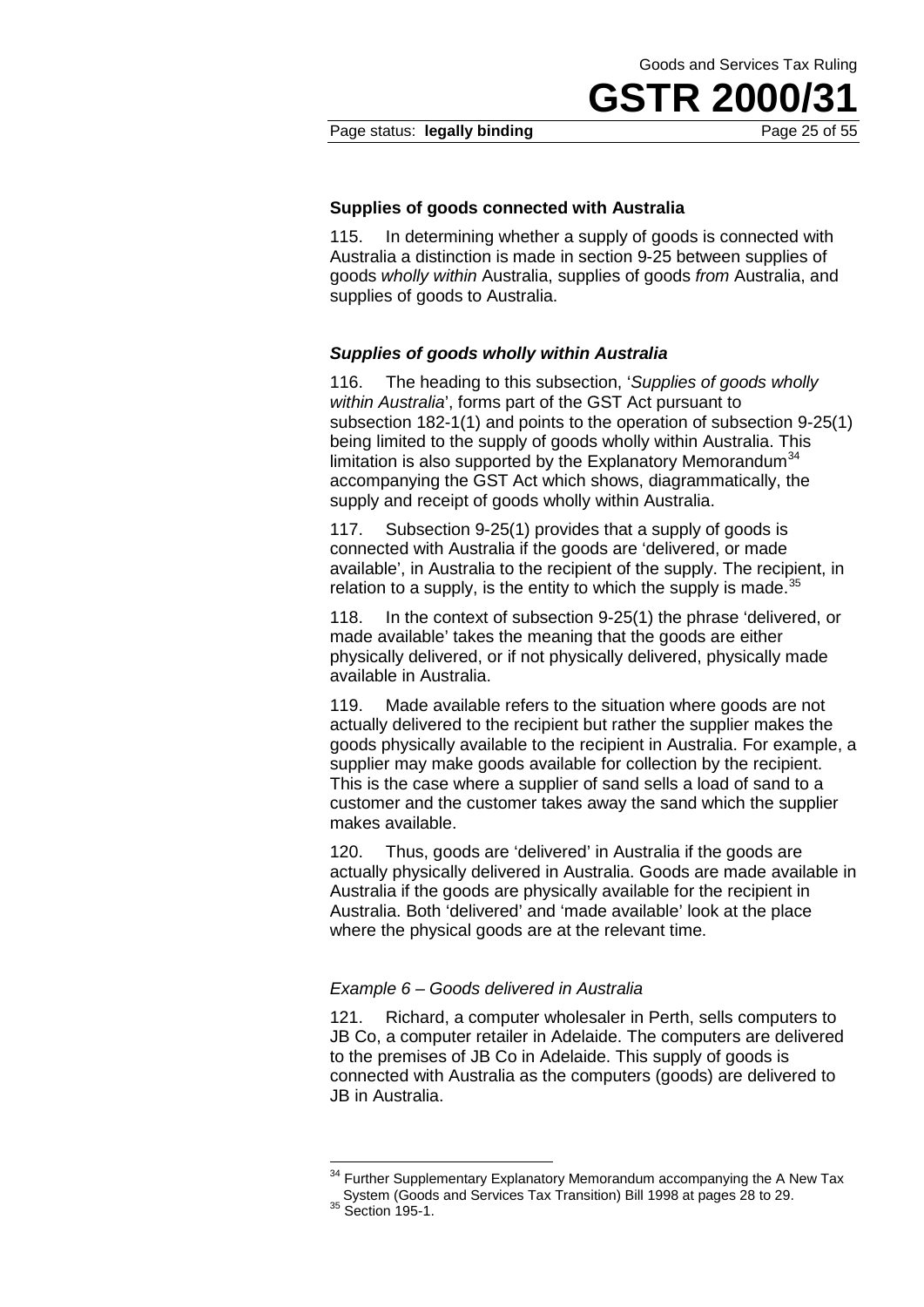### **GSTR 2000/31**<br>Page 26 of 55

Page status: **legally binding** 

122. Subsection 9-25(1) does not apply to goods where the supply is a supply of goods *from Australia* or *to Australia*. Supplies of this kind are covered by subsections 9-25(2) and (3) respectively (refer paragraphs 126 and 131 respectively).

123. However, this does not mean that the goods, the subject of a supply wholly within Australia, have to be domestic goods only. The goods being supplied may be domestic or imported goods. This is illustrated in the example below.

#### *Example 7 – Supplies of imported goods wholly within Australia*

124. Joe goes to a car dealer in Perth and, after driving a demonstration model, agrees to purchase an Italian manufactured car of a particular model. The car dealer does not have that model car in stock. The car dealer orders and purchases the car from the Italian manufacturer and imports the car into Australia. When the car dealer receives the imported car, Joe is contacted and told that the car is ready for delivery.

125. Even though the car is imported by the car dealer, the supply from the car dealer to Joe is wholly within Australia. This supply is connected with Australia as the car is delivered to Joe in Australia.

126. This example illustrates that although the goods are supplied wholly within Australia, the goods themselves may be imported goods.

127. Under section 13-15 the car dealer, being the importer of the car, is liable to pay GST on the taxable importation that he makes. The car dealer is registered and the supply to Joe is a taxable supply, with GST payable by the car dealer on that supply.<sup>36</sup> The car dealer is entitled to an input tax credit for the GST payable on the importation.<sup>37</sup>

128. Also, a supply of goods wholly within Australia can be made by an overseas supplier. For example, if the overseas supplier acquires goods in Australia and supplies those goods to the recipient in Australia that supply is connected with Australia under subsection 9-25(1).

129. A supply of goods that involves the recipient importing the goods into Australia is not connected with Australia under subsection 9-25(1) as the goods are not delivered, or made available, in Australia to the recipient of the supply. Also, the supply of goods is not connected with Australia under paragraph 9-25(3)(a) because the supplier does not import the goods. However, the recipient importer will make a taxable importation.

 $36$  Subsection 7-1(1).

 $37$  Sections 15-15 and 15-20.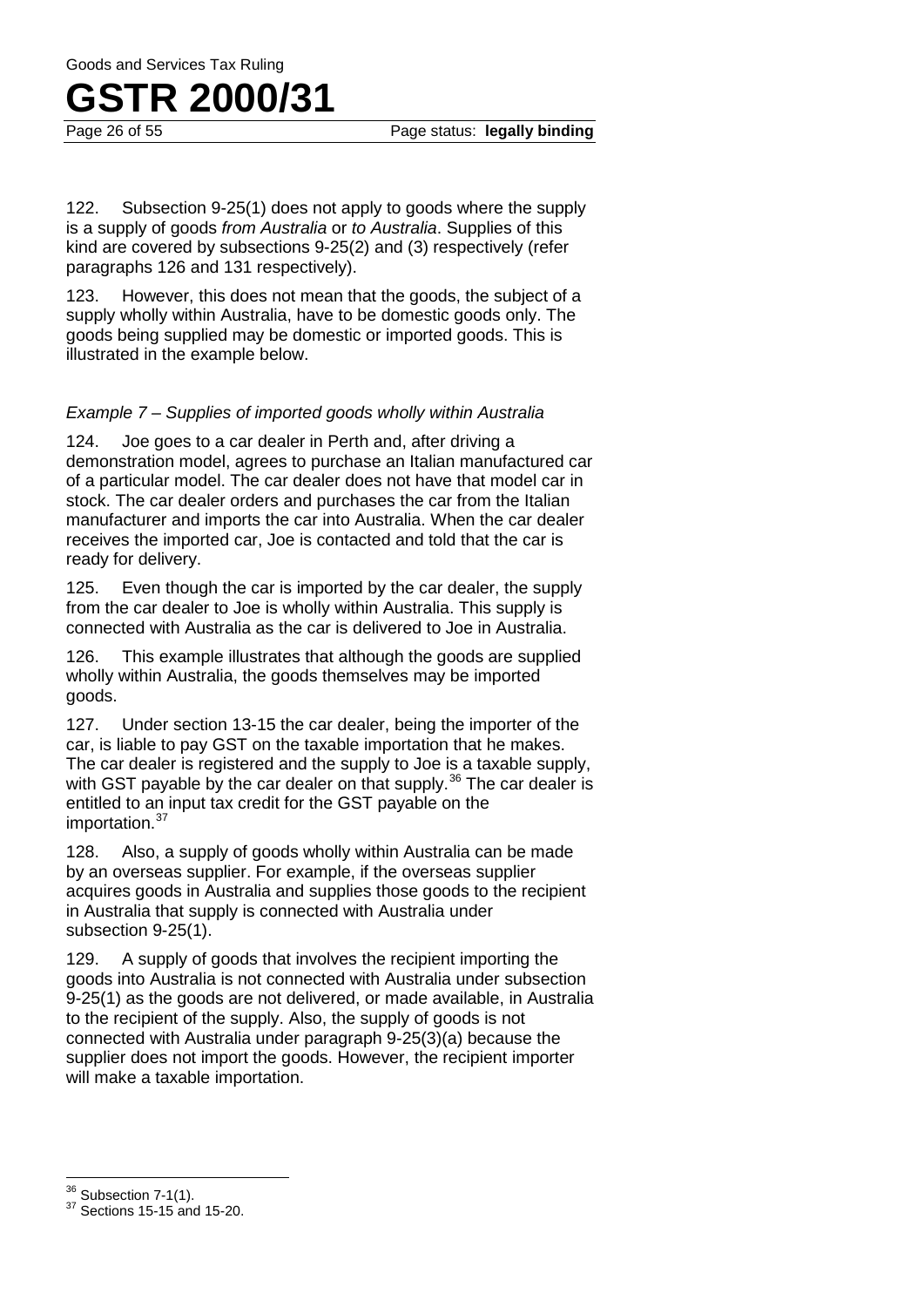#### Page status: **legally binding Page 27 of 55**

#### *Example 8 – Goods supplied by resident supplier and imported by resident recipient*

130. Joe decides to fit his car with specialised seat covers. He approaches Seat Co in Sydney to supply the seat covers. However, the seat covers have to be imported from Italy. Under the arrangements with Seat Co, Joe imports the seat covers into Australia and pays Seat Co for the goods once the seat covers are cleared through Customs. The supply of goods, specialised seat covers by Seatco to Joe, is not connected with Australia because the goods are not delivered, or made available to Joe, in Australia. However, Joe makes a taxable importation upon which GST is payable. $38$ 

131. A supply of goods by way of lease may be a supply wholly within Australia. This is illustrated in the following example.

#### *Example 9* – *Goods supplied by way of lease*

132. Finance Co (an Australian resident Co) leases portable computers to domestic and overseas customers. If the portable computers are delivered, or made available in Australia, to the recipient of the supply, the supply of those computers by way of lease is connected with Australia. However, if the portable computers are used outside Australia, the supply is GST-free under section 38-187. If the computers are partly used in Australia and partly used outside Australia the supply is GST-free to the extent that the computers are used outside Australia. A fair and reasonable basis of apportionment is to be adopted in working out the extent that the computers are used outside Australia.

#### **Supply of goods – from Australia**<sup>38A</sup>

133. A supply of goods is connected with Australia if that supply involves the goods being removed from Australia. 'Removed' in subsection 9-25(2) has its ordinary meaning. 'Remove' means to move from a place, to move or shift to another place, or to displace from a position.<sup>39</sup> Goods being removed from Australia means the goods are physically taken out of Australia.

134. Subsection 9-25(2) is about a supply that involves the removal of the goods from Australia. The subsection does not apply where removal is not part of the supply.

 $38$  Sections 13-5 and 13-15.

<sup>38</sup>A Refer to paragraphs 173 to 187 of GSTR 2002/6 Goods and services tax: Exports of goods, items 1 to 4 of the table in subsection 38-185(1) of the *A New* 

*Tax System (Goods and Services Tax) Act 1999*. 39 *The Macquarie Dictionary,* The Macquarie Library Pty Ltd, 2nd ed.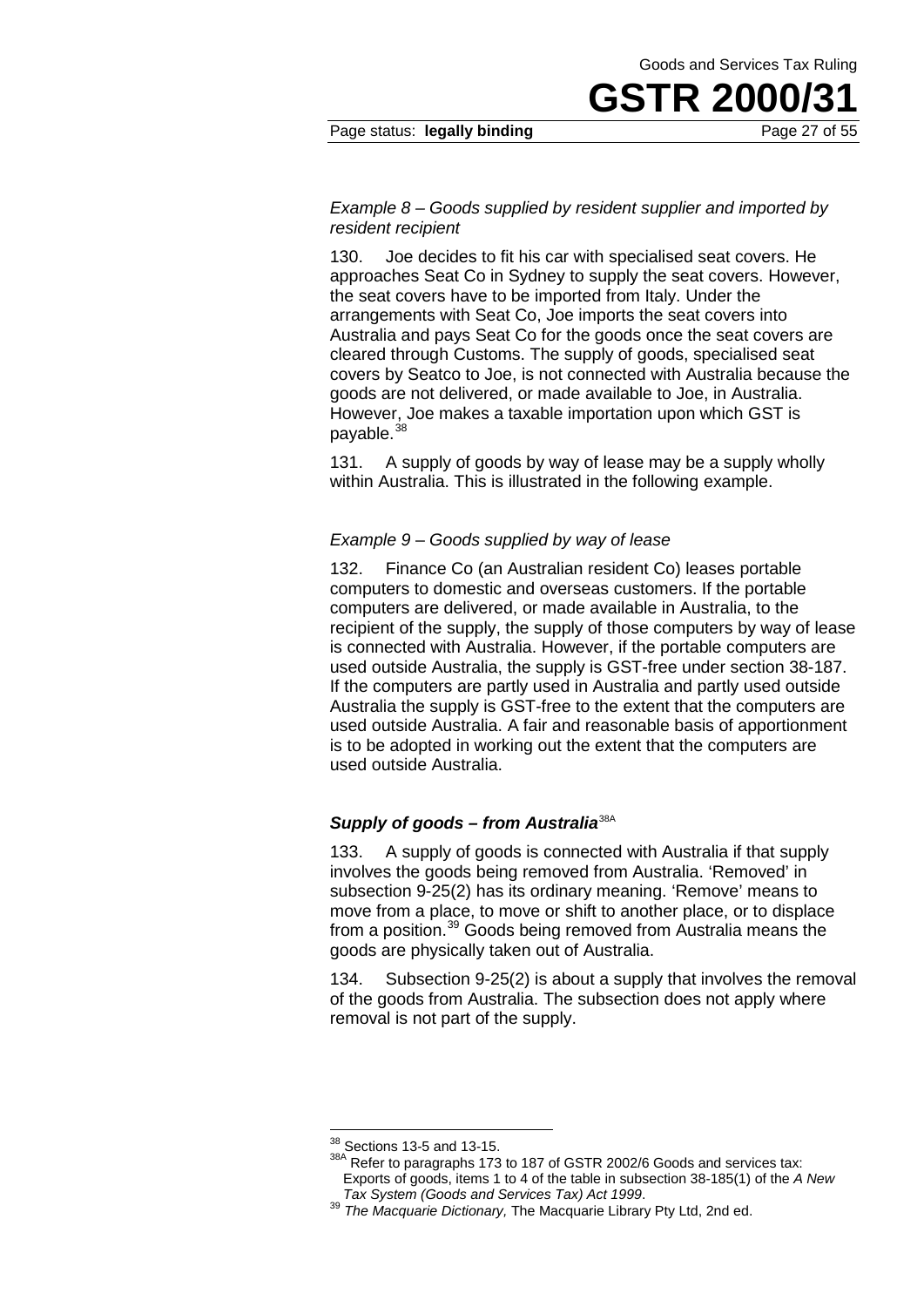Page status: **legally binding** 

#### *Example 10 – Goods removed from Australia*

135. BrisCo, a Brisbane company, sells souvenirs to overseas retailers. The souvenirs are to be shipped to their overseas purchasers. The souvenirs are removed from Australia by export. The supply is connected with Australia.

136. Notwithstanding that this supply is connected with Australia, it may be GST-free. If BrisCo exports the souvenirs from Australia within a specified time (refer paragraphs 15 to 16) the supply is GST-free.

137. A supply of goods by way of lease may involve the goods being removed from Australia. This is illustrated in the following example.

#### *Example 11 – Goods supplied by way of lease*

138. Aust Co is an Australian biscuit manufacturer. It leases specialised manufacturing equipment to its subsidiary in New Zealand. The equipment is manufactured in Australia and exported to New Zealand. The supply of those goods by way of lease to the New Zealand subsidiary involves the goods being removed from Australia and, therefore, the supply is connected with Australia under subsection 9-25(2). As the goods are used outside Australia, the supply of those goods is GST-free under section 38-187.

#### *Supply of goods – to Australia*39A

 $\overline{\phantom{a}}$ 

139. A supply of goods is connected with Australia if that supply involves goods being brought to Australia and the supplier either:

- (a) imports the goods into Australia (paragraph 9-25(3)(a)); or
- (b) installs or assembles the goods in Australia (paragraph 9-25(3)(b)).

#### *Example 12 – Goods imported into Australia by supplier*

140. US Co, a US company sells a tractor to Tract Co, an Australian earthmoving operator, on a DDP<sup>40</sup> basis. US Co has to import the tractor into Australia. The supply made by US Co to Tract Co is a supply connected with Australia as the tractor (goods) is brought to Australia and it is US Co (the supplier) that imports it into Australia.

 $^{\text{A}}$  Refer to paragraphs 71 to 74 and 221 to 222 GSTR 2003/15 Goods and services tax: importation of goods into Australia.

 $40$  DDP – means delivered duty paid. The seller is responsible for all costs and risks to a specific destination in the importing country (includes costs such as unloading fees at port, storage, import license fees, duties and taxes, insurance, etc.).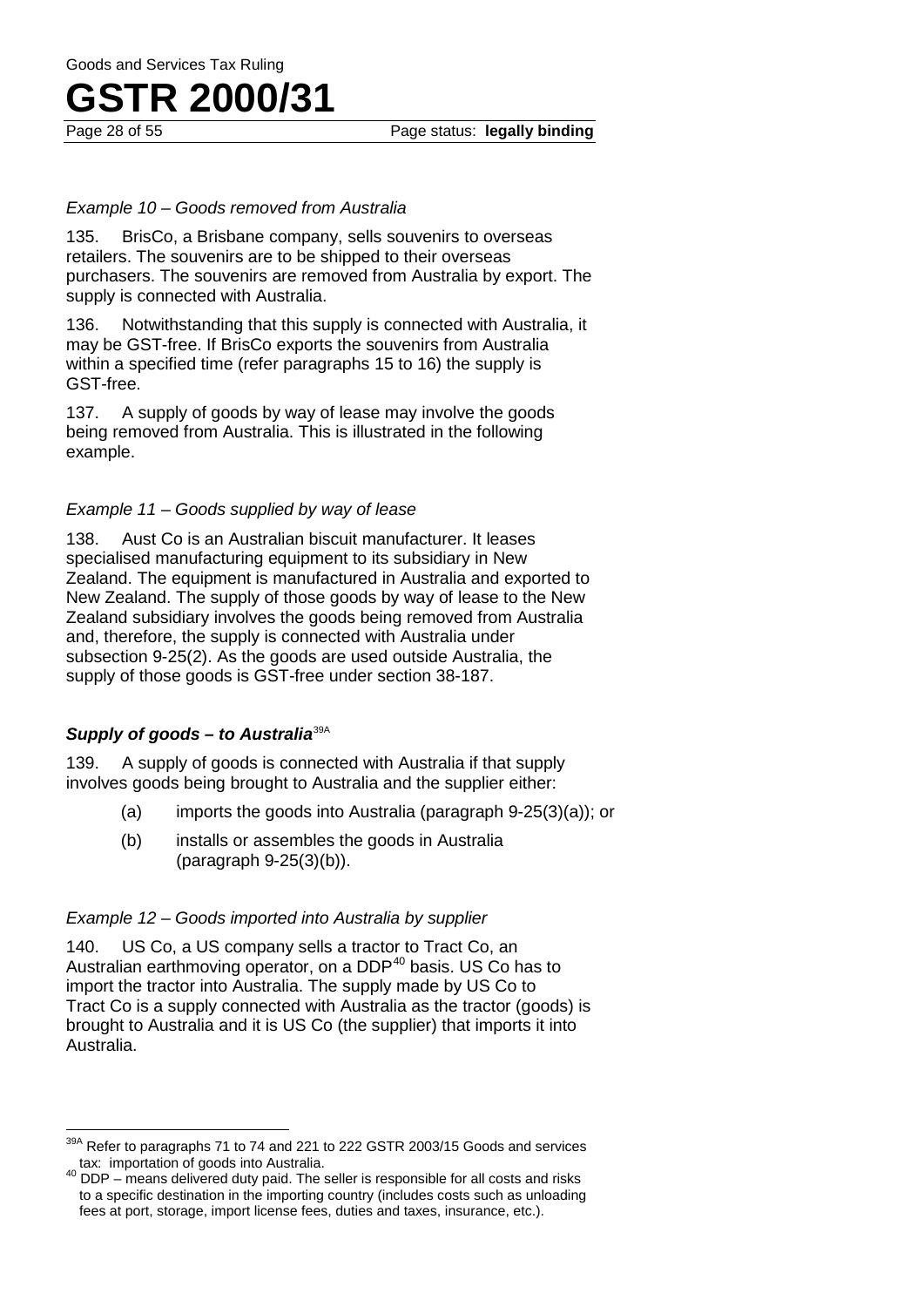Page status: **legally binding** 

141. If a supply of goods involves the goods being delivered, or made available, to the recipient outside of Australia and the recipient subsequently imports the goods into Australia, the supply is not connected with Australia. The supply is not a taxable supply under section 9-5. However, the importation is a taxable importation and the recipient is liable to pay GST on the taxable importation.<sup>41</sup>

#### *Example 13 – Goods imported into Australia by recipient*

142. If in Example 12 US Co sells the tractor to Tract Co on an  $FOB<sup>42</sup>$  basis, the tractor is imported into Australia by the recipient and the supply of the tractor is not connected with Australia under paragraph 9-25(3)(a). As the tractor is not delivered, or made available, in Australia to Tract Co, the supply of the tractor is not connected with Australia under subsection 9-25(1). However, the supply is a taxable importation made by Tract Co and Tract Co is liable to pay GST on the taxable importation.<sup>43</sup>

#### *Example 14 – Goods imported into Australia by recipient through a permanent establishment*

143. Aust Cork Ltd, an Australian resident cork importer, has a permanent establishment in Portugal and contracts for the supply of cork from a Portuguese cork supplier. The cork is delivered to the permanent establishment of Aust Cork Ltd in Portugal and Aust Cork Ltd then imports the cork into Australia.

144. The supply of cork from the Portuguese cork supplier to Aust Cork Ltd is not connected with Australia because the arrangement between them does not involve the cork being brought to Australia and the supplier is not the party which imports the goods into Australia. However, the importation of the cork into Australia by Aust Cork Ltd is a taxable importation.<sup>44</sup>

145. Under paragraph 9-25(3)(b), if a supply of goods involves the goods being brought to Australia and the supplier installs or assembles the goods in Australia, the supply of the goods is connected with Australia. In the case of goods assembled in Australia, the unassembled goods and the assembled goods are the same goods.

 $41$  Sections 13-5 and 13-15.

<sup>42</sup> Defined in definitions section of the Ruling.<br>
43 Sections 13-5 and 13-15.<br>
44 Section 13-5.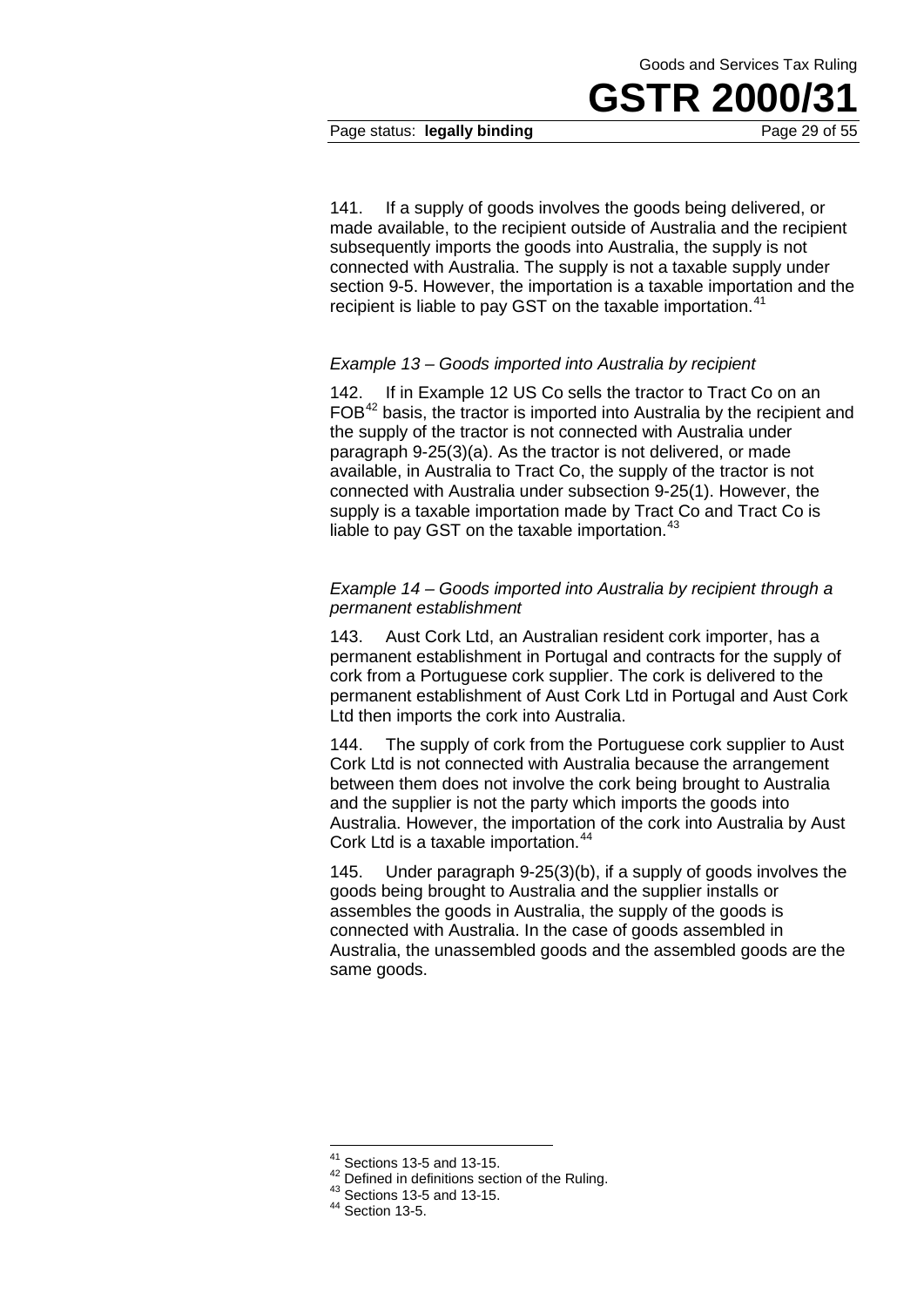Page status: **legally binding** 

#### *Example 15* – *Goods imported into Australia by recipient and assembled in Australia by supplier*

146. Aero Lite , an Australian resident, decides to buy a light aircraft manufactured by Flight UK in the UK. The light aircraft parts need to be imported into, and assembled in, Australia. Flight UK agrees to supply and assemble the aircraft in Australia on the basis that Aero Lite arranges for the importation of the aircraft parts. Aero Lite imports the goods on a FOB basis.<sup>45</sup>

147. The supply of the aircraft is connected with Australia because the supply involves the aircraft parts being brought to Australia and the supplier assembling the aircraft in Australia. This is so regardless of the fact that it is the recipient who imports the parts of the aircraft into Australia.

148. Flight UK makes a taxable supply to Aero Lite and GST is payable by Flight UK on the taxable supply made to Aero Lite. The importation of the parts of the aircraft into Australia by Aero Lite is a taxable importation and Aero Lite is liable to pay GST on the importation.<sup>46</sup> Aero Lite is entitled to an input tax credit for the GST payable on the importation provided the importation is a creditable importation.<sup>47</sup>

149. A supply of goods by way of lease may involve a supply of goods to Australia. This is illustrated in the following example.

#### *Example 16 – Goods supplied by way of lease*

150. UK Crane Co (a United Kingdom resident company) leases a specialised crane to Construct Co (an Australian resident company) for use in Australia. The supplier imports the crane into Australia from the United Kingdom.

151. As the supplier imports the goods into Australia, the supply is connected with Australia under paragraph 9-25(3)(a). The supply is also a taxable importation under section 13-5.

 $\overline{\phantom{a}}$ 

<sup>&</sup>lt;sup>45</sup> FOB – defined in the definitions section of Ruling.<br><sup>46</sup> Subsection 7-1(1) and section 13-15.<br><sup>47</sup> Section 15-15.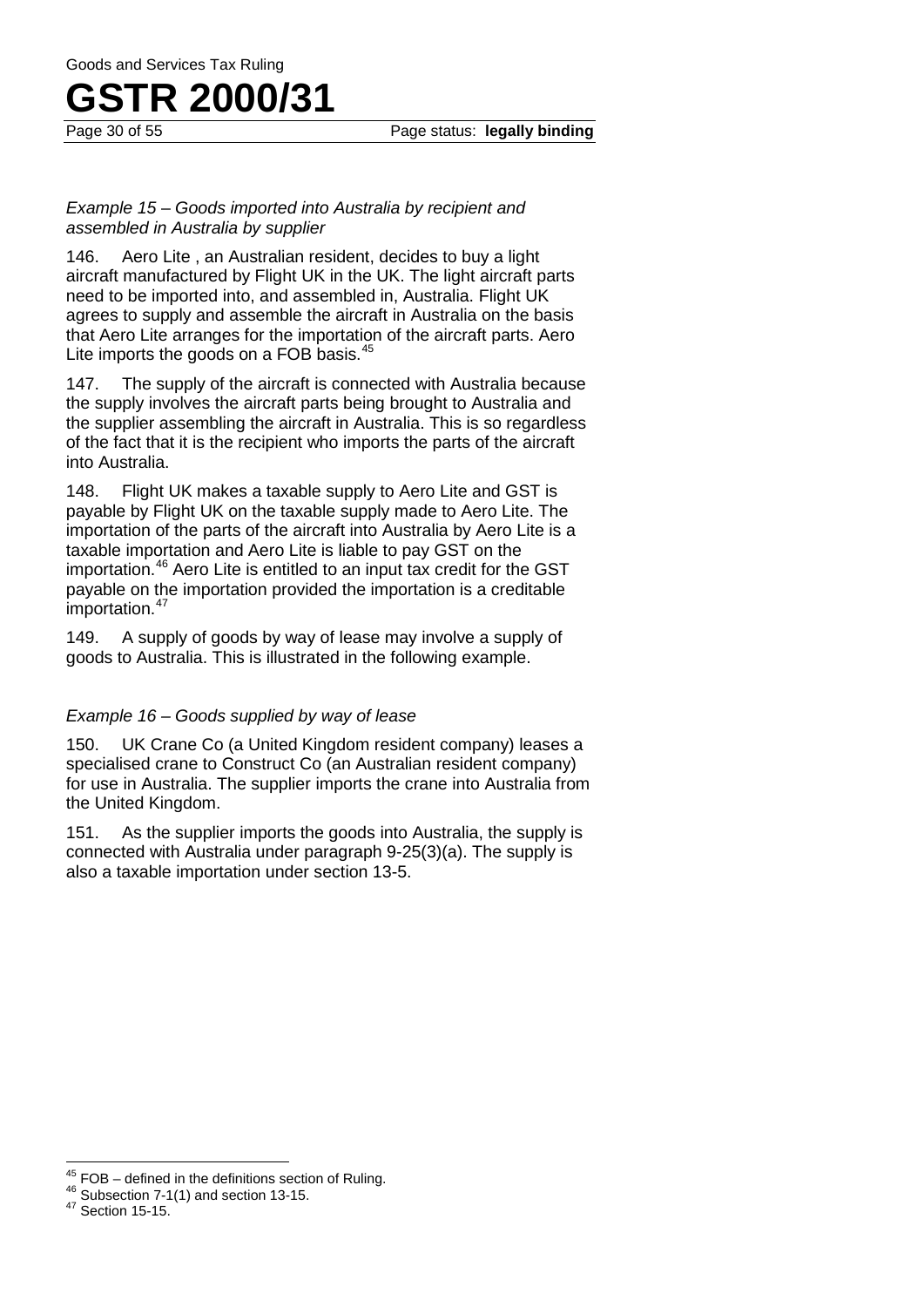#### Page status: **legally binding Page 31 of 55**

#### *Interaction of the GST concepts of taxable supply and taxable importation*

152. A supply that is connected with Australia under paragraph 9-25(3)(a) may involve both a taxable supply under section 9-5 and a taxable importation of the supplier under section 13-5. The GST payable on a taxable supply is payable by the supplier. If the supplier also makes a taxable importation, the supplier must pay the GST on the taxable importation.<sup>48</sup> However, if the supplier makes a creditable importation the supplier is entitled to an input tax credit for the GST payable on the importation.<sup>49</sup>

#### *Example 17 – Taxable supply and taxable importation*

153. The supply in Example 12 above is both a taxable supply and a taxable importation. A taxable supply is made by US Co to Tract Co and US Co is liable to pay GST on that supply. As US Co imported the tractor into Australia (on a DDP basis), US Co is liable to pay GST on the importation. US Co is entitled to an input tax credit for the creditable importation it makes.<sup>50</sup>

#### *Example 18 – Supply of goods connected with Australia and taxable importation*

154. NZ Co, a New Zealand ice-cream equipment supplier enters into a contract with Aust Ice, a Brisbane ice-cream production company, to supply Aust Ice with an ice-cream maker on a DDP<sup>51</sup> basis. NZ Co is registered for GST purposes in Australia.<sup>52</sup>

155. The supply of the equipment (goods) is connected with Australia under paragraph 9-25(3)(a) because the supplier imports the goods into Australia. The supply is a taxable supply and NZ Co is liable to pay GST on that supply. $53$ 

156. The importation of the equipment by NZ Co is a taxable importation.<sup>54</sup> GST is payable by NZ Co on the importation, but NZ Co is entitled to an input tax credit for the importation because it is a creditable importation. 55

 $^{48}$  Section 13-15.

<sup>&</sup>lt;sup>49</sup> Sections 15-15 and 15-20.<br>
<sup>50</sup> Sections 13-5 and 15-15.<br>
<sup>51</sup> DDP – Delivered Duty Paid.<br>
<sup>52</sup> Subsection 23-5 and 23-10.<br>
<sup>53</sup> Subsection 7-1(1) and section 9-5.<br>
<sup>54</sup> Section 13-15.<br>
<sup>55</sup> Subsection 7-1(1) and sec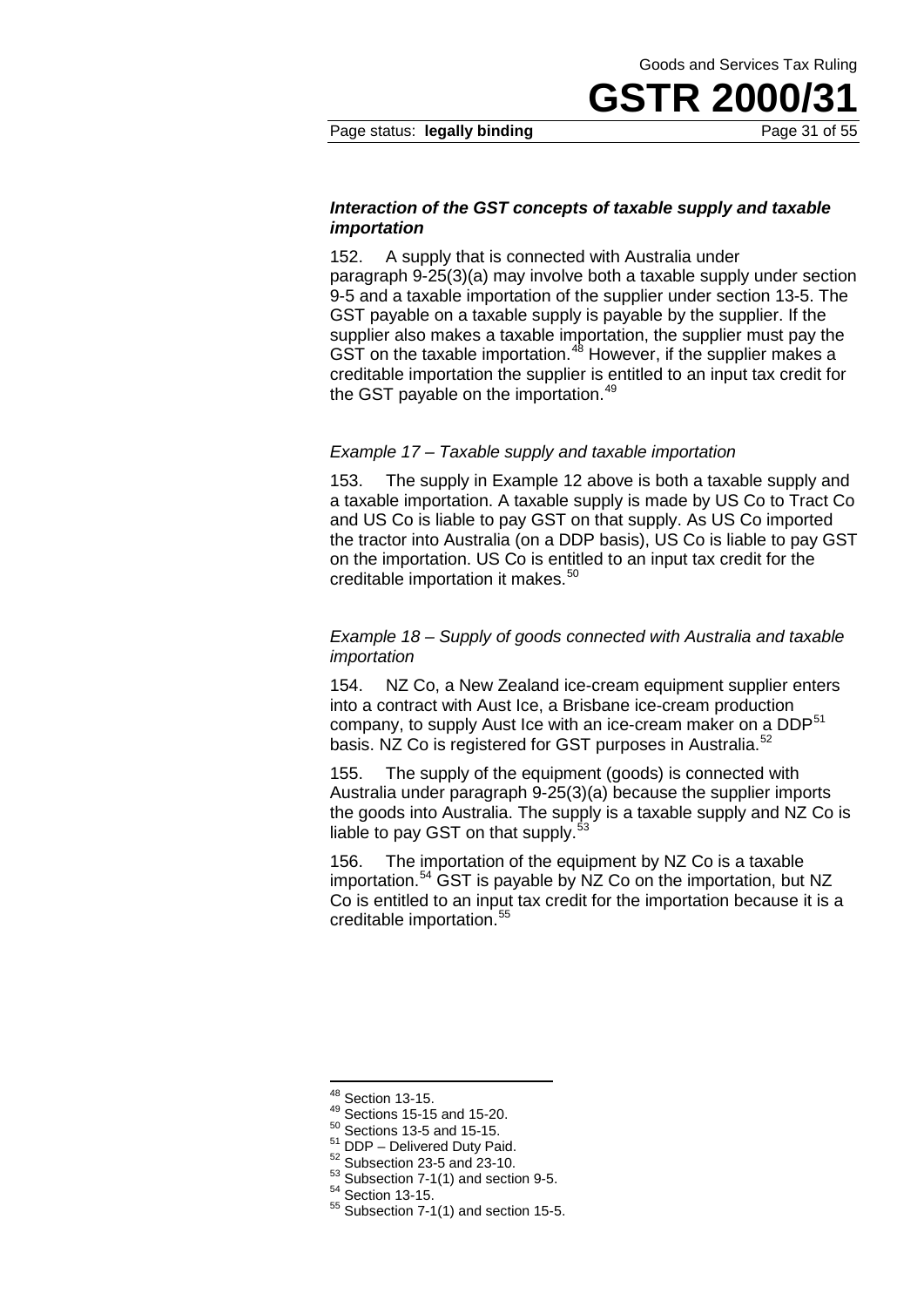Page status: **legally binding** 

#### *Example 19 – taxable supply/taxable importation*

157. Tracey operates a business in New Zealand. Tracey regularly imports things into Australia. Bruce operates a business in Australia. Tracey and Bruce are both registered. Tracey sells some goods to Bruce which he is going to use in his business in Australia. The sale is done under a supply and install contract, so Tracey imports the goods and also installs them at Bruce's factory.

158. The importation of the goods by Tracey is a taxable importation. GST is charged on the importation, but she is entitled to an input tax credit for the importation because the importation is also a creditable importation.<sup>56</sup> Under paragraph 9-25(3)(a) the supply of the goods is connected with Australia and is a taxable supply. Bruce is entitled to an input tax credit for the creditable acquisition of the goods.

159. Bruce pays Tracey a GST inclusive price of \$110,000 under the contract for the supply and installation of the goods. This is the consideration for the supply. GST on a supply is charged in relation to the consideration for the supply. GST on an importation is charged on the customs value of the goods, plus the transport and insurance costs, plus the customs duty. Here, the customs value plus the transport and insurance costs plus the duty adds up to \$70,000.

160. Tracey pays \$7,000 GST on the importation (10% of \$70,000) and is entitled to an input tax credit of \$7,000 on the importation, netting out to zero GST.

161. Tracey also pays \$10,000 GST (1/11 of the price of \$110,000) on the supply. Bruce is entitled to an input tax credit of \$10,000 on the acquisition.

162. This means that Tracey pays \$7,000 GST on the importation, which she gets back as an input tax credit and accounts for \$10,000 GST for the supply, which Bruce gets back as an input tax credit.

#### **Supply of real property<sup>56A</sup>**

163. Under subsection 9-25(4) a supply of real property is connected with Australia if the real property, or the land to which the real property relates, is in Australia.<sup>57</sup>

164. Land in the context of subsection 9-25(4) means the physical land. Thus the supply of any interest in, or right over, land is connected with Australia if the physical land is in Australia. The test is the location of the land and not the location of the right.

 $56$  Section 15-15.

<sup>56</sup> Section 15-15. 56A Refer to paragraphs 82 to 97 of GSTR 2003/7 Goods and services tax: what do the expressions 'directly connected with goods or real property' and 'a supply of work physically performed on goods' mean for the purposes of subsection 38-190(1) of the *A New Tax System (Goods and Services Tax) Act* 

*<sup>1999</sup>*? 57 Subsection 9-25(4).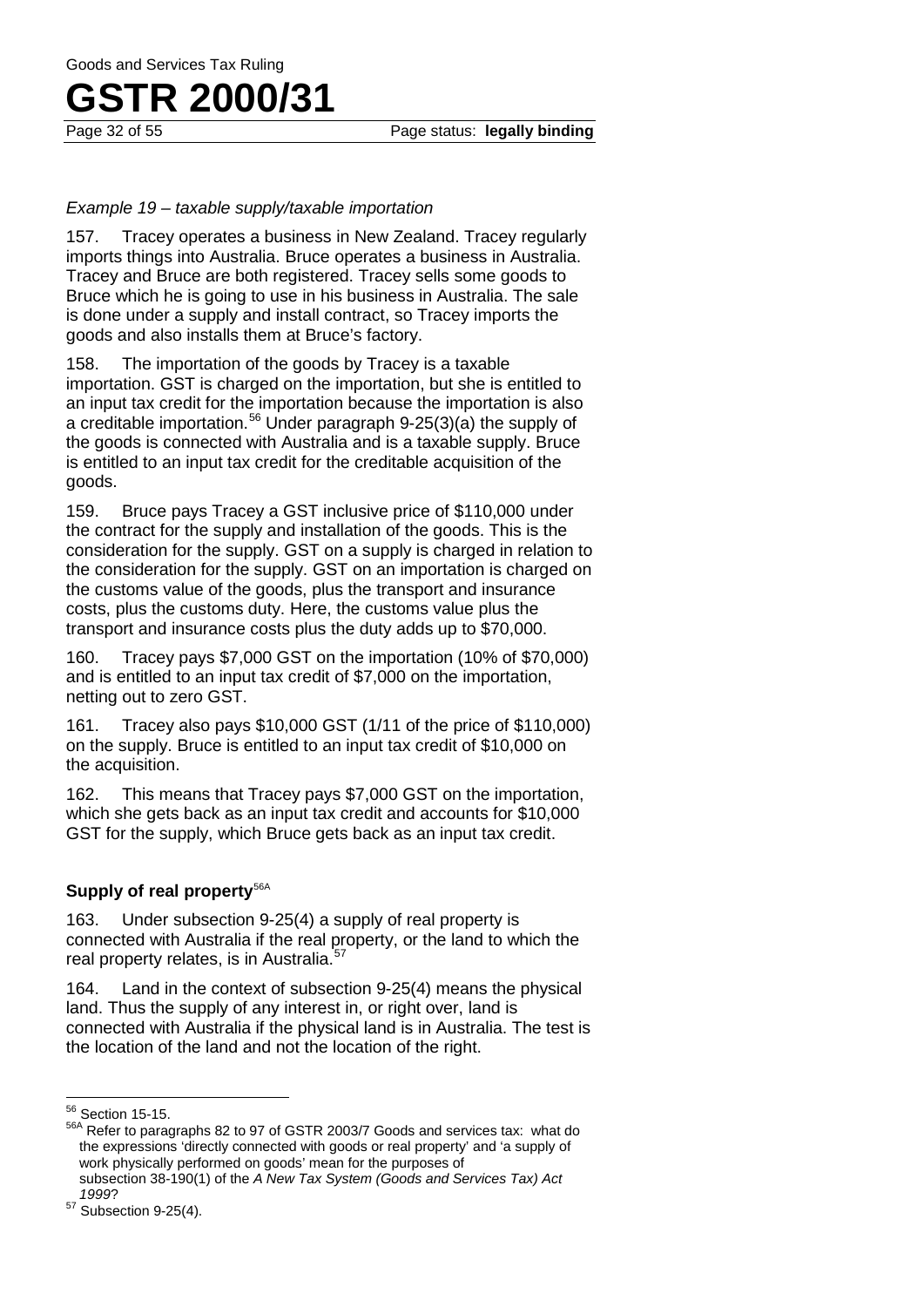#### Page status: **legally binding** Page 33 of 55

#### *Example 20 – Interest in or right over land – sale*

165. Mr Ho, a resident of Hong Kong, sells a commercial property in Perth to Franco, a resident of the United States. The commercial property is land located in Australia. The supply is connected with Australia because the land is in Australia.

#### *Example 21 – Interest in or right over land - lease*

166. NZ Co (a New Zealand resident company) enters into a lease agreement with Irish Co (an Irish resident company) to occupy three floors of an office building owned by Irish Co. in the Melbourne CBD. The supply made by Irish Co. is connected with Australia because the land to which the lease agreement relates is in Australia.

#### *Example 22 – Personal right to call for any interest in or right over land – option*

167. Sing Co (a Singaporean resident company) pays UK Co (a United Kingdom resident company) \$120,000 for an option to purchase land owned by UK Co in Sydney. The option to purchase is real property as it is a right to call for an interest in land. The supply of the option to purchase is connected with Australia because the physical land to which the right relates is in Australia.

#### *Example 22A – Contractual right exercisable over or in relation to land*

167A. A non-resident tour operator acquires Australian holiday packages from Australian tour operators and supplies those tour packages to non-resident individuals. The supply of the tour package by the non-resident tour operator includes a supply of rights to accommodation in Australia. The supply of rights to accommodation in Australia is a supply of a contractual right exercisable over or in relation to land in Australia and is therefore a supply of real property that is connected with Australia.<sup>57A</sup>

 $\overline{\phantom{a}}$ 

<sup>57</sup>A *Saga Holidays* [2006] FCAFC 191. See also Goods and Services Tax Determination GSTD 2004/3 Goods and services tax: is a supply of rights to accommodation a supply of real property for the purposes of the *A New Tax System (Goods and Services Tax) Act 1999*?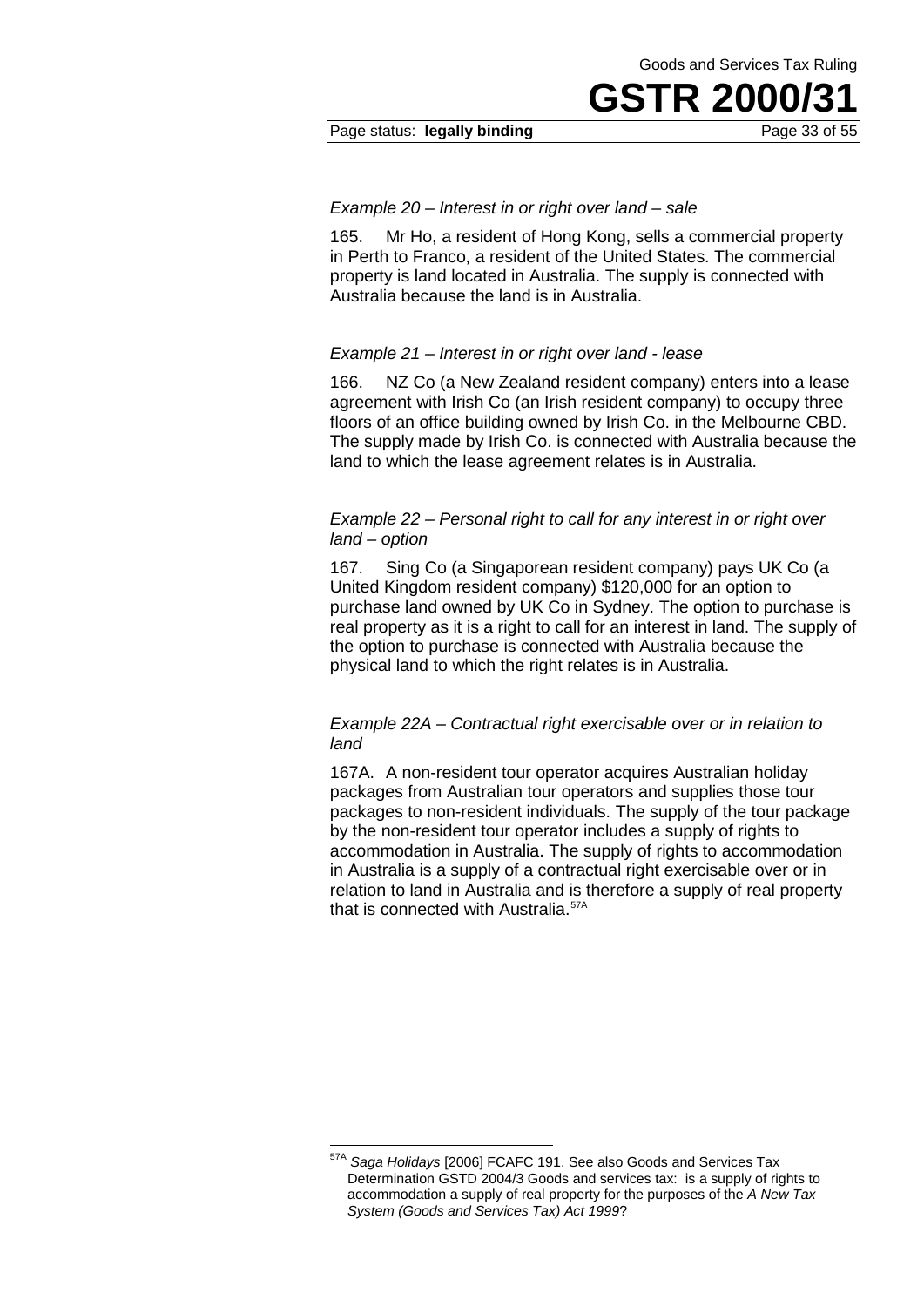## **GSTR 2000/31**<br>Page 34 of 55

#### *Example 23 – A supply of real property that is not a taxable supply*

168. Mr Chan (a Singaporean resident individual) inherited a block of land in an outer suburb of Melbourne from his Australian uncle. Mr Chan later decided to sell the land as he needed the money to pay for the education of his children in the United states. The sale of the land is a supply of real property connected with Australia as the real property is in Australia. As the supply is not in the course or furtherance of an enterprise that Mr Chan carries on, the supply of the land is not a taxable supply under section 9-5.

#### **Supply of anything other than goods or real property**

169. Under subsection 9-25 a supply of anything other than goods or real property is connected with Australia if:

- the thing is done in Australia (paragraph  $9-25(5)(a)$ );
- the supplier makes the supply through an enterprise that the supplier carries on in Australia (paragraph 9-25(5)(b)); or
- all of the following apply:
	- (i) neither paragraph 9-25(5)(a) nor (b) applies in respect of the thing;
	- (ii) the thing is a right or option to acquire another thing; and
	- (iii) the supply of the other thing would be connected with Australia (paragraph 9-25(5)(c)).

170. 'Thing', as defined in section 195-1, means anything that can be supplied or imported. It is the subject matter of the supply or importation.

171. Paragraph 9-25(5)(a) looks at what is being supplied and then, if the 'thing' that is being supplied is done in Australia, the supply of that 'thing' is connected with Australia. Thus, if the supplier does the thing in Australia, the supply of that thing is connected with Australia. If the supplier does not do the thing in Australia, the supply of that thing is not connected with Australia under paragraph 9-25(5)(a) but it may be connected with Australia under paragraph 9-25(5)(b) or paragraph 9-25(5)(c).

172. Paragraph 9-25(5)(b) looks at where the supply is made. If the supply is made through an enterprise that the supplier carries on in Australia, the supply of a 'thing' is connected with Australia, even though the 'thing' that is supplied is not done in Australia.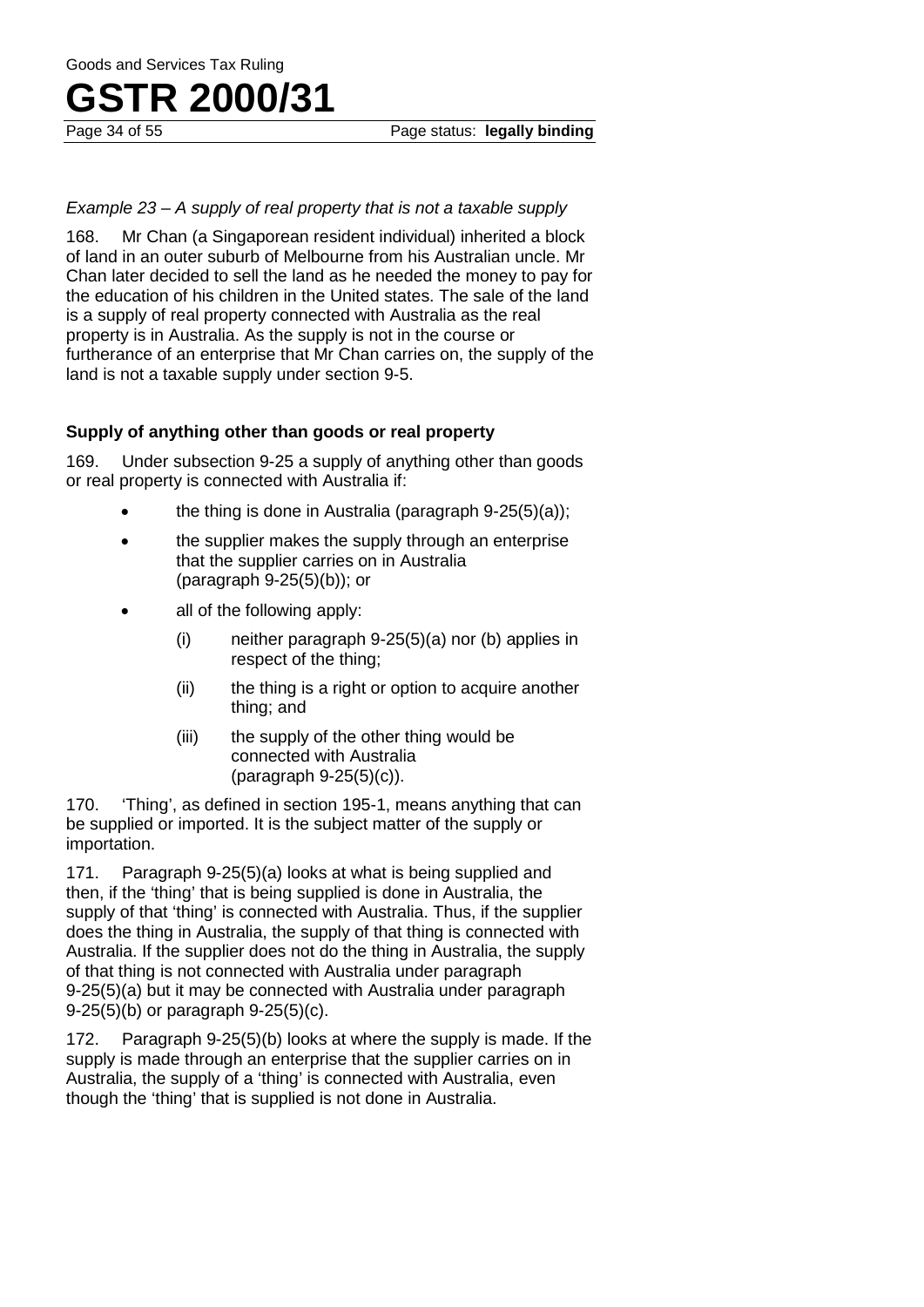#### Page status: **legally binding Page 35 of 55**

173. Paragraph 9-25(5)(b) is examined in more detail at paragraphs 213 to 224 below. However, broadly speaking, the paragraph has the effect that if the supply is part and parcel of an Australian based operation of the supplier, the supply of that thing is connected with Australia. If the Australian operation does the thing outside Australia, the supply of the thing is connected with Australia, if the supply is made by the Australian based operation.

174. The supplier under paragraph 9-25(5)(b) may be an Australian resident<sup>58</sup> or a non-resident of Australia.<sup>59</sup>

174A. Paragraph 9-25(5)(c) is examined in more detail at paragraphs 225A to 225E of this Ruling. If a supply is of a right or option to acquire some other thing and the supply of the right or option is not done in Australia (that is, it is not connected with Australia under paragraph 9-25(5)(a)) and the supplier does not make the supply of the right or option through an enterprise that the supplier carries on in Australia (that is, it is not connected with Australia under paragraph 9-25(5)(b)), the supply of the right or option is connected with Australia under paragraph 9-25(5)(c) if the supply of the other thing would be connected with Australia.

174B. As the note to paragraph 9-25(5)(c) indicates, the provision may apply where an overseas tour operator, that does not carry on an enterprise in Australia, makes a supply overseas of an Australian holiday package to a non-resident tourist and the holiday package gives the non-resident tourist rights or options to acquire goods, services or other things the supply of which would be connected with Australia under section 9-25. Where paragraph 9-25(5)(c) applies the supply of the rights or options is connected with Australia.<sup>5</sup>

#### *Paragraph 9-25(5)(a)*

#### *Thing is done in Australia*

175. 'Thing' in paragraph 9-25(5)(a) is defined in section 195-1. It means anything that can be supplied or imported. 'Thing', in the context of paragraph 9-25(5)(a), is what is supplied. It is the subject matter of the supply.

176. Examples of things that can be supplied, that are not goods or real property (including rights in relation to real property) are illustrated by reference to the meaning of supply in section 9-10. Looking at subsection 9-10(2) things other than goods or real property that can be supplied include services, advice, information, rights, obligations to do anything, or any combination of these things.

<u>.</u>

 $58$  Australian resident means a person who is a resident of Australia for the purposes of the ITAA 1936.<br><sup>59</sup> Non-resident means an entity that is not an Australian resident.<br><sup>59A</sup> See footnote 30A.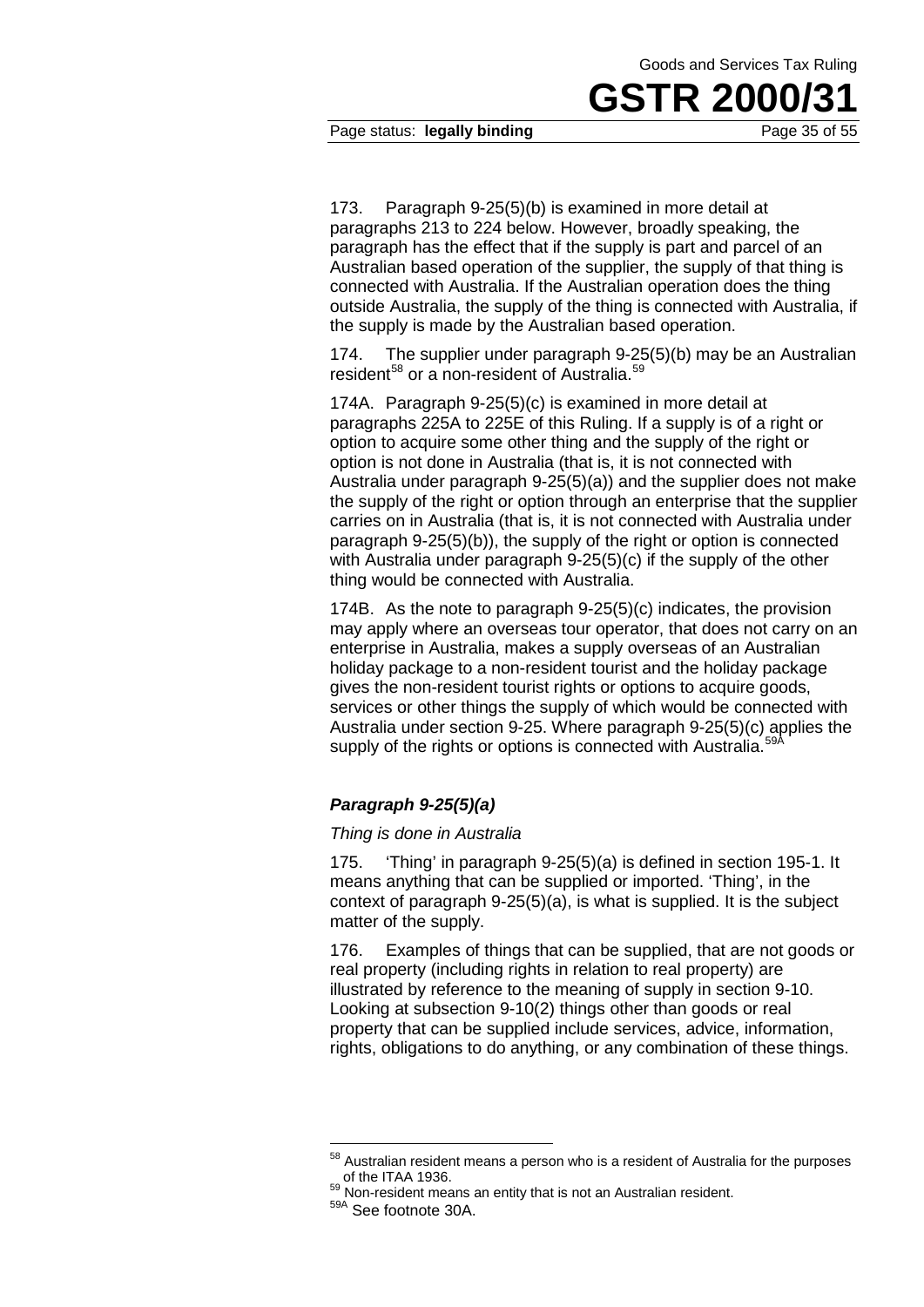Goods and Services Tax Ruling

### **GSTR 2000/31**<br>Page 36 of 55

Page status: **legally binding** 

177. A supply of any one or more of these things is connected with Australia, if the thing is done in Australia. Thus, in establishing whether a thing is done in Australia it is important to identify:

- (i) what is the 'thing' that is being supplied; and
- (ii) where that 'thing' is done.

178. 'Done' is not defined in the GST Act nor does it have a specific legal meaning. According to *The Macquarie Dictionary* 'done' means:

- 1. past participle of do.
- 3. executed; completed; finished; settled.<sup>60</sup>

179. It is helpful to consider the meaning of 'do'. In *The Macquarie Dictionary* 'do' means:

- 1. to perform (acts, duty, penance, a problem, a part etc.).
- 2. to execute (a piece or amount of work, etc.).
- 3. to accomplish; finish.<sup>61</sup>

180. It is also useful to consider the meaning of perform. In *The Macquarie Dictionary* 'perform' means:

- 1. to carry out; execute; do.
- 4. to carry into effect; fulfil.
- 8. to fulfil a command, promise, or undertaking to execute or do something.<sup>62</sup>

181. 'Performance' in legal terms means 'the doing of that which is required by a contract, undertaking or statute'.<sup>63</sup>

182. It follows that the meaning of 'done' in the context of paragraph 9-25(5)(a) depends on the nature of the thing being supplied.

#### *Supply of services*

183. If the supply is the supply of services, services are commonly performed. 'Done' in this context means performed and a service is connected with Australia, if it is performed in Australia. Examples of such services include accounting services, legal services, repair services, maintenance services, preparation of, or developing, designs, models, plans, drawings or other like property for the recipient, as wells as, research, testing, experimental or other like services.

<sup>&</sup>lt;sup>60</sup> The Macquarie Dictionary 2<sup>nd</sup> ed. Macquarie University NSW 1995 p521.

The Macquarie Dictionary 2<sup>nd</sup> ed. Macquarie University NSW 1995, p514.<br><sup>61</sup> The Macquarie Dictionary 2<sup>nd</sup> ed. Macquarie University NSW 1995, p514.<br><sup>62</sup> The Macquarie Dictionary 2<sup>nd</sup> ed. Macquarie University NSW 1995, p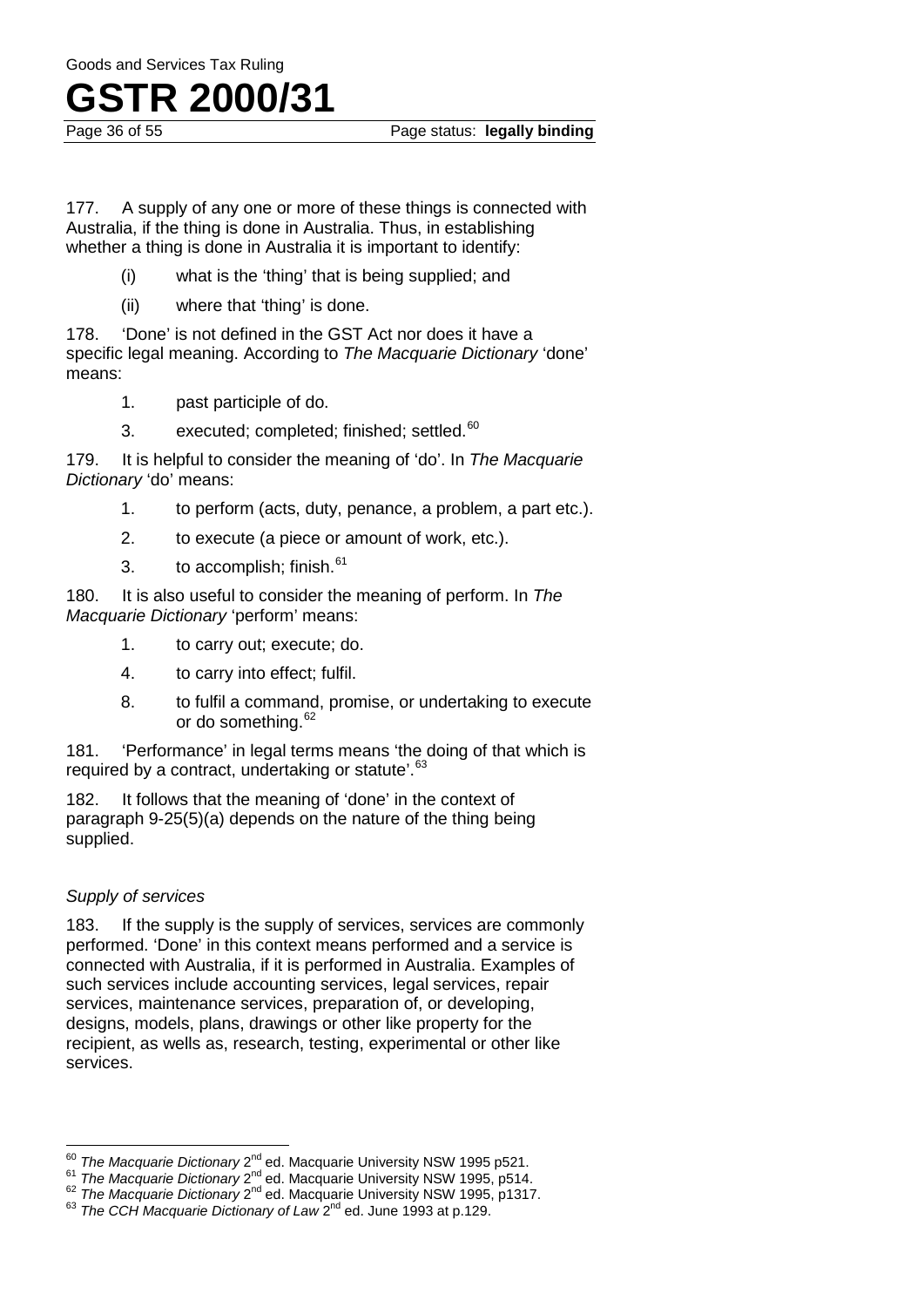#### Page status: **legally binding** Page 37 of 55

#### *Example 24* – *Services done in Australia*

184. Account Co, an accounting firm with offices in Melbourne and Sydney, supplies accounting and taxation services. The supply of any accounting and taxation services, which are performed in Australia, is connected with Australia.

#### *Example 25* – *Services not done in Australia*

185. If, in Example 24, an employee of Account Co flies to London and performs taxation services in that country, the supply of those services is not connected with Australia under paragraph 9-25(5)(a) because the services are not performed in Australia. It would still be necessary to consider whether the supply of that service is connected with Australia under paragraph 9-25(5)(b) – (refer to paragraphs 213 to 224 below).

#### *Example 26* – *Services done in Australia but consumed outside Australia – accounting services*

186. If Account Co performs taxation services in Australia but the recipient of the supply of those services is not an Australian resident and is not in Australia while the taxation service is performed, the supply of those taxation services is GST-free under paragraph (a) of item 2 provided the service is neither a supply of work physically performed on goods situated in Australia when the service is performed nor a supply directly connected with real property situated in Australia. The supply is GST-free under paragraph (b) of item 2 if the non-resident is not in Australia when the taxation service is performed and the non-resident acquires the service in carrying on the non-resident's enterprise, but the non-resident is not registered or required to be registered for GST.

#### *Example 27 – Service done in Australia but consumed outside Australia – research assistance*

187. Dobe is a self-employed marine biologist and he is providing research assistance to Phillip, a New Caledonian resident who is conducting research in marine biology. The research assistance is in the form of collating and providing details of sources of information and finding and providing available papers on specific areas.

188. The research work is carried out by Dobe in Australia. The performance of the service occurs in Australia. The supply of the information and papers to Phillip is connected with Australia.

189. The service provided by Dobe in this example is neither a supply of work physically performed on goods situated in Australia when the service is performed nor a supply directly connected with real property situated in Australia and, therefore, is GST-free under paragraph (a) of item 2 provided that while the research work is done by Dobe, Phillip is not in Australia in relation to the supply.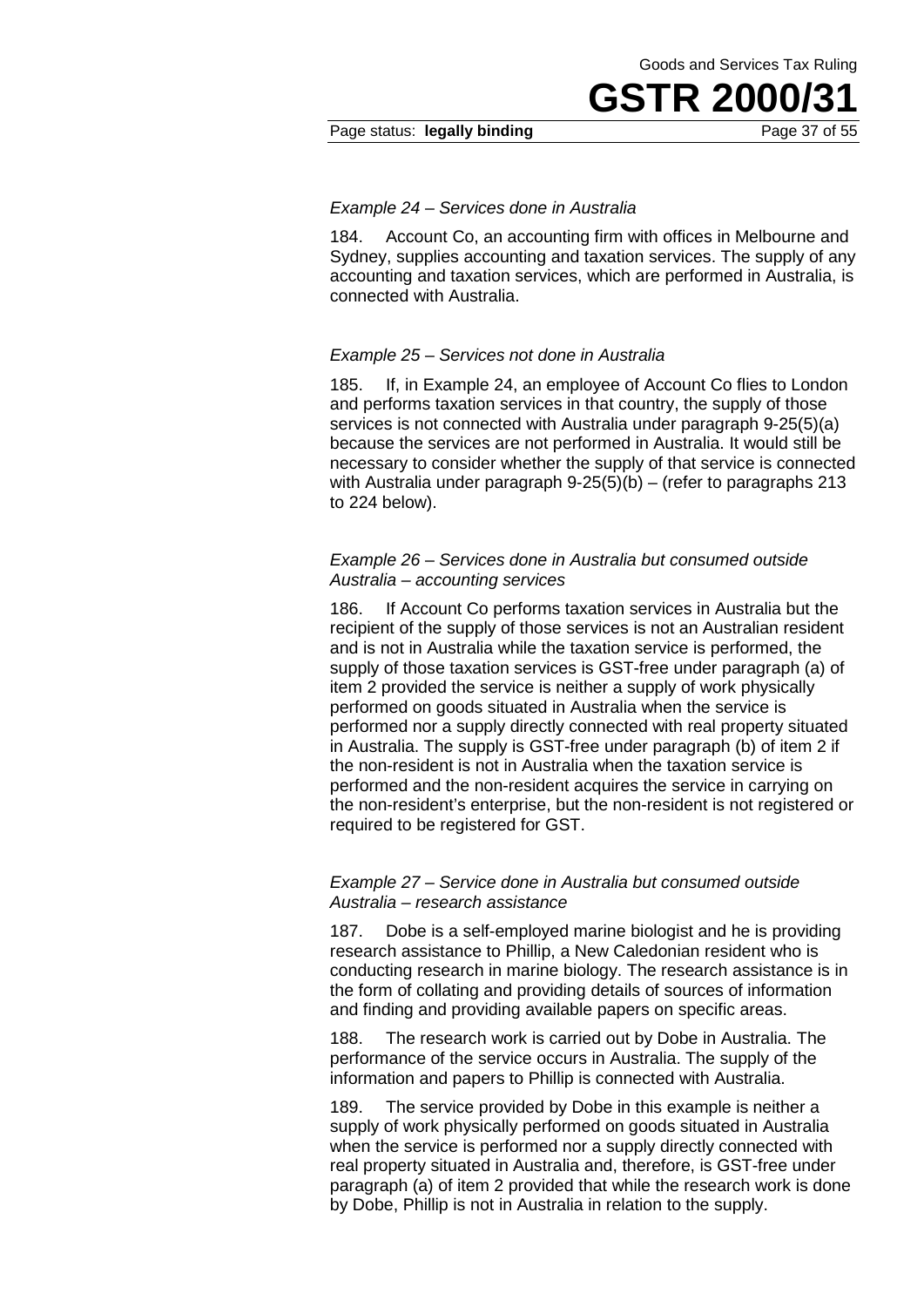## **GSTR 2000/31**<br>Page 38 of 55

#### *Example 28 – Service done in Australia – architectural plans*

190. An architect draws up a plan in Australia for renovations of a building in Perth. The recipient is not an Australian resident and is not in Australia while the services of the architect are performed. As the supply of the service is directly connected with real property situated in Australia, the supply of the service is only GST-free under paragraph (b) of item 2 if the non-resident acquires the service in carrying on its enterprise and the non-resident is not registered or required to be registered for GST.

#### *Example 29 – Service done in Australia in relation to goods for export*

191. Huon is an Australian widget manufacturer. Huon agrees to supply a consignment of widgets to MSCo, a Malaysian retailer, at a special price. This special price is possible due to the arrangement whereby Huon does not carry out a quality assurance check on the widgets before leaving its factory. However, MSCo is able to hire another contractor, Contract Co, to carry out the testing of the widgets before Huon exports them to Malaysia.

192. There are two separate supplies in this example. They are:

- a supply of widgets (goods) made by Huon to MSCo; and
- the provision of a quality testing (service) by Contract Co to MSCo.

193. The supply of widgets is connected with Australia under subsection 9-25(2). The widgets (goods) are removed from Australia by export and provided the conditions of Item 1 in the table in subsection 38-185(1) are met, the export of the goods is GST-free. $63A$ 

194. The provision of a quality testing service by Contract Co is connected with Australia as the service is performed in Australia (paragraph 9-25(5)(a)). The supply is GST-free under paragraph (a) of item 2 if MSCo is not in Australia when the thing supplied is done and the supply is not a supply of work physically performed on goods situated in Australia when the work is done.<sup>63B</sup> The supply of the service is GST-free under paragraph (b) of item 2 if MSCo is not in Australia when the thing supplied is done and MSCo acquires the service in carrying on its enterprise and MSCo is not registered or required to be registered for GST.

 $63A$  Refer to GSTR 2002/6 Goods and services tax: Exports of goods, items 1 to 4 of the table in subsection 38-185(1) of the *A New Tax System (Goods and Services*   $\overline{\phantom{a}}$ 

*Tax) Act 1999.*<br><sup>63B</sup> Refer to paragraphs 68 to 77 of GSTR 2003/7 Goods and services tax: what do the expressions 'directly connected with goods or real property' and 'a supply of work physically performed on goods' mean for the purposes of subsection 38-190(1) of the *A New Tax System (Goods and Services Tax) Act 1999*?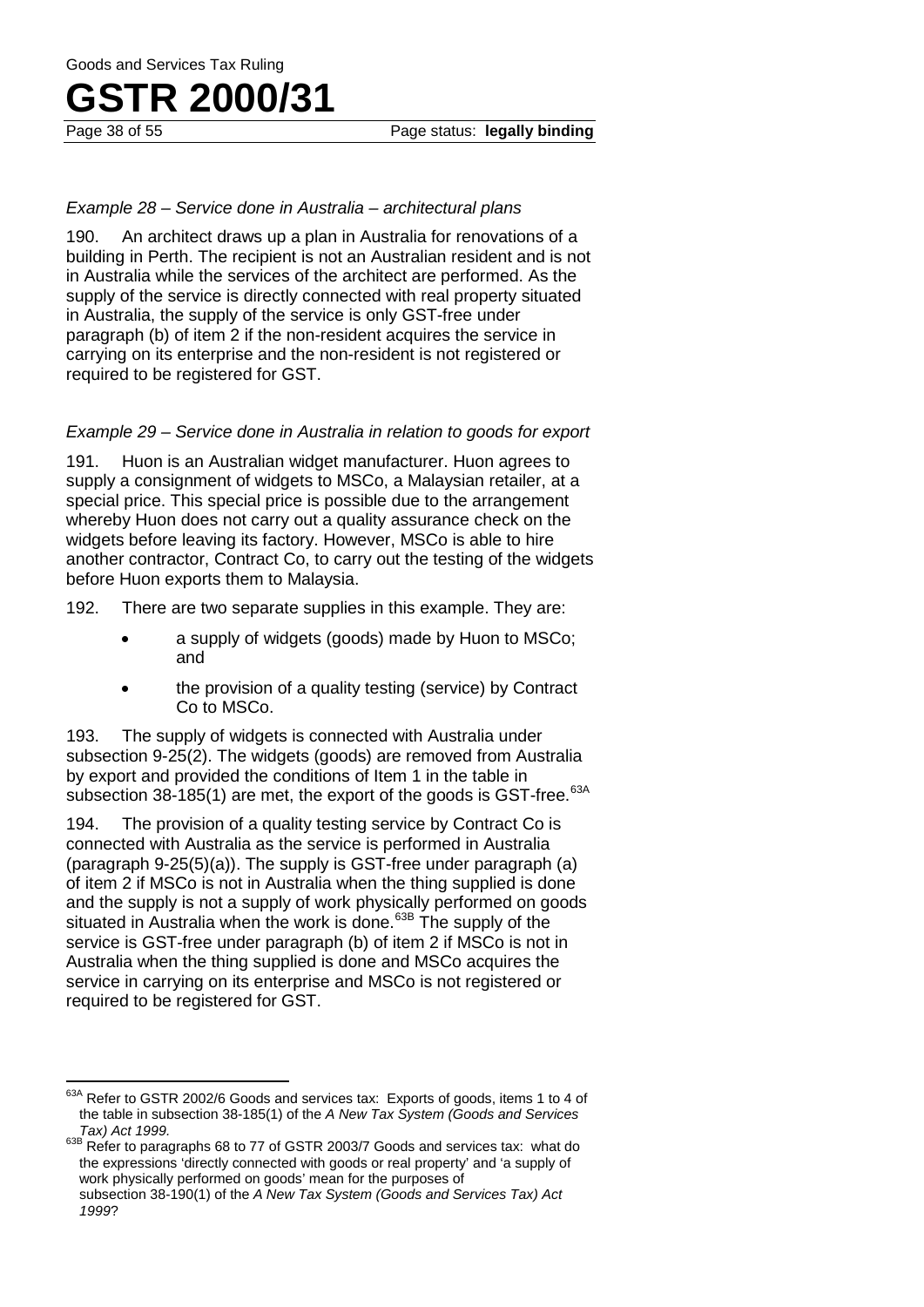#### Page status: **legally binding** Page 39 of 55

#### *Provision of advice or information*

195. If the supply is the provision of advice or information and the supply involves the creation, development etc of that advice or information, the supply of that advice or information is done where it is created, developed etc. The supplier would apply existing knowledge, skill and expertise to produce that product for the recipient of the supply. For example, the supply by a QC of a legal opinion is done in Australia, if that opinion is prepared in Australia.

#### *Example 30 – Legal advice prepared in Australia*

196. Lidis QC in Adelaide provides legal advice in the form of a written opinion to AngCo in Darwin. The supply of this advice is connected with Australia because the advice is prepared in Australia.

#### *Example 31 – Legal advice prepared in Australia, but used outside Australia*

197. An Australian resident lawyer supplies legal advice to a US resident company. The US company has a permanent establishment in Australia but that US permanent establishment is not representing the US company in Australia in relation to that supply. The supply of the legal advice to the US company is GST-free under item 2 because the company is not an Australian resident and the company is not in Australia in relation to the supply while the legal services are performed. It is assumed in this example that the supply is not directly connected with real property situated in Australia.

#### *Example 32 – Information prepared outside Australia*

198. MahaCo is an Indonesian company with a permanent establishment in Hobart. MahaCo is applying for a loan from the Hobart Bank. In order to determine the creditworthiness of MahaCo, Hobart Bank acquires some information from a credit rating agency in Indonesia. The supply of this information relating to the creditworthiness of MahaCo is not connected with Australia because the information is not prepared in Australia.

199. However, the supply of information by the Indonesian credit rating agency is treated as a taxable supply under Division 84. Hobart Bank the recipient of the supply is liable to pay GST on that supply under sections 84-5 and 84-10.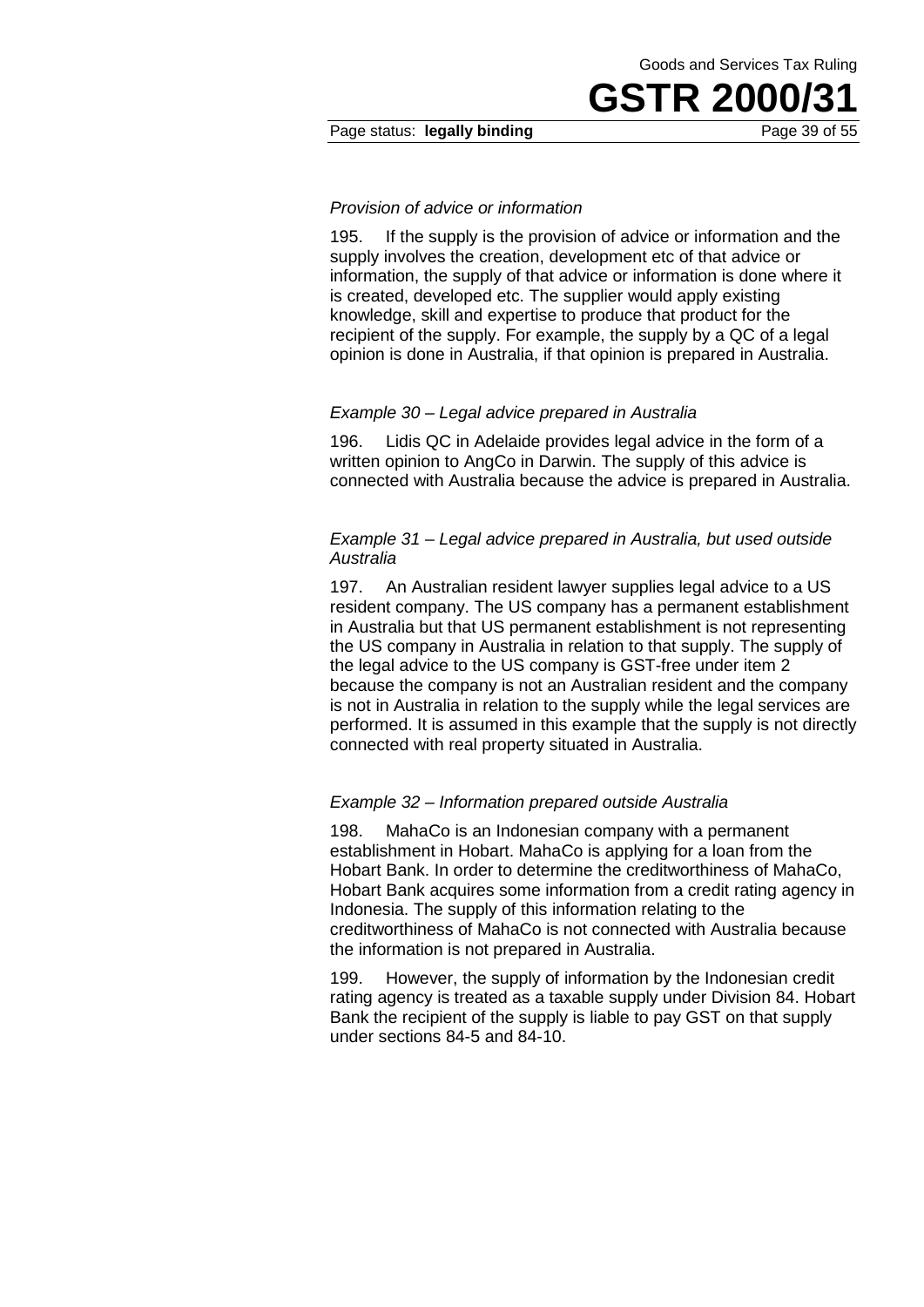## **GSTR 2000/31**<br>Page 40 of 55

#### *Example 33 – Information prepared in Australia but used outside Australia*

200. Oz Co is an Australian resident which has a permanent establishment in New Zealand. It is applying for a loan from Kiwi Bank in New Zealand. Kiwi Bank has no operations outside of New Zealand. Kiwi Bank acquires information from a credit rating agency in Australia about the creditworthiness of Oz Co. This supply of information by the credit rating agency in Australia is connected with Australia because the information is prepared in Australia. However, as the recipient (Kiwi Bank) is not an Australian resident and has no operations outside of New Zealand (that is, it is not in Australia in relation to the supply when the information services are performed) the supply is GST-free under item 2.

#### *An instantaneous provision of advice or information*

201. If the supply is an instantaneous provision of advice or information, the provision of that advice or information is done where it is provided. The meaning of provided will depend on the facts in any given case. For example, a supply of information that is already developed or created or already in existence, such as a supply of information by way of a telephone service, is 'done' where the advice is provided.

#### *The creation, grant, transfer, assignment or surrender of any right*

202. If the supply is the creation, grant, transfer, assignment or surrender of any right, the thing that is being supplied is the creation of that right in the recipient, the granting, transfer, or assignment of that right to the recipient or the surrendering of that right. In this context, the thing is done where the right is created, granted, transferred, assigned or surrendered respectively.

203. Whether a right is created, granted, transferred, assigned or surrendered in Australia will depend on how, in any given case, the creation, grant, transfer assignment or surrender is effected. For example, if the right to use intellectual property is granted by the execution of a written contract, the grant of that right is done in Australia if that contract is made in Australia.

#### *Example 34 – Right to use intellectual property provided in Australia*

204. Boffin Co (a US resident) grants Cyber Co (an Australian resident) the right to use the Boffin II software in Australia for 3 years. The right to use the intellectual property is granted under a written agreement. That agreement is made in Australia and accordingly the granting of the right is a supply that is connected with Australia.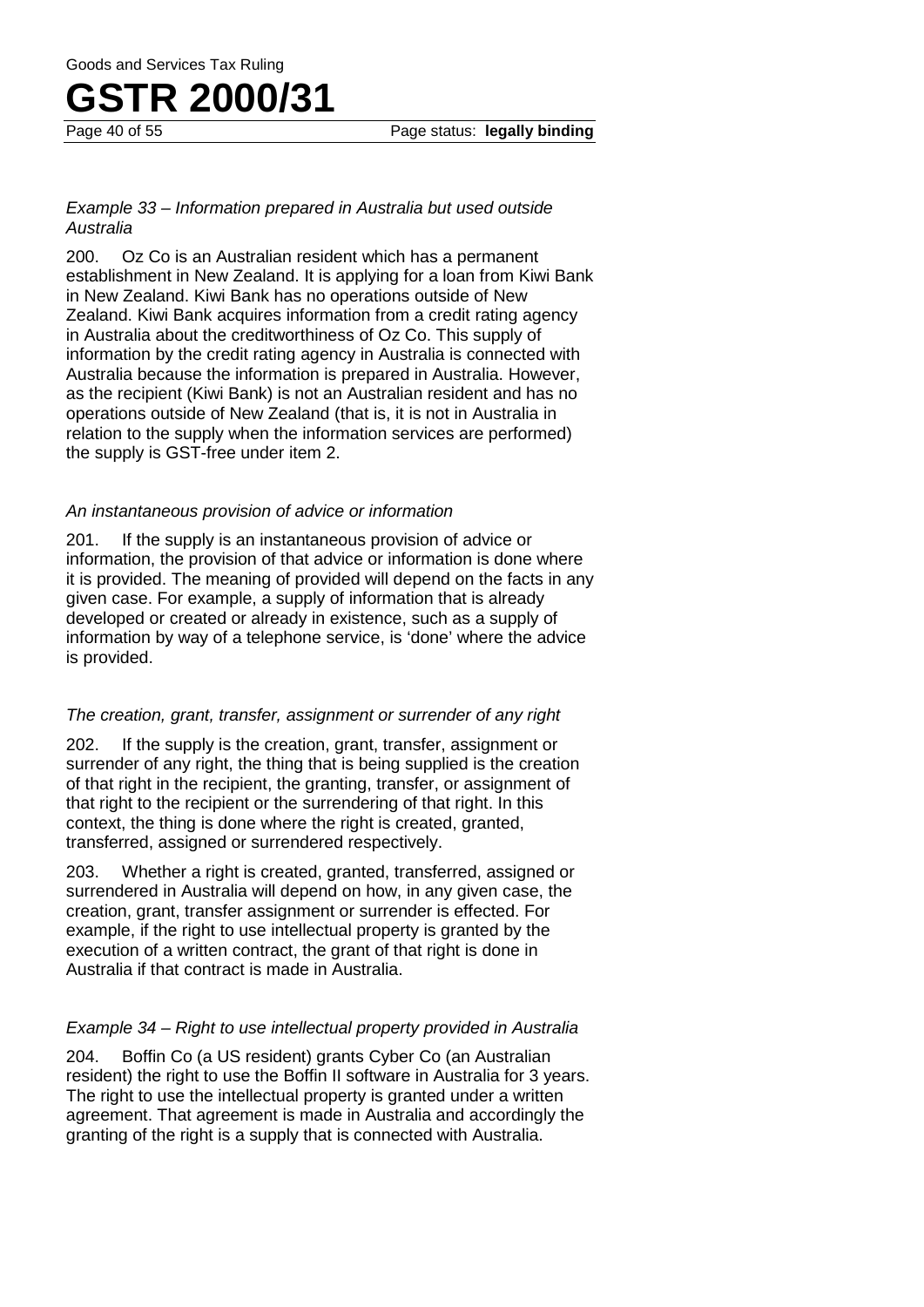#### Page status: **legally binding** Page 41 of 55

#### *Example 35 – Right to use intellectual property not provided in Australia*

205. Cyber Co (an Australian resident) supplies LinxCo (another Australian resident) the right to use the Cyber III software in New Zealand for 5 years. The right is granted by way of a contract made in New Zealand. The supply is not connected with Australia under paragraph 9-25(5)(a). However the supply is connected with Australia under paragraph 9-25(5)(b) if the supply is made through the Australian business of Cyber Co (refer paragraph 213 to 224 below).

#### *Example 36 – Right to use intellectual property provided in Australia for use partly outside Australia*

206. Distributor Co (an Australian resident company) is granted by Cartoon Co (a US resident company) the right to reproduce and sell certain cartoons in Australia and certain cartoons in New Zealand. The right is granted under an agreement made in Australia. The supply is connected with Australia under paragraph 9-25(5)(a). However, the supply is of a right for use in Australia and New Zealand. To the extent that the supply is a right for use outside Australia, the supply is GST-free under item 4 of table 1 in subsection 38-190(1). A taxable supply is only made in respect of the supply of the right for use in Australia. A fair and reasonable basis is to be used to work out the extent that the supply is for use outside Australia.<sup>63C</sup>

#### *Alternative view*

 $\overline{\phantom{a}}$ 

207. On one view, where the thing is a right, the right is 'done' in Australia if the right is exercised/used in Australia.

208. However, we consider that this alternative view is at odds with the construction of the GST Act as a whole. For example, Division 84 is premised on the possibility that a right to use intellectual property is not connected with Australia where the right is made outside Australia. It is stated at page 213 of the Explanatory Memorandum<sup>64</sup> that:

> Under subsection 9-25(5) supplies of things other than goods or real property are connected with Australia if the thing is done in Australia or the supplier makes the supply through an enterprise the supplier carries on in Australia. Under these rules a supply of a thing that is not goods or real property, such as an intellectual property right, could be made from outside of Australia when the thing is for consumption in Australia, such as an intellectual property right that is to be exercised in Australia, and the supply would not be connected with Australia. The supply would not be taxable. The supply would not be taxable even if the other requirements of section 9-5 are met.

<sup>&</sup>lt;sup>63C</sup> Refer to GSTR 2003/8 Goods and services tax: supply of rights for use outside Australia – subsection 38-190(1), item 4, paragraph (a) and subsection 38-190(2).  $64$  Explanatory Memorandum accompanying the A New Tax System (Goods and

Services Tax) Bill 1998, p 126, par 6.126.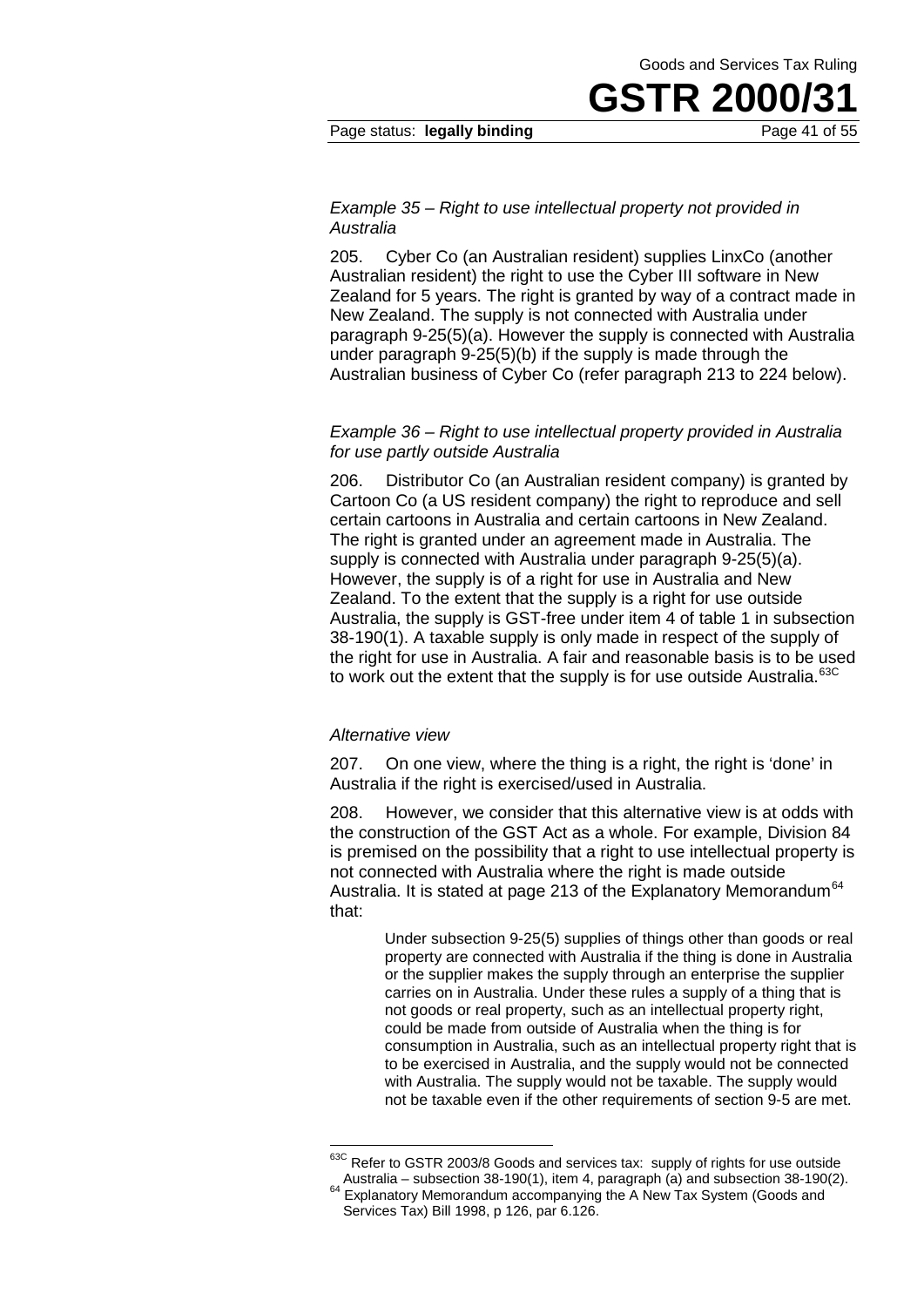Page status: **legally binding** 

#### *The obligation to do anything or the obligation to refrain from an act or the obligation to tolerate an act or situation*

209. If the supply is *the obligation* to do anything or the obligation to refrain from an act or the obligation to tolerate an act or situation, the thing that is being supplied is the obligation to do something, to refrain from something, or to tolerate something, and the thing is done where that obligation is entered into.

#### *Example 37 – Obligation to refrain from an act - done in Australia*

210. T Co Aust (an Australian resident) enters into a restrictive covenant with UK Co (a UK resident) requiring T Co Aust not to compete in Melbourne with a subsidiary of UK Co based in Melbourne. The supply of the obligation to refrain from an act by T Co Aust is connected with Australia if that obligation is entered into in Australia. If, for example, the obligation arises under a contract made in Australia, the supply is connected with Australia.

#### *The release from an obligation*

211. If the supply is the release from an obligation, the thing that is being supplied is that release and the thing is done where the release is effected.

212. Whether an obligation is entered into, or the release from an obligation occurs, in Australia, will depend on how, in any given case, the entry into, or the release from, the obligation is effected. For example, if the supplier enters into a restrictive covenant obliging the supplier to refrain from operating business within a certain area, the obligation is done in Australia if the supplier enters into that obligation under a written contract made in Australia.

#### *Paragraph 9-25(5)(b)*

*The supplier makes the supply through a permanent establishment*

213. Paragraph 9-25(5)(b) applies to determine whether a supply of anything other than goods or real property, is connected with Australia if the thing is not done in Australia. Under that paragraph if the 'thing' is not done in Australia, the supply is connected with Australia if the supplier makes the supply 'through' an 'enterprise that the supplier carries on in Australia'.

214. An enterprise is an activity, or series of activities, done in one of the ways prescribed in subsection 9-20(1) – see the definitions section of the Ruling at paragraph 228.

215. The concept of carrying on an enterprise in Australia is defined in terms of the definition of 'permanent establishment' in subsection 6(1) of the *Income Tax Assessment Act 1936* (the 1936 Act).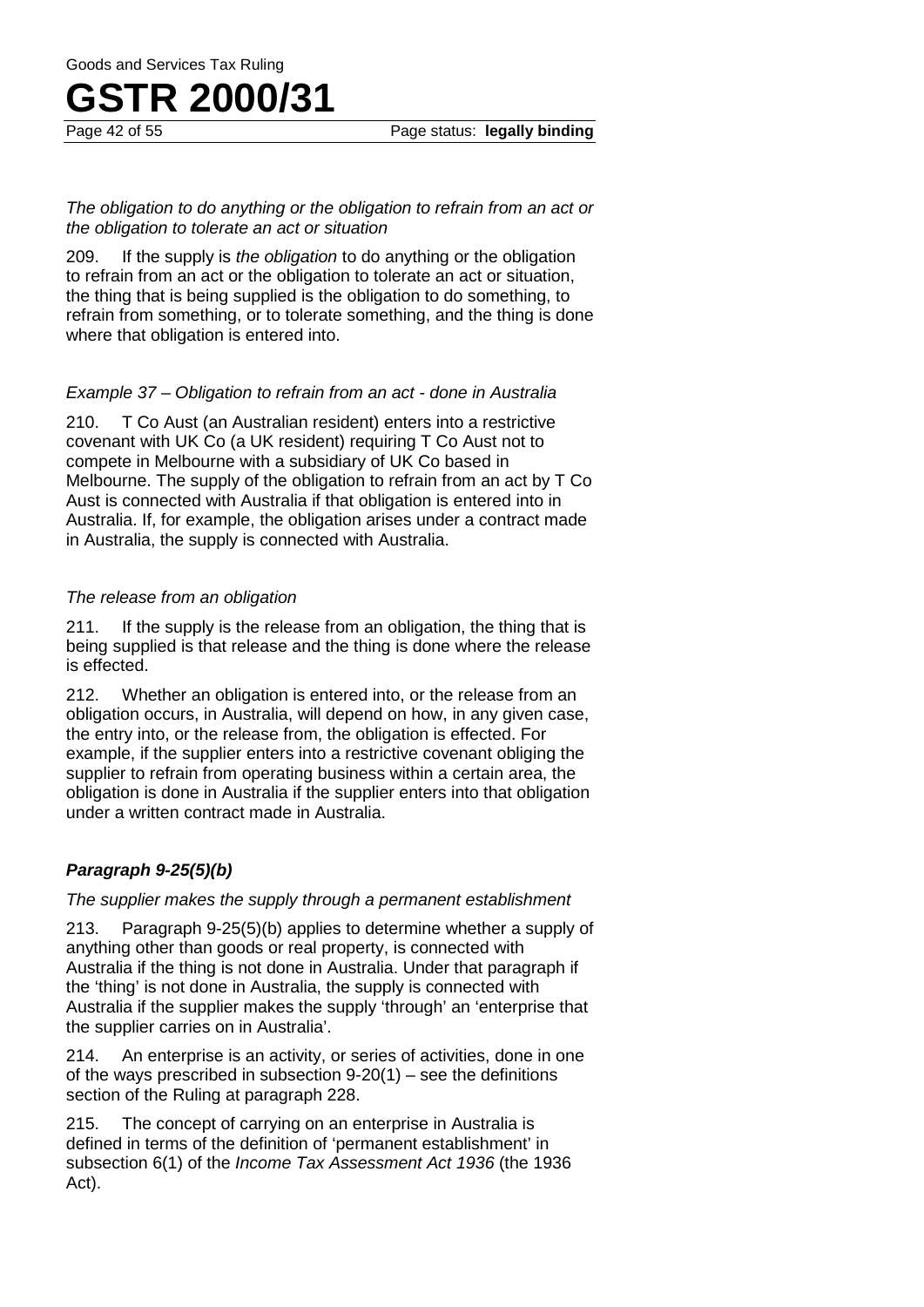#### Page status: legally binding

**GSTR 2000/31**<br>Page 43 of 55

216. Specifically, subsection 9-25(6) provides that an enterprise is carried on in Australia if the enterprise is carried on through:

- (a) a permanent establishment (as defined in subsection 6(1) of the *Income Tax Assessment Act 1936*); or
- (b) a place that would be such a permanent establishment if paragraph (e), (f) or (g) of that definition did not apply.

217. This means that an enterprise is carried on in Australia if the enterprise is carried on through a place in Australia that is a permanent establishment or would be a permanent establishment if the definition in subsection 6(1) of the *Income Tax Assessment Act 1936* excluded (i.e., did not have) the specific exclusions set out in paragraphs (e) to (g). Under paragraph 9-25(5)(b) the qualifying or excluding paragraphs of (e) to (g) in the *Income Tax Assessment Act 1936* are disregarded and the concept of permanent establishment in the GST Act is wider in scope.

218. A supply of a thing other than goods or real property, is connected with Australia under paragraph 9-25(5)(b) if the supplier carries on in Australia an enterprise by means of a permanent establishment in Australia and the supply is made through that permanent establishment.

219. This means that if there is a permanent establishment in Australia, as defined, it must be established that the supplier makes the supply through that permanent establishment. This requires that a connection be established between the permanent establishment and the supply. This is covered in paragraphs 83 to 86 of the Rulings section of this Ruling.

220. Both a resident and a non-resident can have a permanent establishment in Australia for the purposes of the application of paragraph 9-25(5)(b). It is not limited in operation to a non-resident.

#### *Example 38 – Supply made through a permanent establishment in Australia, but GST-free*

221. An Australian resident which has all its business premises in Australia (i.e., has no offshore operations) grants a resident of New Zealand a right to use a patent in New Zealand. The supply is the grant of the right to use the patent in New Zealand. The right is granted under a legal agreement made in New Zealand to which the managing director of the Australian resident travels for the signing.

222. Under paragraph 9-25(5)(a) the thing supplied, the granting of the right to use the patent, is not done in Australia because the right is granted in New Zealand. However, as the supply is made by the Australian business operation (i.e., the Australian permanent establishment of the Australian resident) the supply of the right to use is connected with Australia under paragraph 9-25(5)(b).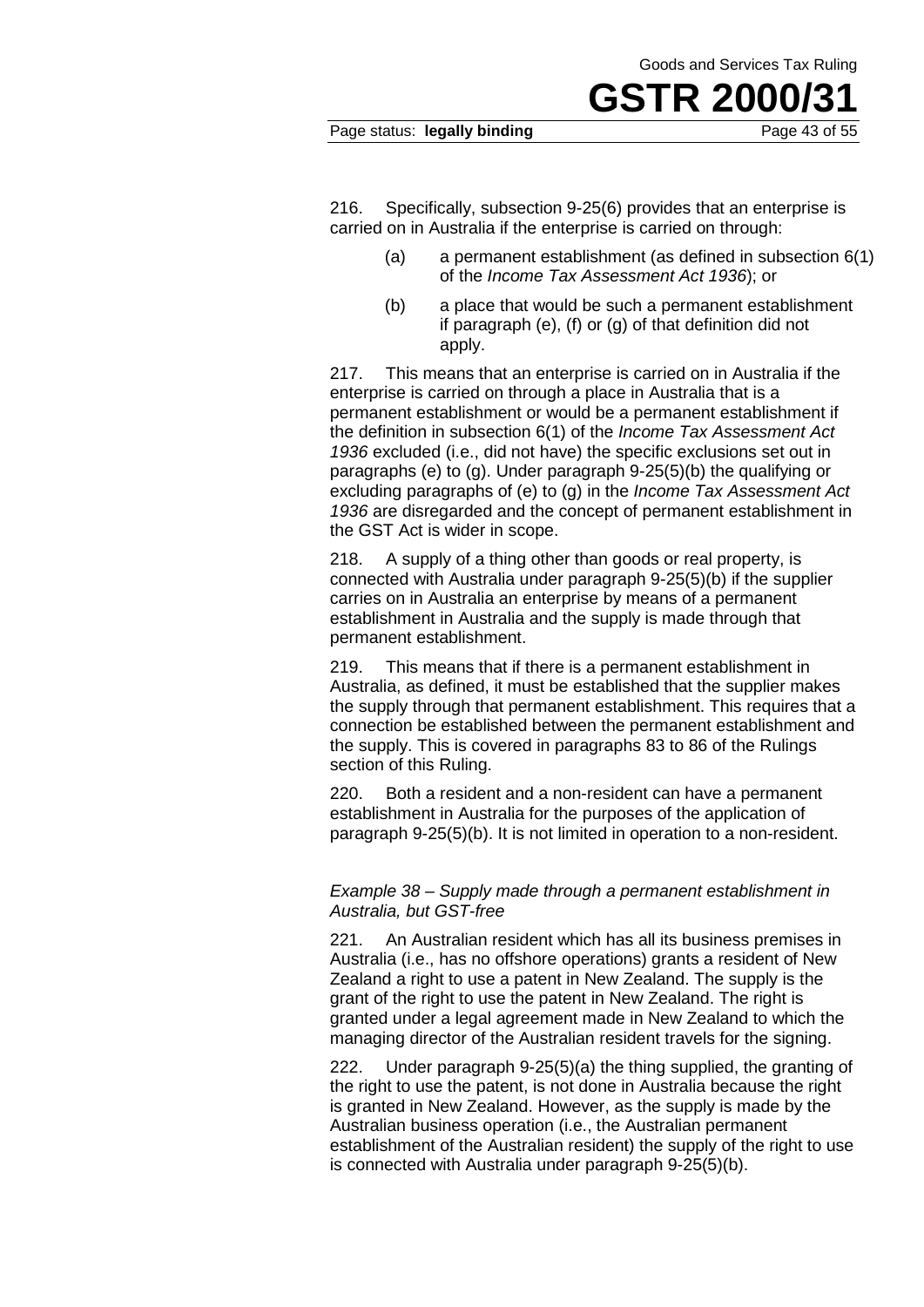Page status: **legally binding** 

223. While the supply is connected with Australia the supply is not a taxable supply because it is GST-free under item 4. This is because the rights are for use outside Australia.

#### *Example 39 – Supply made through a permanent establishment outside Australia*

224. Aus Co, an Australian company has a branch in Taiwan. Aus Co provides immigration consultancy services. The Taiwan branch of Aus Co undertakes to prepare and provide an immigration report to a client in Australia. The supply made by Aus Co through its Taiwan branch is not connected with Australia because the service is not performed in Australia (paragraph 9-25(5)(a)). Also, as the supply is made through the Taiwan branch, the supply is not made through an enterprise that the supplier carries on in Australia (paragraph 9-25(5)(b)).

#### *Permanent establishment*

225. The meaning of permanent establishment is discussed at paragraphs 87 to 89 in the Rulings section.

#### *Paragraph 9-25(5)(c)*

*Supply of a right or option to acquire another thing and the supply of the other thing would be connected with Australia*

225A. Where neither paragraph 9-25(5)(a) nor 9-25(5)(b) applies to the supply of a right or option to acquire another thing, the supply of the right or option is connected with Australia if the supply of the other thing would be connected with Australia.

#### *Example 39A – Supply of rights or options to things connected with Australia*

225B. Cuisineworld is a non-resident entity in the United Kingdom (UK) that specialises in supplying cooking classes at renowned restaurants around the world, along with accommodation and bus tours. Cuisineworld has no business operations outside of the UK. Cuisineworld acquires the Australian holiday cooking package on a GST inclusive basis from Oz Travel, a resident tour wholesaler in Sydney.<sup>64A</sup> The Australian holiday cooking packages are on-sold by Cuisineworld to tourists as rights or options to acquire cooking classes and accommodation at selected five star hotels and to take bus tours in Australia.

 $64A$  The supply by Oz Travel to Cuisineworld is not GST-free. The supply of the right or option to acquire accommodation in Australia is a supply of real property and thus section 38-190 does not apply. Subsection 38-190(2) applies to negate the GST-free status of the supply under subsection 38-190(1) of the right or option to acquire cooking classes and bus tours in Australia, as the supply of those things would be connected with Australia and would not be GST-free.  $\overline{\phantom{a}}$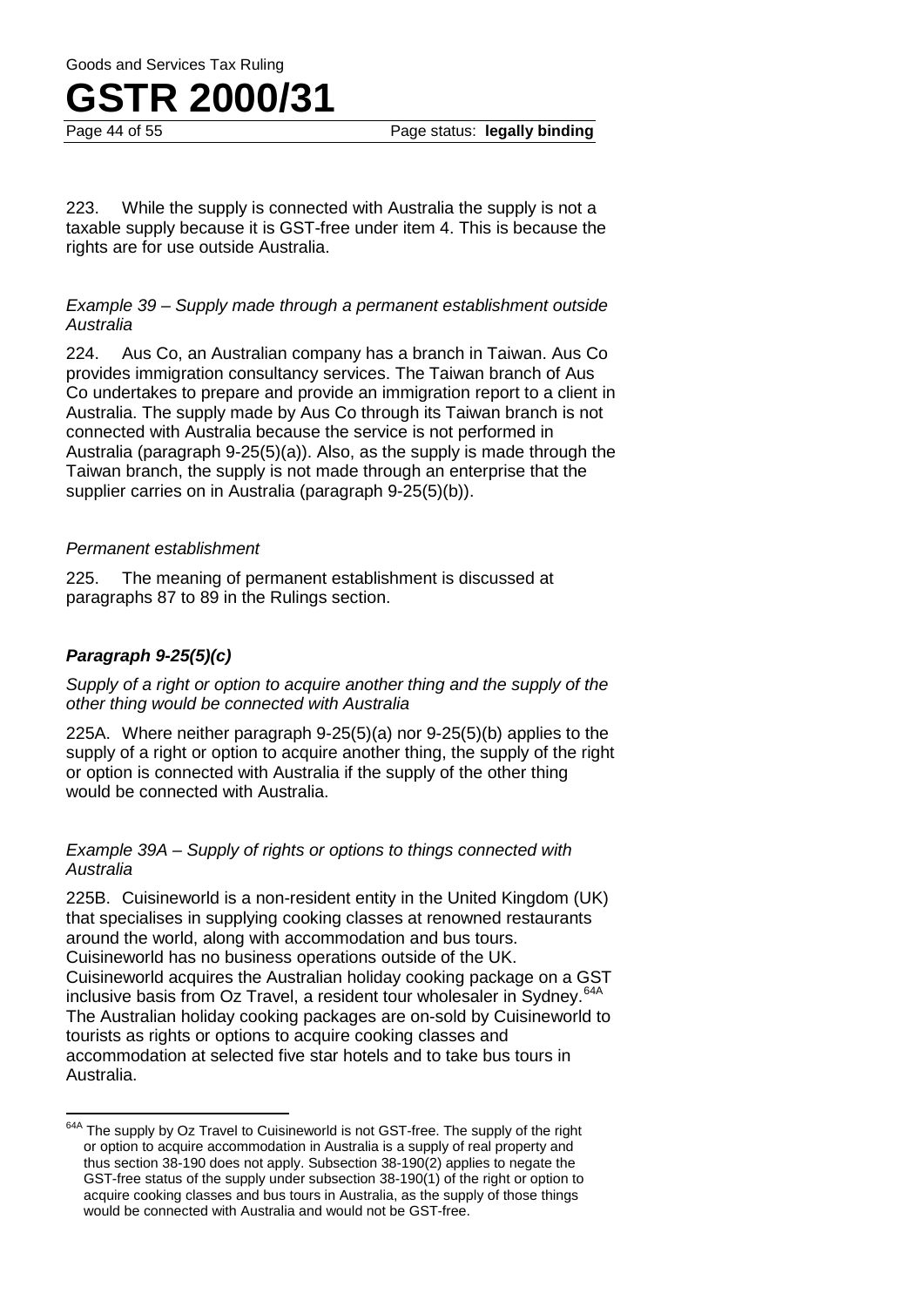#### Page status: **legally binding Page 45 of 55**

225C. The supply by Cuisineworld of rights or options to acquire accommodation in Australia, is a contractual right that is exercisable over or in relation to land in Australia. It is therefore a supply of real property that is connected with Australia under subsection 9-25(4).

225D. The supply by Cuisineworld of rights or options to acquire cooking classes (training services) and bus tours (services) is the supply of things other than goods or real property. It is therefore necessary to consider subsection 9-25(5). Neither paragraph 9-25(5)(a) nor (b) is applicable as the supply of the rights is done in the UK and Cuisineworld does not carry on an enterprise in Australia. As the rights or options are to acquire cooking classes and bus tours in Australia and those services would be connected with Australia under either paragraphs 9-25(5)(a) or (b), the supply of the rights or options to acquire those services is connected with Australia under paragraph 9-25(5)(c).

225E. The supplies of the Australian holiday cooking packages by Cuisineworld are therefore connected with Australia. However, this does not necessarily mean that Cuisineworld must register for GST in Australia. Cuisineworld, in working out if it meets the registration turnover threshold (section 23-15) disregards supplies that are connected with Australia because of paragraph 9-25(5)(c) or that are of a right or option to use commercial accommodation in Australia that are not made in Australia and are made through an enterprise that the supplier does not carry on in Australia.<sup>64B</sup> Assuming that Cuisineworld makes no other supplies that are connected with Australia it may choose not to register for GST. If Cuisineworld chooses not to register for GST it is not entitled to claim any input tax credits for the acquisition of the Australian holiday cooking packages from Oz Travel and it is not liable for GST on the supply of the Australian holiday cooking packages to tourists. Thus even though Cuisineworld makes supplies of holiday packages that are connected with Australia it can choose to stay outside the Australian GST system.

#### **Supplies that are partly connected with Australia**

#### *Supplies of the one kind that are partly connected with Australia*

226. The intention of the legislation is that supplies that are not connected with Australia will be outside the GST system. Where a supply is of the one kind and part of the supply is connected with Australia and part is not connected with Australia, the supply is connected with Australia to the extent that part of the supply is connected with Australia. The concept of apportionment is widely applied in taxation law in determining source of income and in determining the extent to which expenditure is incurred in gaining or producing assessable income: *Ronpibon Tin NL v. F C of T* (1949) 78 CLR 47.

This is the effect of paragraphs 188-15(3)(b) and (c) (current GST turnover) and 188-20(3)(b) and(c) (projected GST turnover). 64B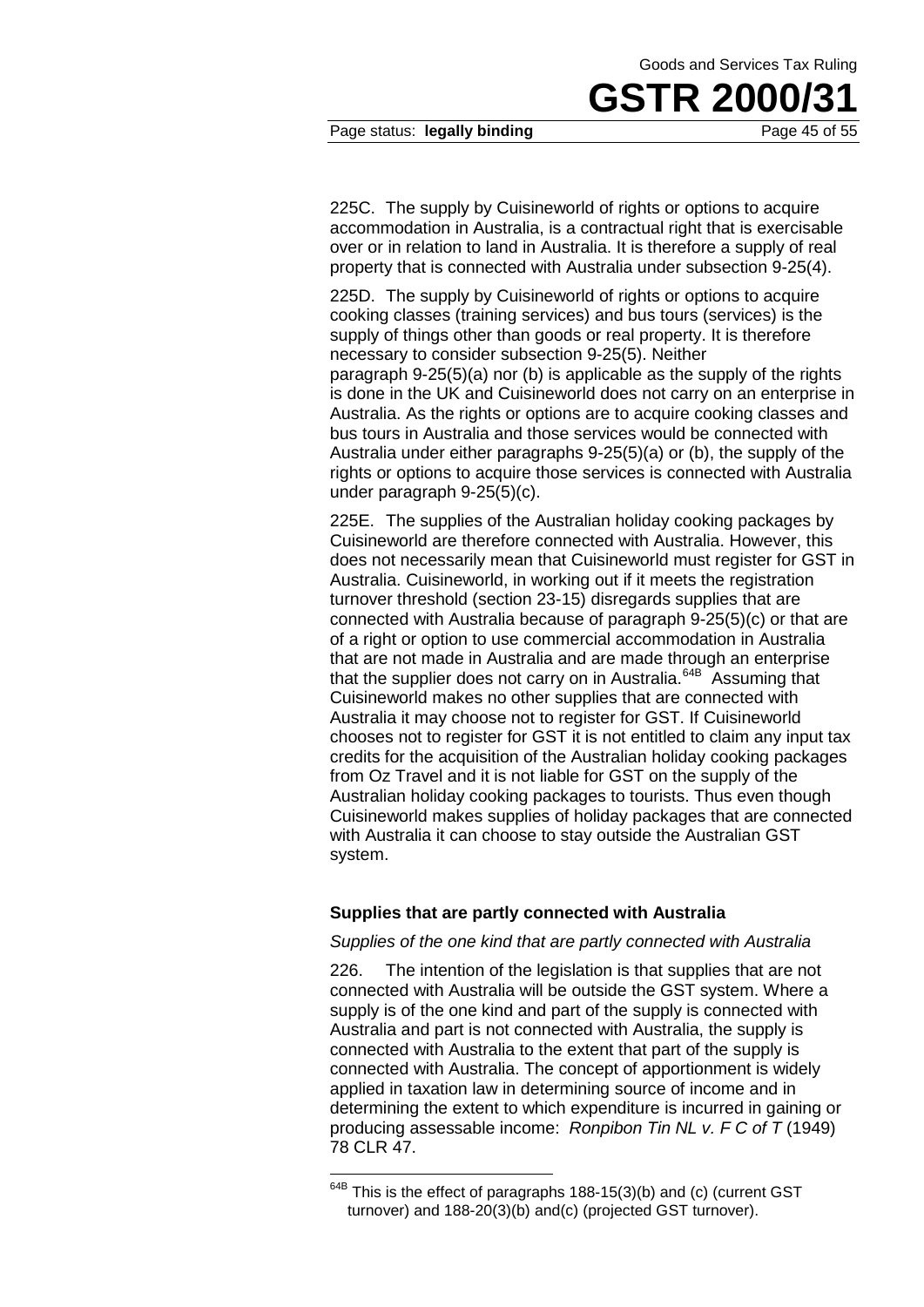Page status: **legally binding** 

227. The extent to which supplies of the one kind [that] are partly connected with Australia is discussed in paragraphs 90 to 94 in the Rulings section.

#### *Example 40* – *Supply of services partly connected with Australia*

228. A non-resident consultant business, EuroCo, is engaged to conduct a feasibility study for an Australian resident business, ResCo. The feasibility study is carried out partly in Europe and partly in Australia. The supply made by EuroCo is connected with Australia to the extent that the service is performed in Australia. A fair and reasonable basis of apportionment is to be adopted in working out the value of the part of the supply that is connected with Australia.

#### *Supplies of more than one kind that are partly connected with Australia – Division 96*

229. Sometimes a supply may be a mixture of goods, real property and/or things other than goods or real property. The application of section 9-25 may mean that only part of a supply is connected with Australia. Division 96 treats that part of the actual supply that is connected with Australia as if it were a separate supply that is connected with Australia.<sup>65</sup>

230. The amount of GST or input tax credits in respect of a supply are calculated under the general rules in relation to the value of the supply.<sup>66</sup> In the circumstances to which Division 96 applies, the GST or input tax credit should not be calculated in relation to the whole value of the supply, only to the value of the supply that is connected with Australia. Section 96-10 provides how to work out the value of the part of the supply that is connected with Australia. The value of the part of the supply that is connected with Australia is the proportion of the whole supply that is connected with Australia multiplied by the value of the whole supply.

#### *Example 41 – Supply of more than one kind partly connected with Australia*

231. Jay Co, a Japanese resident company, is an aquaculture specialist. Pursuant to an agreement with Aqua Co, an Australian resident prawn farming company, Jay Co provides Aqua Co with equipment (imported by Jay Co) and initial training in Japan. Under the agreement, Aqua Co pays in one lump sum (\$600,000) for this supply.

 $65$  Section 96-5.

<sup>&</sup>lt;sup>66</sup> Subdivision 9-C and section 11-25.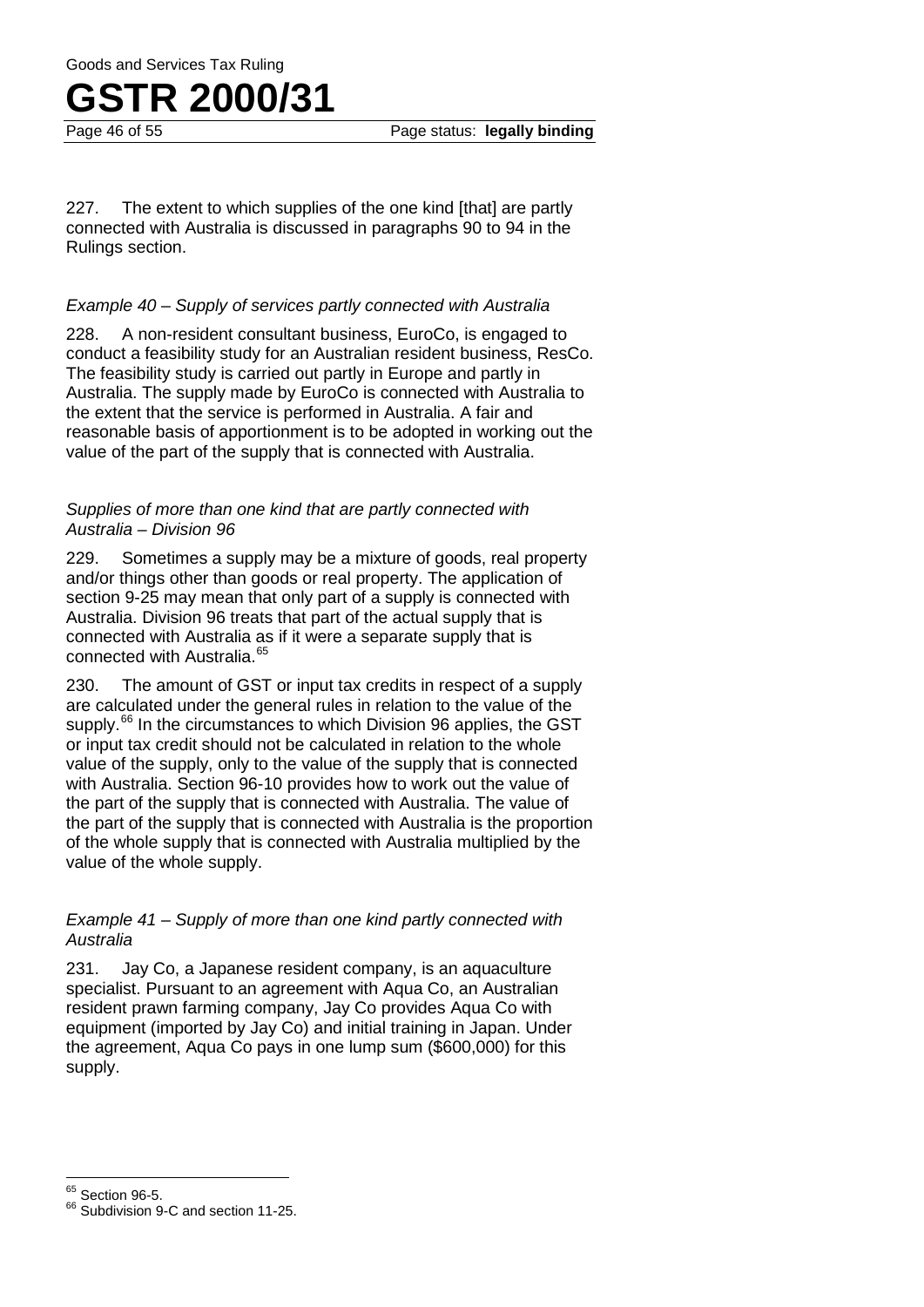# **GSTR 2000/31**<br>Page 47 of 55

#### Page status: legally binding

232. The supply of the equipment is connected with Australia under subsection 9-25(3). That part of the supply that is for training courses provided in Japan, is not connected with Australia because the services are performed in Japan (paragraph 9-25(5)(a)) and the supply is not made through a permanent establishment of Jay Co in Australia (paragraph 9-25(5)(b)). Also Division 84 does not apply. As only part of the actual supply is connected with Australia, then the actual supply is to be treated as if it were separate supplies as follows.

233. The part of the actual supply that is connected with Australia, that is, the part that relates to the supply of the equipment, is treated as if it were a separate supply that is connected with Australia.

234. The part of the actual supply that is not connected with Australia, that is, the provision of training in Japan, is treated as if it were a separate supply that is not connected with Australia.

235. Jay Co is registered, and the part of the supply that is connected with Australia is a taxable supply. Jay Co works out that the taxable supply represents 80% of the value of the actual supply, that is, 80% of \$600,000.

#### **Section 156-15 – progressive or periodic supplies that are partly connected with Australia**

236. Division 156 applies to supplies and acquisitions made on a progressive or periodic basis, where the consideration is also provided on a progressive or periodic basis.

237. Under section 156-15 if a component part of a supply to which section 156-5 applies is not connected with Australia, then that part is treated as if it were a separate supply not connected with Australia.

### **Definitions**

238. Under subsection 9-20(1) an **enterprise** is an activity, or series of activities, done:

- (a) in the form of a business; or
- (b) in the form of an adventure or concern in the nature of trade; or
- (c) on a regular or continuous basis, in the form of a lease, licence or other grant of an interest in property; or
- (d) by the trustee of a fund that is covered by, or by an authority or institution that is covered by, Subdivision 30-B of the *Income Tax Assessment Act 1997* and to which deductible gifts can be made; or
- (e) by a charitable institution or by a trustee of a charitable fund; or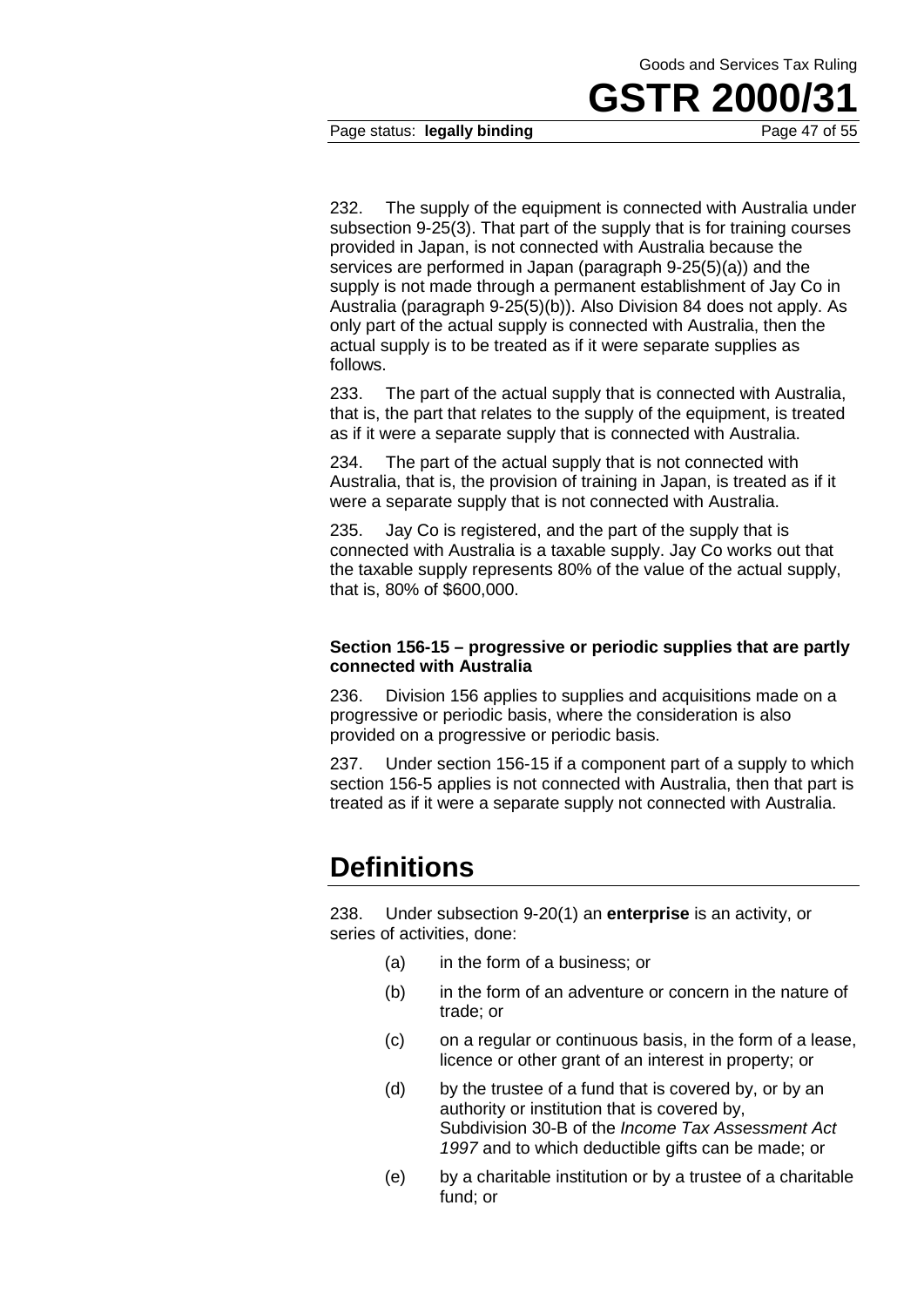# **GSTR 2000/31**<br>Page 48 of 55

Page status: legally binding

- (f) by a religious institution; or
- (g) by the Commonwealth, a State or a Territory, or by a body corporate, or corporation sole, established for a public purpose by or under a law of the Commonwealth, a State or a Territory.

239. However under subsection 9-20(2) enterprise does not include an activity, or a series of activities, done:

- (a) by a person as an employee or in connection with earning withholding payments covered by subsection (4) (unless the activity or series is done in supplying services as the holder of an office that the person has accepted in the course of or in connection with an activity or series of activities of a kind mentioned in subsection (1)); or
- (b) as a private recreational pursuit or hobby; or
- (c) by an individual (other than a trustee of a charitable fund), or a partnership (all the members of which are individuals), without a reasonable expectation of profit or gain;
- (d) as a member of a local governing body established by or under a State law or Territory law (except a local governing body to which subsection 12-45(3) in Schedule 1 to the *Taxation Administration Act 1953* applies).

240. **Australia** as defined in section 195-1 does not include any external Territory. However, it includes an installation (within the meaning of the *Customs Act 1901*) that is deemed by section 5C of the *Customs Act 1901* to be part of Australia (section 195-1).

241. Under section 23-5 you are required to be **registered** under the GST Act if:

- (a) you are **carrying on** an enterprise; and
- (b) your GST turnover meets the registration turnover threshold.

242. Under section 195-1 **carrying on** an enterprise includes doing anything in the course of the commencement or termination of the enterprise.

243. GST turnover is defined in section 195-1. Registration turnover threshold is defined in section 23-15.

- 244. Under subsection 9-30(1) a supply is **GST-free** if:
	- (a) it is GST-free under Division 38 or under a provision of another Act; or
	- (b) it is a supply of a right to receive a supply that would be GST-free under paragraph (a).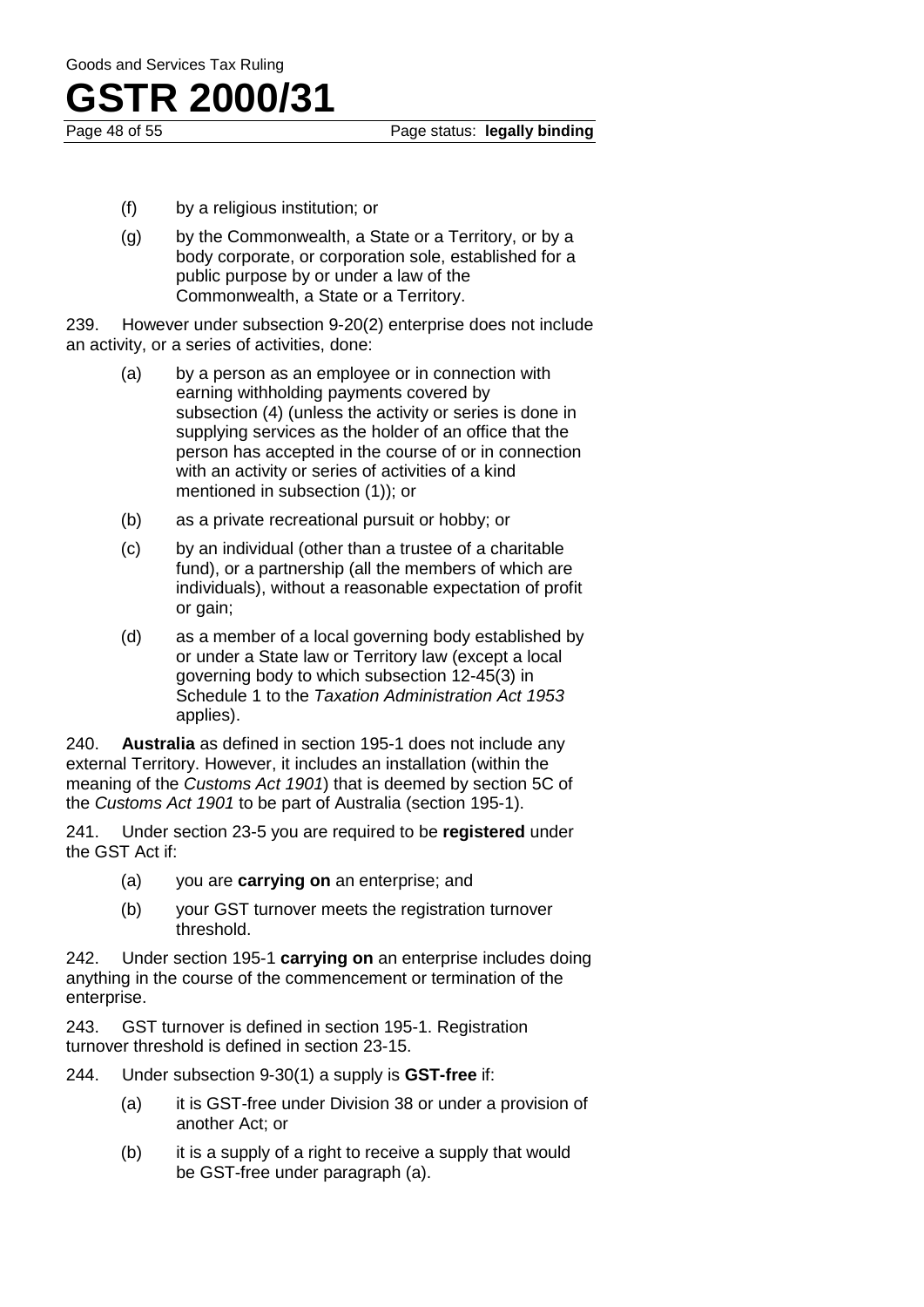### **GSTR 2000/31**<br>Page 49 of 55

#### Page status: legally binding

245. If a supply is GST-free then no GST is payable on the supply and an entitlement to an input tax credit for anything acquired or imported to make the supply is not affected (refer section 7-1 and Division 11).

246. Under subsection 9-30(2) a supply is **input taxed** if:

- (a) it is input taxed under Division 40 or under a provision of another Act; or
- (b) it is a supply of a right to receive a supply that would be input taxed under paragraph (a).

247. If a supply is input taxed there is no entitlement to an input tax credit for the things that are acquired or imported to make the supply.

248. **Recipient**, <sup>67</sup> in relation to a supply, means the entity to which the supply was made.

249. **Australian Resident**68 – means a person who is a resident of Australia for the purposes of the *Income Tax Assessment Act 1936*.

250. **Non-resident**69 – means an entity that is not an Australian Resident.

251. **FOB** – means Free On Board. Seller is responsible for all costs and risks until the ships rail (loading onto ship).

252. **CIF** – Cost, insurance and freight. Seller responsible for all transportation costs and marine insurance against buyers risk of loss to port of destination.

### **Detailed contents list**

253. Below is a detailed contents list for this Ruling:

|                                                      | Paragraphs |
|------------------------------------------------------|------------|
| What this Ruling is about                            | 1          |
| Date of effect                                       | 8          |
| <b>Context of supplies connected with Australia</b>  | 9          |
| Taxable supplies                                     | 10         |
| <b>GST-free supplies</b>                             | 13         |
| Export of goods                                      | 15         |
| Example 1 – GST-free export of goods                 | 17         |
| Example $2$ – Export of goods by recipient           | 18         |
| Leases etc of goods used outside Australia           | 20         |
| Example 3 – GST-free supply of goods by way of lease | 21         |

 $67$  Section 195-1.

 $^{68}$  Section 195-1.<br> $^{69}$  Section 195-1.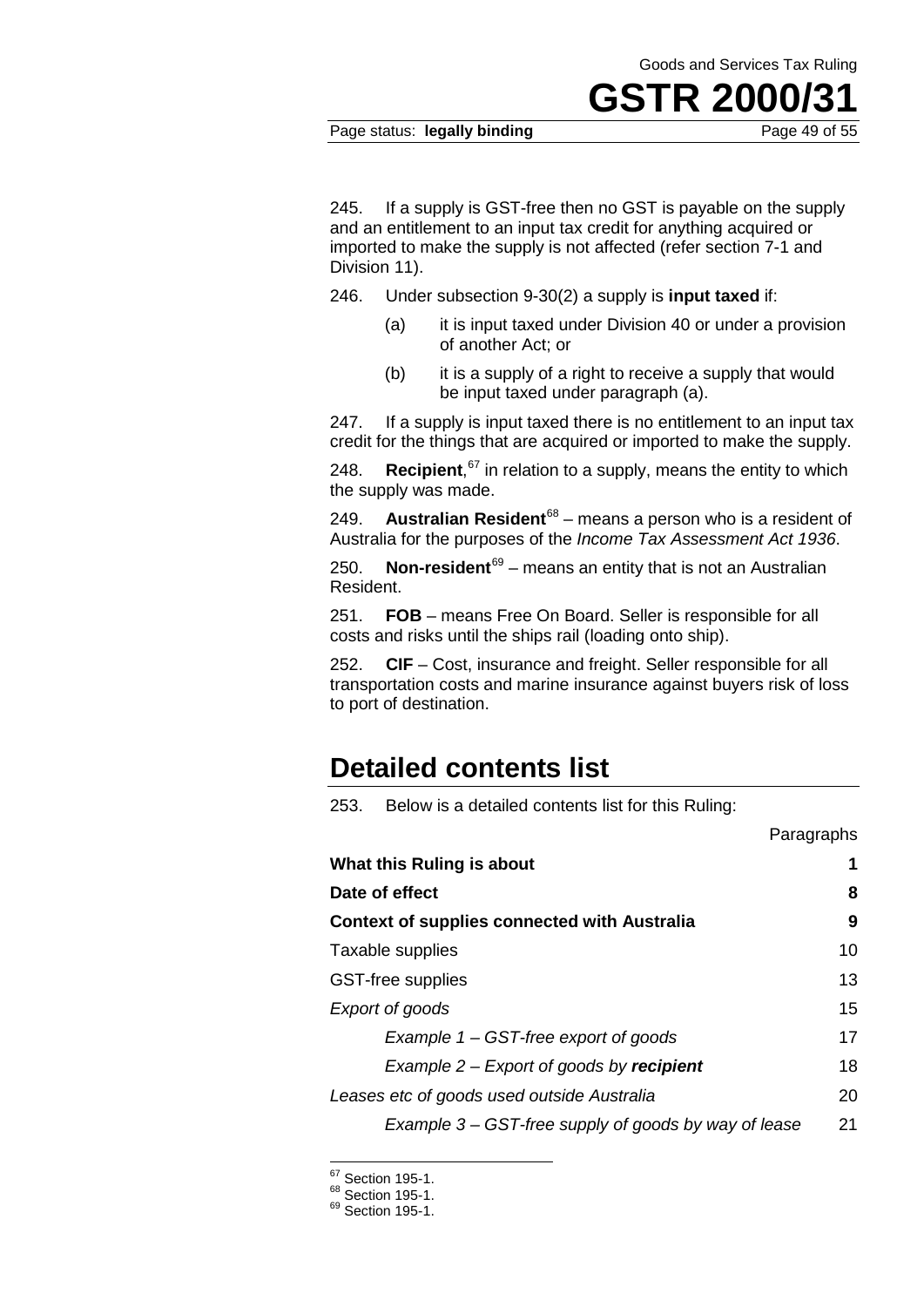| Supplies of things other than goods or real property, for<br>consumption outside Australia                                        | 22  |
|-----------------------------------------------------------------------------------------------------------------------------------|-----|
| Example $4 - A$ supply covered by item 2 of<br>subsection $38-190(1)$ and subsection $38-190(3)$                                  | 26  |
| Importations                                                                                                                      | 27  |
| Taxable importations                                                                                                              | 28  |
| Taxable supply and taxable importation                                                                                            | 34  |
| Offshore supplies other than goods or real property                                                                               | 35  |
| Example $5-$ The importation of things other than<br>goods or real property to which Division 84 applies                          | 40  |
| Non-residents making supplies connected with Australia                                                                            | 43  |
| <b>Ruling</b>                                                                                                                     | 44  |
| Supplies connected with Australia                                                                                                 | 44  |
| Supplies of goods                                                                                                                 | 44  |
| Supplies of goods wholly within Australia                                                                                         | 45  |
| Supplies of goods from Australia                                                                                                  | 50  |
| Supplies of goods to Australia                                                                                                    | 52  |
| Supplies of real property                                                                                                         | 57  |
| Supplies of anything else                                                                                                         | 61  |
| Thing is done in Australia                                                                                                        | 62  |
| Supply of a service                                                                                                               | 65  |
| Provision of advice or information                                                                                                | 71  |
| Instantaneous supply of advice or information                                                                                     | 73  |
| The creation, grant, transfer, assignment or surrender<br>of a right                                                              | 74  |
| Entry into, or release, from an obligation                                                                                        | 77  |
| The supply is made through an enterprise carried<br>on in Australia                                                               | 78  |
| Supply is of a right or option to acquire another thing<br>and the supply of the other thing would be<br>connected with Australia | 89A |
| Supplies that are partly connected with Australia                                                                                 | 90  |
| Supplies of the one kind that are partly connected with Australia                                                                 | 90  |
| Supply of goods                                                                                                                   | 90  |
| Supply of real property                                                                                                           | 91  |
| Supply of anything other than goods or real property                                                                              |     |
| Supplies of more than one kind that are partly connected with<br>Australia - Division 96                                          | 95  |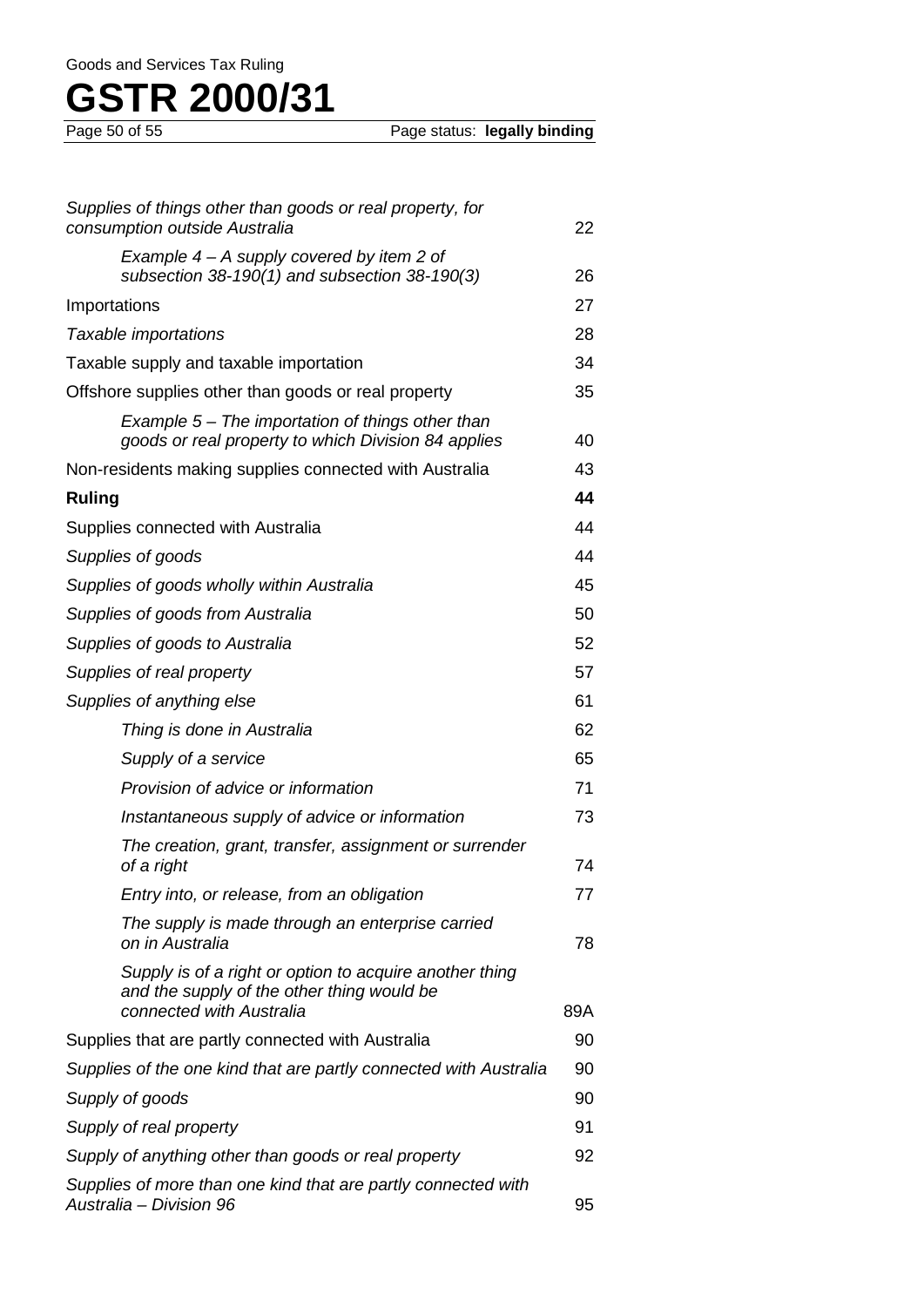| Page status: legally binding |  |  |  |
|------------------------------|--|--|--|
|------------------------------|--|--|--|

Page 51 of 55

| Progressive or periodic supplies                                                                  | 103 |
|---------------------------------------------------------------------------------------------------|-----|
| <b>Explanation (this forms part of the Ruling)</b>                                                | 105 |
| Supply                                                                                            | 105 |
| A supply of goods                                                                                 | 108 |
| Alternative view                                                                                  | 112 |
| Supplies of goods connected with Australia                                                        | 115 |
| Supplies of goods wholly within Australia                                                         | 116 |
| Example 6 - Goods delivered in Australia                                                          | 121 |
| Example 7 – Supplies of imported goods wholly within<br>Australia                                 | 124 |
| Example $8 -$ Goods supplied by resident supplier and<br>imported by resident recipient           | 130 |
| Example 9 – Goods supplied by way of lease                                                        | 132 |
| Supply of goods – from Australia                                                                  | 133 |
| Example 10 – Goods removed from Australia                                                         | 135 |
| Example 11 – Goods supplied by way of lease                                                       | 138 |
| Supply of goods - to Australia                                                                    | 139 |
| Example 12 – Goods imported into Australia by<br>supplier                                         | 140 |
| Example 13 – Goods imported into Australia by<br>recipient                                        | 142 |
| Example 14 – Goods imported into Australia by<br>recipient through a permanent establishment      | 143 |
| Example 15 – Goods imported into Australia by<br>recipient and assembled in Australia by supplier | 146 |
| Example 16 – Goods supplied by way of lease                                                       | 150 |
| Interaction of the GST concepts of taxable supply and taxable<br>importation                      | 152 |
| Example 17 – Taxable supply and taxable importation                                               | 153 |
| Example 18 – Supply of goods connected with Australia<br>and taxable importation                  | 154 |
| Example 19 - taxable supply/taxable importation                                                   | 157 |
| Supply of real property                                                                           | 163 |
| Example 20 – Interest in or right over land – sale                                                | 165 |
| Example 21 – Interest in or right over land – lease                                               | 166 |
| Example 22 – Personal right to call for any interest<br>in or right over land - option            | 167 |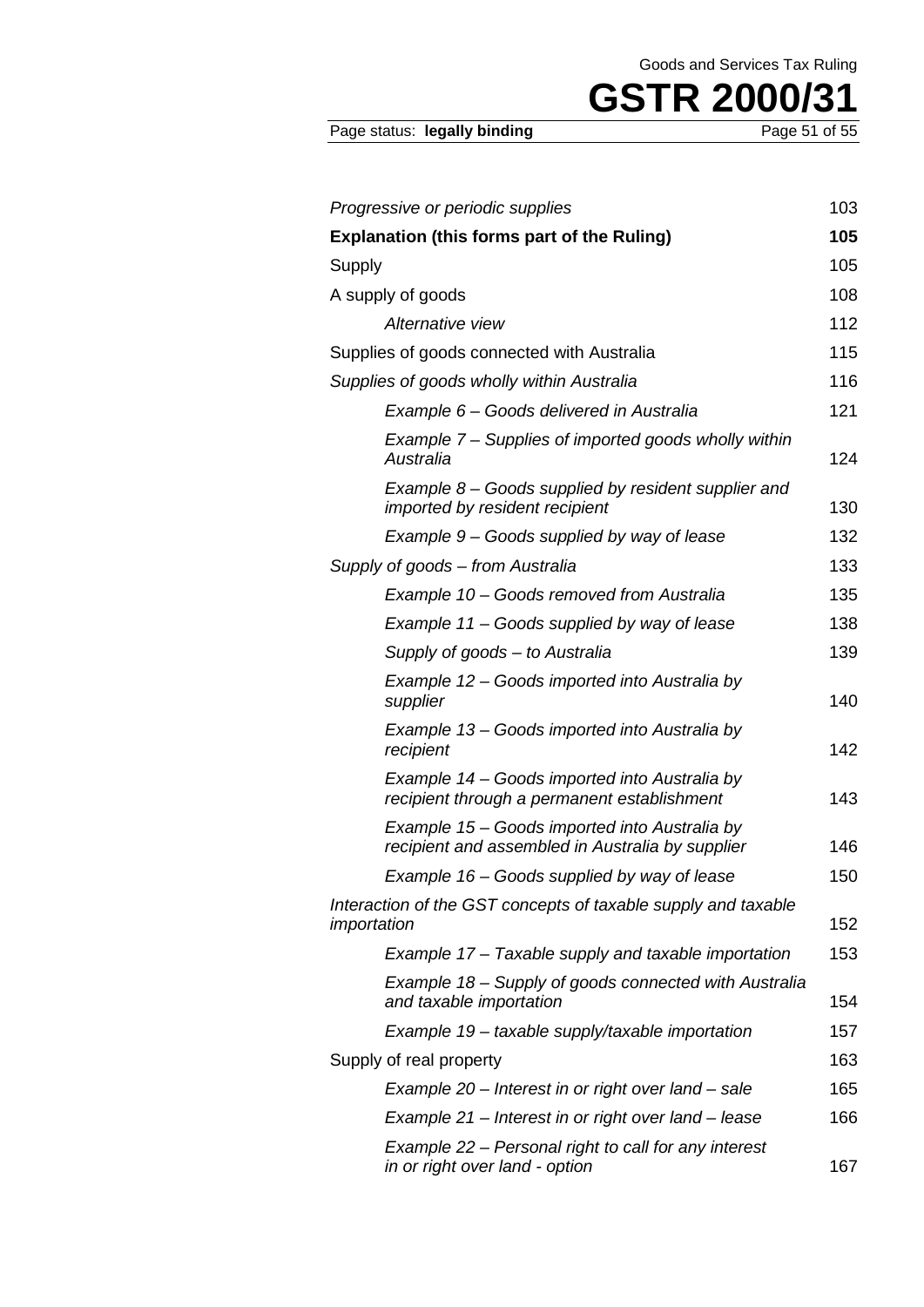| Example 22A - Contractual right exercisable<br>over or in relation to land                                                     | 167A |
|--------------------------------------------------------------------------------------------------------------------------------|------|
| Example 23 – A supply of real property that is not a<br>taxable supply                                                         | 168  |
| Supply of anything other than goods or real property                                                                           | 169  |
| Paragraph 9-25(5)(a)                                                                                                           | 175  |
| Thing is done in Australia                                                                                                     | 175  |
| Supply of services                                                                                                             | 183  |
| Example 24 – Services done in Australia                                                                                        | 184  |
| Example 25 – Services not done in Australia                                                                                    | 185  |
| Example 26 – Services done in Australia but<br>consumed outside Australia - accounting services                                | 186  |
| Example 27 – Service done in Australia but<br>consumed outside Australia - research assistance                                 | 187  |
| Example 28 – Service done in Australia –<br>architectural plans                                                                | 190  |
| Example 29 – Service done in Australia in relation to<br>goods for export                                                      | 191  |
| Provision of advice or information                                                                                             | 195  |
| Example 30 – Legal advice prepared in Australia                                                                                | 196  |
| Example 31 – Legal advice prepared in Australia,<br>but used outside Australia                                                 | 197  |
| Example 32 – Information prepared outside Australia                                                                            | 198  |
| Example 33 – Information prepared in Australia but used<br>outside Australia                                                   | 200  |
| An instantaneous provision of advice or information                                                                            | 201  |
| The creation, grant, transfer, assignment or surrender<br>of any right                                                         | 202  |
| Example 34 - Right to use intellectual property<br>provided in Australia                                                       | 204  |
| Example 35 – Right to use intellectual property not<br>provided in Australia                                                   | 205  |
| Example 36 - Right to use intellectual property<br>provided in Australia for use partly outside Australia                      | 206  |
| Alternative view                                                                                                               | 207  |
| The obligation to do anything or the obligation to<br>refrain from an act or the obligation to tolerate an act<br>or situation | 209  |
| Example 37 – Obligation to refrain from an act –<br>done in Australia                                                          | 210  |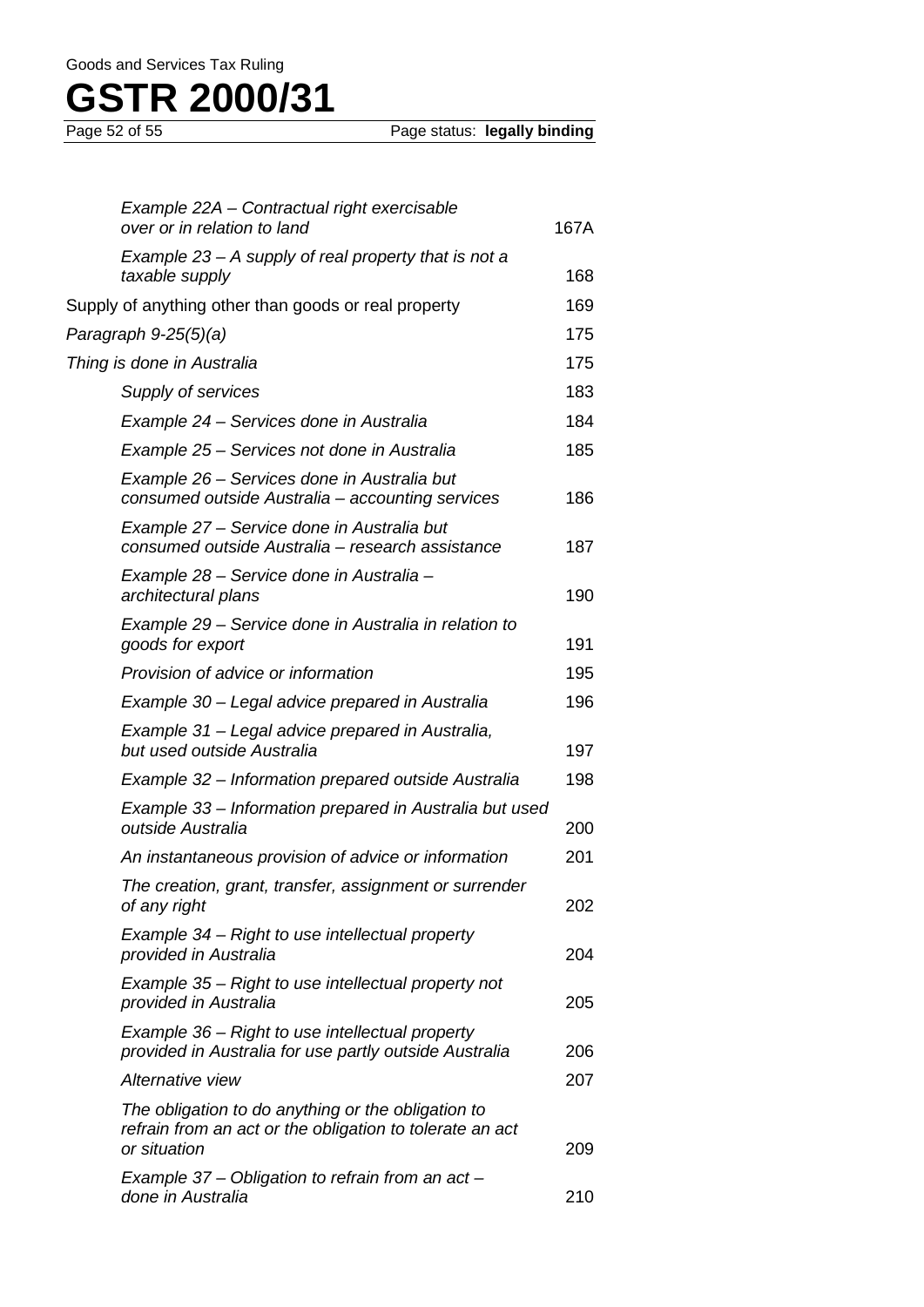# **GSTR 2000/31**<br>Page 53 of 55

Page status: legally binding

| The release from an obligation                                                                                                 | 211  |
|--------------------------------------------------------------------------------------------------------------------------------|------|
| Paragraph 9-25(5)(b)                                                                                                           | 213  |
| The supplier makes the supply through a permanent<br>establishment                                                             | 213  |
| Example 38 - Supply made through a permanent<br>establishment in Australia, but GST-free                                       | 221  |
| Example 39 - Supply made through a permanent<br>establishment outside Australia                                                | 224  |
| Permanent establishment                                                                                                        | 225  |
| Paragraph 9-25(5)(c)                                                                                                           | 225A |
| Supply of a right or option to acquire another<br>thing and the supply of the other thing would<br>be connected with Australia | 225A |
| Example 39A – Supply of rights or options to<br>things connected with Australia                                                | 225B |
| Supplies that are partly connected with Australia                                                                              | 226  |
| Supplies of the one kind that are partly connected<br>with Australia                                                           | 226  |
| Example 40 – Supply of services partly connected<br>with Australia                                                             | 228  |
| Supplies of more than one kind that are partly connected<br>with Australia - Division 96                                       | 229  |
| Example 41 – supply of more than one kind partly<br>connected with Australia                                                   | 231  |
| Section 156-15 – Progressive or periodic supplies that are partly<br>connected with Australia                                  | 236  |
| <b>Definitions</b>                                                                                                             | 238  |
| <b>Detailed contents list</b>                                                                                                  | 253  |
|                                                                                                                                |      |

#### **Commissioner of Taxation** 30 June 2000

*Previous draft:*

GSTR 2000/31 issued in draft as GSTR 2000/D7

#### *Related Rulings/Determinations:*

TR 2006/10; GSTR 2000/29; GSTR 2002/6; GSTR 2003/4; GSTR 2003/7; GSTR 2003/8; GSTR 2003/15; GSTR 2004/7; GSTR 2005/2

*Subject references:*

- connected with Australia
- done in Australia
- enterprise
- export of goods for consumption outside Australia
- GST
- GST-free<br>- GST turno
- GST turnover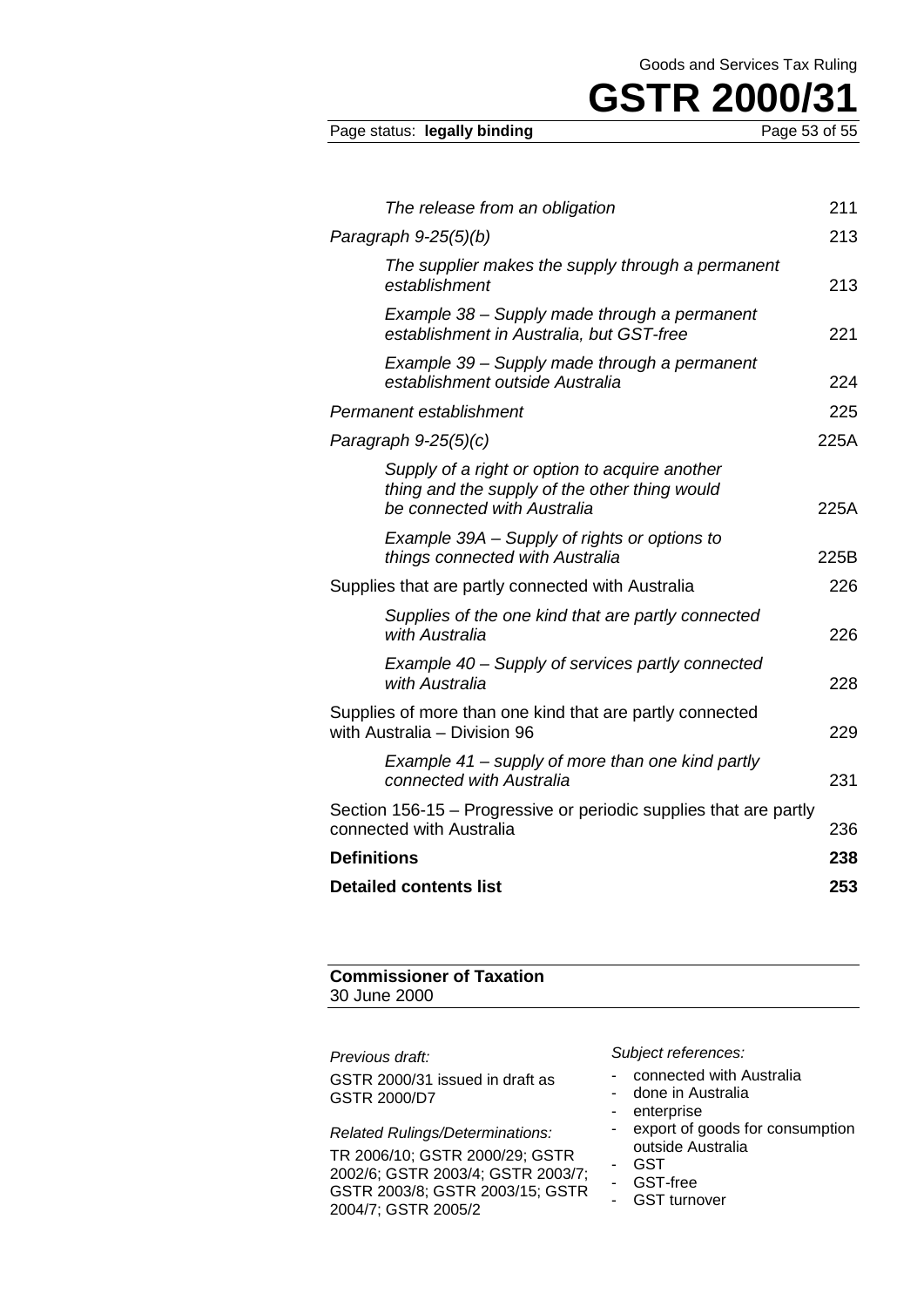Page status: **legally binding** 

|                              | importation of goods              |                              | ANTS(GST)A99 Div 15          |                                  |
|------------------------------|-----------------------------------|------------------------------|------------------------------|----------------------------------|
|                              | input taxed                       | $\overline{\phantom{a}}$     | ANTS(GST)A99 15-5            |                                  |
|                              | input tax credit                  | -                            | ANTS(GST)A99 15-15           |                                  |
|                              | offshore supplies                 | -                            | ANTS(GST)A99 15-20           |                                  |
| -                            | partly connected with - Australia | -                            | ANTS(GST)A99 23-5            |                                  |
|                              | permanent establishment           | -                            | ANTS(GST)A99 23-10           |                                  |
|                              | real property                     | -                            | ANTS(GST)A99 23-15           |                                  |
| -                            | reverse charge                    | $\overline{\phantom{0}}$     | ANTS(GST)A99 Subdiv 38-C     |                                  |
| ٠                            | services                          | ٠                            | ANTS(GST)A99 38-185          |                                  |
|                              | supplies                          | -                            | ANTS(GST)A99 38-185(1)       |                                  |
| ٠                            | supply of anything                | $\overline{\phantom{a}}$     |                              | ANTS(GST)A99 38-185(1) Item 1    |
|                              | supply of goods                   | $\overline{\phantom{a}}$     | ANTS(GST)A99 38-185(2)       |                                  |
|                              | supply of real property           | $\blacksquare$               | ANTS(GST)A99 38-185(3)       |                                  |
| ۰                            | taxable supplies                  | $\overline{\phantom{a}}$     | ANTS(GST)A99 38-187          |                                  |
|                              |                                   | $\overline{\phantom{a}}$     | ANTS(GST)A99 38-190          |                                  |
|                              | Legislative references:           | $\overline{\phantom{a}}$     | ANTS(GST)A99 38-190(1)       |                                  |
|                              | ANTS(GST)A99 7-1(1)               | $\qquad \qquad \blacksquare$ |                              | ANTS(GST)A99 38-190(1) Item 1    |
| ۰                            | ANTS(GST)A99 7-1(2)               | $\overline{\phantom{a}}$     |                              | ANTS(GST)A99 38-190(1) Item 2    |
|                              | ANTS(GST)A99 Subdiv 9-C           | $\blacksquare$               |                              | ANTS(GST)A99 38-190(1) Item 3    |
| -                            | ANTS(GST)A99 9-5                  | $\blacksquare$               |                              | ANTS(GST)A99 38-190(1) Item 4    |
| $\overline{a}$               | ANTS(GST)A99 9-5(3)               | $\overline{\phantom{a}}$     |                              | ANTS(GST)A99 38-190(1) Item 5    |
|                              | ANTS(GST)A99 9-10                 | $\blacksquare$               | ANTS(GST)A99 38-190(2)       |                                  |
| $\overline{\phantom{a}}$     | ANTS(GST)A99 9-10(1)              | $\blacksquare$               | ANTS(GST)A99 38-190(2A)      |                                  |
| ۰                            | ANTS(GST)A99 9-10(2)              | ۰                            | ANTS(GST)A99 38-190(3)       |                                  |
| -                            | ANTS(GST)A99 9-10(4)              | -                            | ANTS(GST)A99 38-190(4)       |                                  |
| ٠                            | ANTS(GST)A99 9-20                 | $\blacksquare$               | ANTS(GST)A99 Div 40          |                                  |
| ٠                            | ANTS(GST)A99 9-20(1)              | $\overline{\phantom{a}}$     | ANTS(GST)A99 Subdiv 40-B     |                                  |
|                              | ANTS(GST)A99 9-20(1)(a)           | ۰                            | ANTS(GST)A99 Subdiv 40-C     |                                  |
| $\overline{a}$               | ANTS(GST)A99 9-20(2)              | $\blacksquare$               | ANTS(GST)A99 Div 83          |                                  |
| -                            | ANTS(GST)A99 9-25                 | $\qquad \qquad \blacksquare$ | ANTS(GST)A99 83-5(2)         |                                  |
|                              | ANTS(GST)A99 9-25(1)              | ۰                            | ANTS(GST)A99 83-25           |                                  |
| ٠                            | ANTS(GST)A99 9-25(2)              | $\blacksquare$               | ANTS(GST)A99 83-30           |                                  |
| ٠                            | ANTS(GST)A99 9-25(3)              | $\blacksquare$               | ANTS(GST)A99 Div 84          |                                  |
| -                            | ANTS(GST)A99 9-25(3)(a)           | ٠                            | ANTS(GST)A99 84-5            |                                  |
| ٠                            | ANTS(GST)A99 9-25(3)(b)           | ٠                            | ANTS(GST)A99 84-5(1)(a)      |                                  |
| ٠                            | ANTS(GST)A99 9-25(4)              | $\blacksquare$               | ANTS(GST)A99 84-5(1)(c)      |                                  |
| ۰                            | ANTS(GST)A99 9-25(5)              | ٠                            | ANTS(GST)A99 84-5(1)(d)      |                                  |
| $\overline{\phantom{0}}$     | ANTS(GST)A99 9-25(5)(a)           | ٠                            | ANTS(GST)A99 84-5(1)(e)      |                                  |
|                              | ANTS(GST)A99 9-25(5)(b)           | $\overline{\phantom{0}}$     | ANTS(GST)A99 84-10           |                                  |
|                              | ANTS(GST)A99 9-25(5)(c)           |                              | ANTS(GST)A99 84-10(3)        |                                  |
| $\overline{\phantom{a}}$     | ANTS(GST)A99 9-25(6)              | -                            | ANTS(GST)A99 Div 85          |                                  |
| $\overline{a}$               | ANTS(GST)A99 9-30(1)              | $\qquad \qquad \blacksquare$ | ANTS(GST)A99 Div 96          |                                  |
|                              | ANTS(GST)A99 9-30(2)              | -                            | ANTS(GST)A99 96-5            |                                  |
| ۰                            | ANTS(GST)A99 9-40                 | -                            | ANTS(GST)A99 96-5(2)         |                                  |
|                              | ANTS(GST)A99 Div 11               | -                            | ANTS(GST)A99                 | $96 - 5(3)$                      |
| -                            | ANTS(GST)A99<br>$11 - 15$         |                              | ANTS(GST)A99                 | $96-5(4)$                        |
| $\overline{a}$               | ANTS(GST)A99 11-15(2)             | ٠                            | ANTS(GST)A99                 | $96-10$                          |
| $\qquad \qquad \blacksquare$ | ANTS(GST)A99<br>$11-15(3)$        | $\qquad \qquad \blacksquare$ | ANTS(GST)A99 Div 156         |                                  |
| $\overline{\phantom{m}}$     | ANTS(GST)A99<br>$11-15(4)$        | ۰                            | ANTS(GST)A99                 | Div 156-5                        |
| -                            | ANTS(GST)A99<br>$11 - 25$         | ۰                            | ANTS(GST)A99                 | 156-15                           |
| -                            | ANTS(GST)A99<br>Div 13            | -                            | ANTS(GST)A99                 | $182 - 1(1)$                     |
| ٠                            | ANTS(GST)A99<br>$13 - 5$          | -                            | ANTS(GST)A99<br>ANTS(GST)A99 | $188-15(3)$                      |
| -                            | ANTS(GST)A99<br>$13-5(1)$         | -<br>-                       | ANTS(GST)A99                 | $188-15(3)(a)$                   |
| -                            | ANTS(GST)A99<br>$13-5(3)$         |                              | ANTS(GST)A99                 | $188-15(3)(b)$<br>$188-15(3)(c)$ |
|                              | ANTS(GST)A99<br>$13 - 10$         |                              | ANTS(GST)A99                 | $188 - 20(3)$                    |
| ٠                            | ANTS(GST)A99<br>$13 - 15$         |                              | ANTS(GST)A99                 | $188 - 20(3)(a)$                 |
|                              |                                   |                              |                              |                                  |